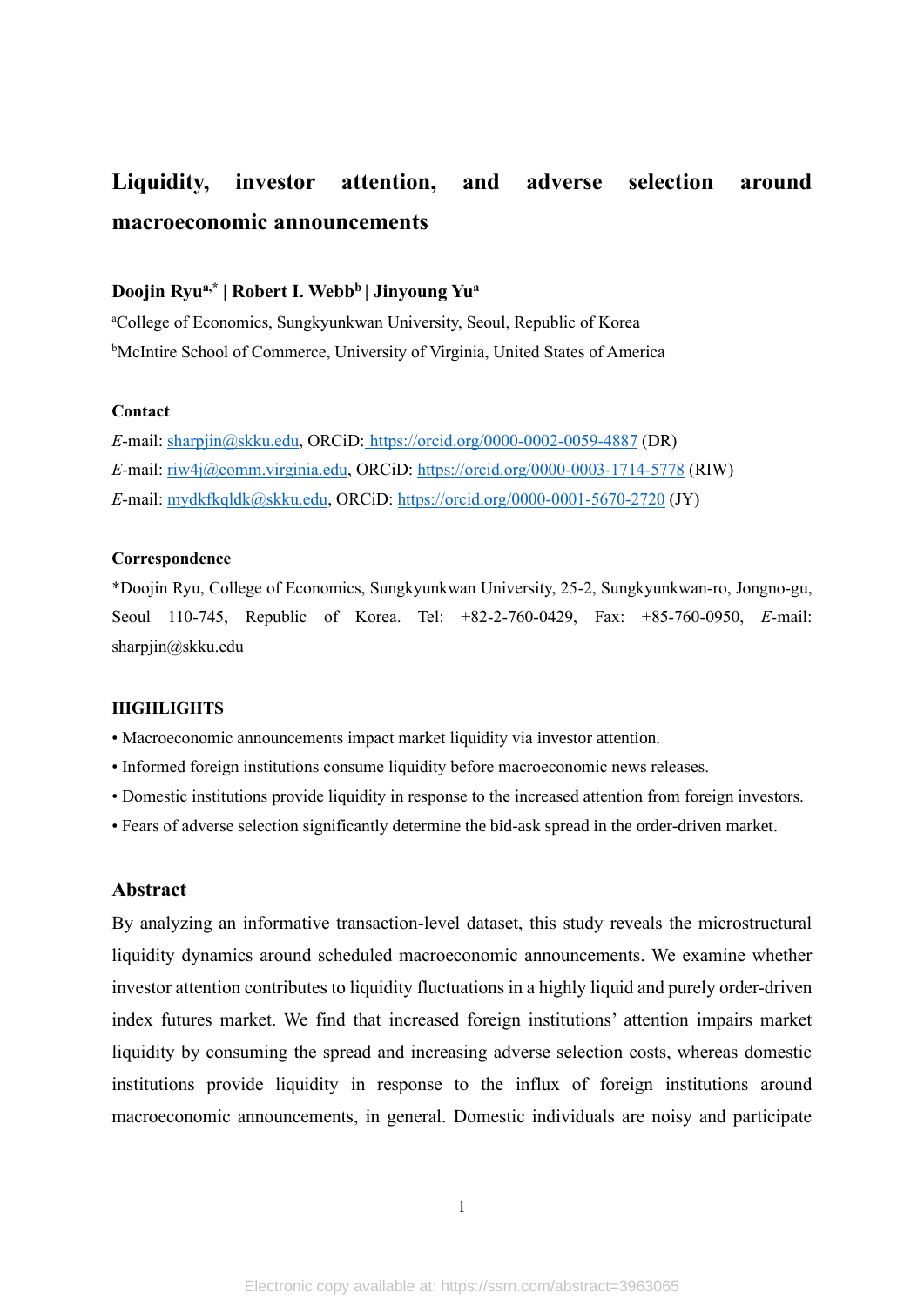significantly less after announcements. Our findings are pronounced around monetary policy announcements in particular.

**Keywords:** Adverse selection cost; Index futures; Investor attention; Macroeconomic announcements; Market liquidity; Market microstructure

**JEL classification:** E44; G11; G14

#### **1. Introduction**

Macroeconomic news announcements provide the most official and updated assessments of financial markets' macroeconomic fundamentals (Andersen, Bollerslev, Diebold, and Vega, 2003). Revising and maintaining macroeconomic indices convey critical information about financial markets to participants and are highly likely to shape the dynamics of intraday market states. Existing studies assume that macroeconomic announcements are public information (Ehrmann, Gaballo, Hoffmann, and Strasser, 2019; Gilbert, 2011; Mitchell and Mulherin, 1994), supporting the traditional perspective of the efficient market hypothesis (Malkiel, 2003). They implicitly impose two strong assumptions: *i*) there is absolutely no leakage of macroeconomic news before the precise moment of its release, and *ii*) macroeconomic news is immediately and completely incorporated into the financial market by the asset price adjustment process after its announcement. Contrarily, a number of empirical findings in realworld markets contradict these assumptions (Lucca and Moench, 2015; Savor and Wilson, 2013). Our study contributes to the literature on the market response to macroeconomic announcements by allowing for potential information leaks, market frictions, and market inefficiency.

There is substantial literature on the effects of macroeconomic news announcements on market fundamentals. Both major strands of the literature support the existence of preannouncement market reactions or the evidence of somewhat inefficient price discovery processes. One strand of the literature focuses on the impact of macroeconomic news on *price (or return)* dynamics in equity and derivatives markets (Ai and Bansal, 2018; Hu, Pan, and Wang, 2017). Birz and Lott (2011) use newspaper headlines to construct a news indicator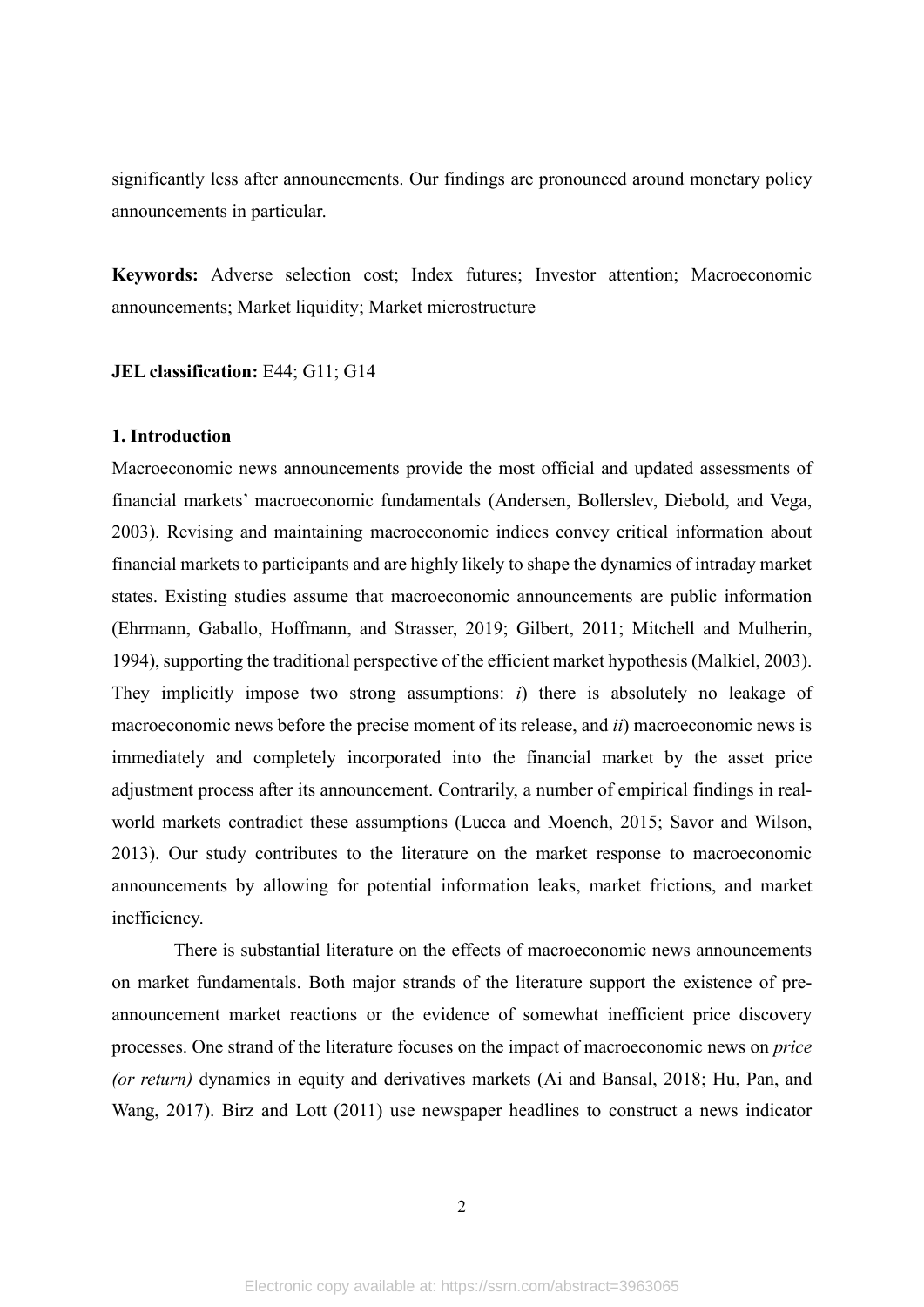reflecting macroeconomic information and find that this indicator positively affects the return process for the U.S. stock market index. They discover that this impact is more pronounced around the gross domestic product (GDP) and unemployment rate (UR) announcements. Savor and Wilson (2013) show that macroeconomic news induces significantly positive excess returns as well as elevated risk in the stock market following the news announcements. They explain that these abnormal returns are the premia for risk-taking investments and that the majority of the annual equity risk premium is earned on macroeconomic announcement days. There is also evidence of information leakage before macroeconomic and monetary policy announcements. For instance, Lucca and Moench (2015) find a significant increase in excess stock returns before monetary policy announcements following the Federal Open Market Committee (FOMC). Similar pre-FOMC return movements are also observed in other major stock market indices, such as those in Germany and Britain. Kurov, Sancetta, Strasser, and Wolfe (2019) examine the prevalence of informed trading in the index futures market before announcements of U.S. macroeconomic news. They conclude that the price dynamics around the macroeconomic announcement can be explained by the types of institutions that disclose the news.

Another strand of studies shows that market *volatility* also depends on macroeconomic announcements (Bollerslev, Cai, and Song, 2000; Hussain and Omrane, 2021). Ederington and Lee (1993) investigate the impact of various macroeconomic announcements, such as the monthly producer price index and the monthly consumer price index (CPI). They report evidence that the futures market reacts very quickly, and also discover that major macroeconomic announcements play a significant role in shaping intraday volatility dynamics and such impacts on the volatility processes persist longer than those on the return processes. Chen and Clements (2007) also find that the S&P 500 implied volatility decreases significantly on FOMC announcement dates. Lee and Ryu (2019) examine the reactions of options-implied volatility processes to the releases of scheduled macroeconomic indices. They show that the implied volatilities for both calls and puts are greater when macroeconomic news is announced. This relationship becomes more pronounced since the global financial crisis and when base rate (BR) announcements are considered.

As opposed to the above literature on the reactions of return and volatility dynamics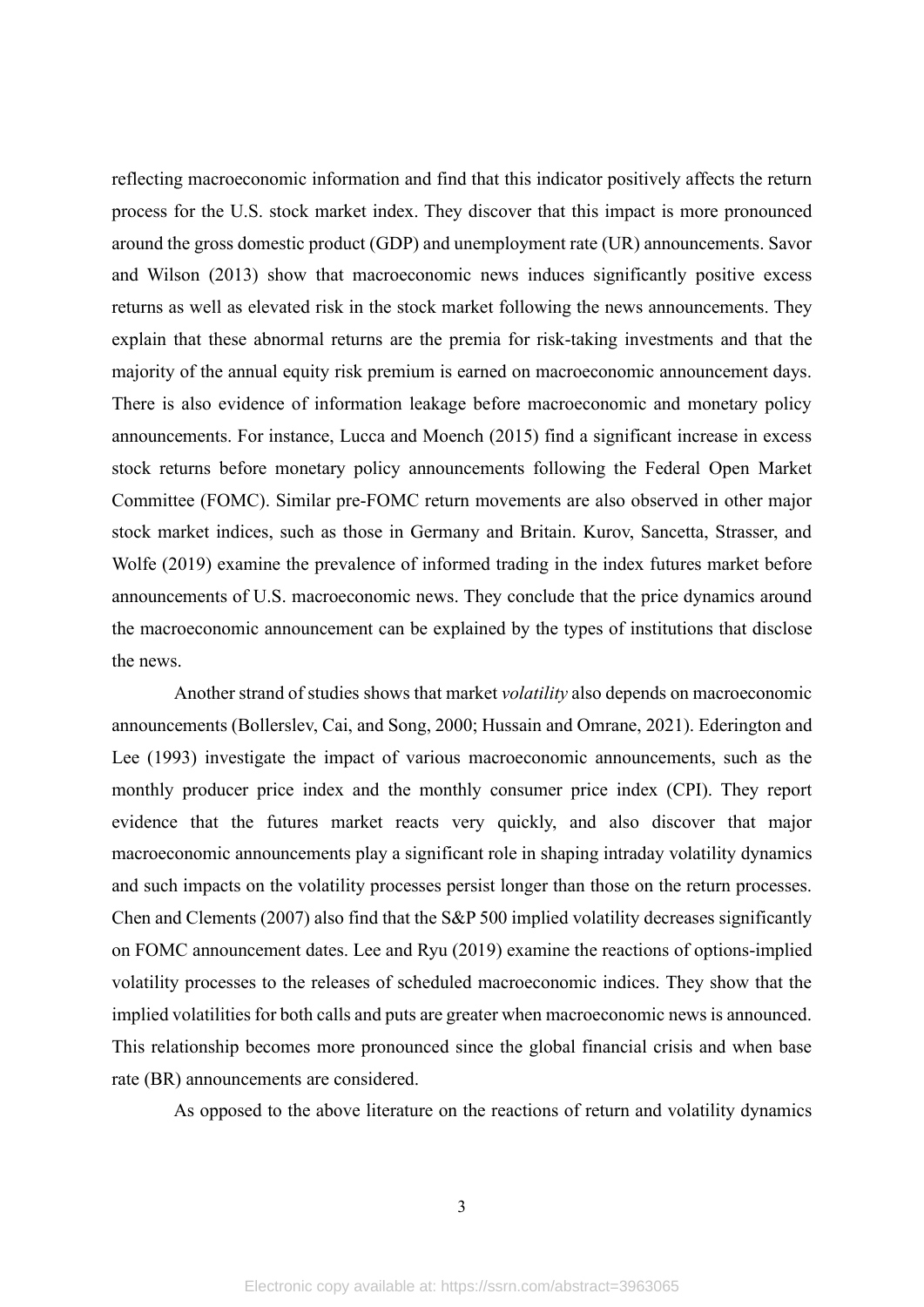to macro news announcements, only a handful of studies attempt to investigate the reaction of *market liquidity* to macroeconomic news releases in global financial markets. Several studies report that some macroeconomic announcements (e.g., FOMC announcements) impair stock market liquidity. Riordan, Storkenmaier, Wagener, and Zhang (2013) consider the message that the macroeconomic news contains and suggest that market liquidity rises (falls) when positive (negative) news is released. Lucca and Moench (2015) report that market liquidity becomes scarcer before FOMC announcements but rapidly increases at the moment of these announcements. Smales and Lucey (2019) claim that market liquidity sharply deteriorates before the macro news release. However, these studies, in general, fail to provide an in-depth analysis on the microstructural liquidity dynamics. Our study fills this void in the literature.

First, most existing studies neglect to highlight the mechanism or channel by which macroeconomic announcements influence liquidity. We propose *investor attention* as an important factor to account for the inconsistent conclusions of previous studies. Black (1986) lays the groundwork for this literature by stating that noise traders contribute to the formation of market liquidity. Nofsinger (2001) finds that individual investors' reactions are significantly greater on good news and smaller on bad news compared to those of institutional investors. Bloomfield, O'Hara, and Saar (2009) and Peress and Schmidt (2020) experimentally and empirically confirm a positive relationship between noisy, retail investors' trading and market liquidity. Chen, Liu, Lu, and Tang (2016) show that investor attention is greater when macroeconomic news is released in the Chinese index futures market. Other studies further show that market liquidity depends on the participation of different types of investors. For instance, Rhee and Wang (2009) investigate the emerging stock market in Indonesia and suggest that foreign investors' participation impairs market liquidity. From these clues, we conjecture that each group of investors (i.e., retail, institutional, or foreign investors) might react to the same macroeconomic news announcements in a heterogeneous manner. Further, we suggest that investor attention might explain the link between the announcements and liquidity reactions and resolve the inconsistency found in previous studies.

Second, we examine the drivers of liquidity fluctuations with respect to the components of the bid-ask spread (Ho and Stoll, 1983; Stoll, 1989). Previous studies mostly focus on the inventory-holding costs (Bollen, Smith, and Whaley, 2004). Fleming and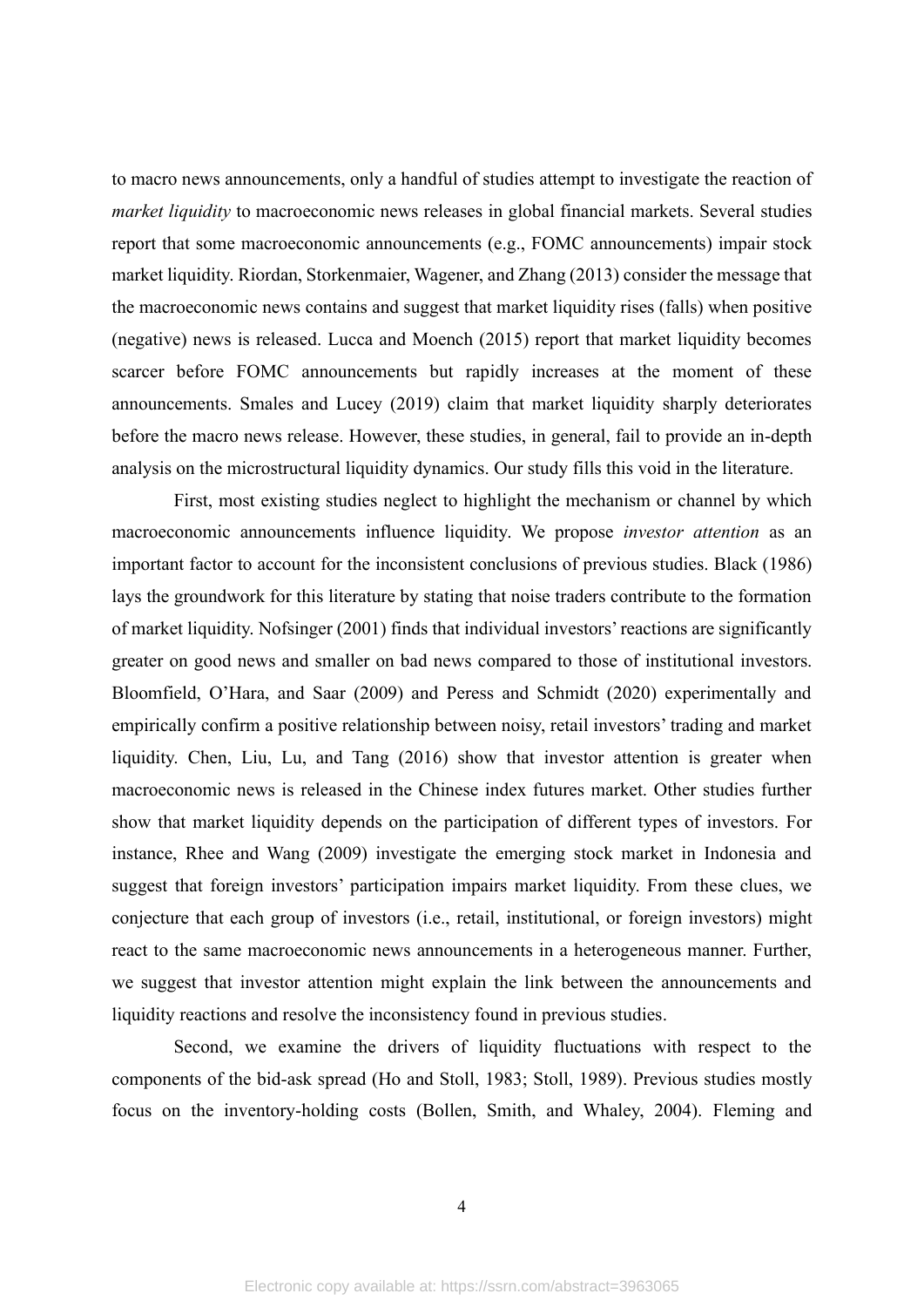Remolona (1999) investigate the reaction of the stock market around macroeconomic announcements and claim that both trading volume and the bid/ask spread become more illiquid after news releases. They argue that the increase in the bid-ask spread is due to the rise in market makers' inventory-holding risk. Rühl and Stein (2015) empirically find that the intraday bid-ask spread significantly reacts to major macroeconomic announcements by the European Central Bank owing to dealers' uncertainty when holding assets. However, these previous studies provide limited insight regarding contemporary financial markets, which are mostly purely order-driven without designated market makers and dominated by highfrequency trading. Because inventory-holding uncertainty owing to macro announcements are likely to be minimal in such markets (de Jong, Nijman, and Röell, 1996; Madhavan and Smidt, 1991), we test whether changes in informed trading patterns around macroeconomic news releases contribute to increases in the bid/ask spread due to increases in adverse selection costs (Chang and Wang, 2015; Kim and Verrecchia, 1994; Kyle, 1985).

Another limitation of existing studies is that most of them employ single liquidity measures and/or low-frequency liquidity proxies that only reflect partial information about the market's liquidity state. We attempt to comprehensively address financial market liquidity dynamics by analyzing a set of high-frequency liquidity proxies in order to understand intraday liquidity fluctuations in a highly liquid index futures market. The concept of liquidity is rather ambiguously defined, and different liquidity proxies reflect distinct liquidity features. Amihud (2002) and Goyenko, Holden, and Trzcinka (2009) point out that there is no single measure that fully represents the various aspects of market liquidity. Thus, we instead consider distinct microstructural liquidity components<sup>1</sup> (i.e., the bid-ask spread, market depth, and duration between trades) to exhaustively incorporate diverse aspects of liquidity by utilizing a highquality microstructure dataset with specific information on market states and investor identifications. The bid-ask spread captures ex-ante market illiquidity by measuring the implicit transaction cost investors encounter when trading. The market depth also captures exante illiquidity, but it measures liquidity related to the market's ability to absorb large market

<sup>&</sup>lt;sup>1</sup> While trading volume, which is calculated as the number of asset contracts traded within a given time period, is also considered an ex-post market liquidity measure that reflects how actively investors participate in the market, it is excluded in this study to account for heterogeneity among investor types.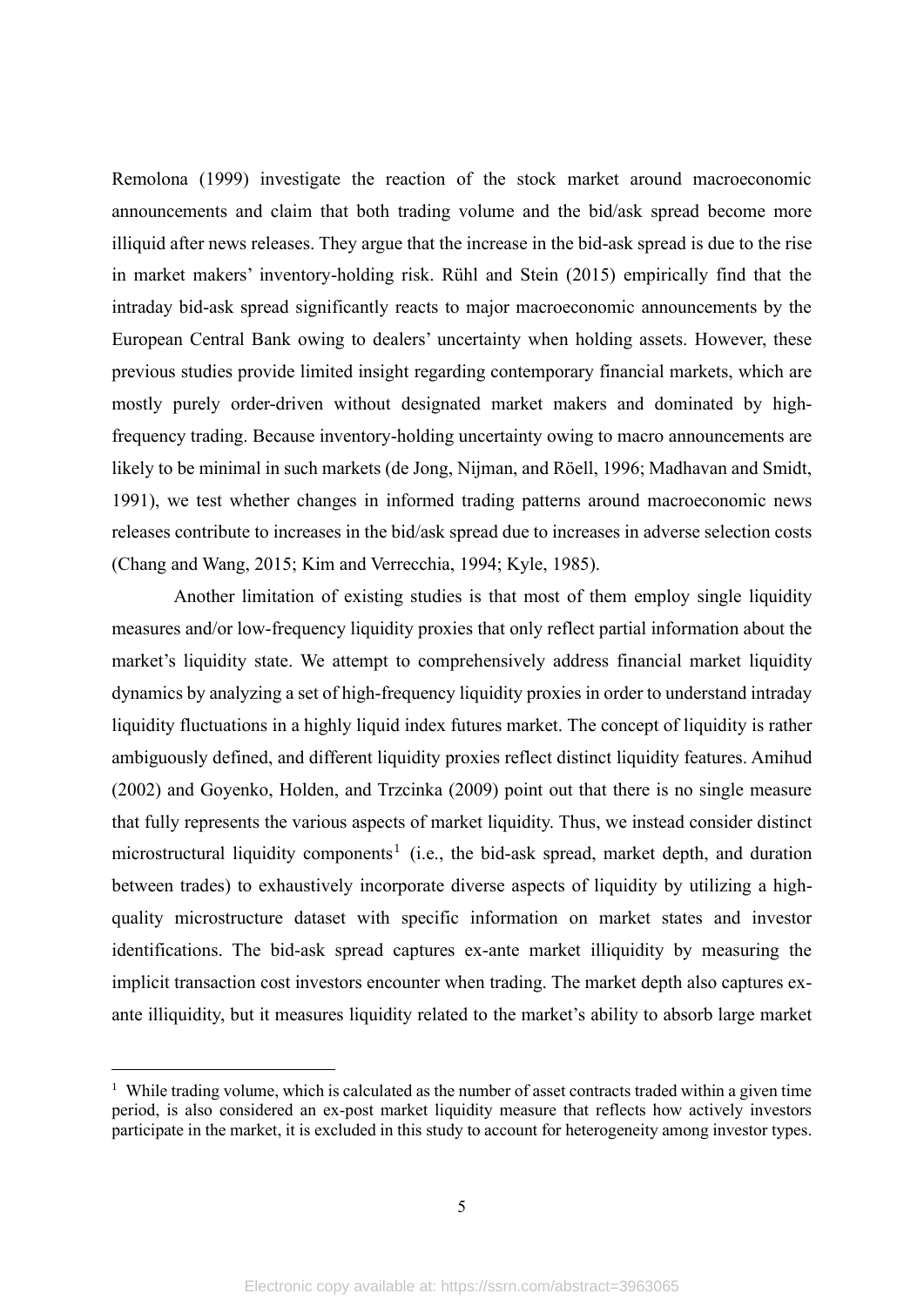orders. On the other hand, the duration between trades (i.e., inter-transaction time) indicates how frequently and quickly transactions are made regardless of order sizes, indicating ex-post market liquidity. By simultaneously employing these four microstructural liquidity measures (Ryu, 2016), we try to resolve the shortcomings of previous studies that only focus on fragmentary features of liquidity. The dominance of high-frequency trading on recent financial markets supports that our analyses on the intraday dynamics of the microstructural liquidity measures are more appropriate in the era of high-frequency trading. They have a clear advantage over employing widely known low-frequency liquidity measures, such as Amihud's (2002) liquidity measure.

Our major findings include the following. First, macroeconomic news announcements, in general, significantly reduce market liquidity. Second, the composition of investors who participate in the index futures market around scheduled macroeconomic announcements differs from that on normal trading days. In particular, the attention of foreign institutional investors on the financial market drastically increases around these announcements. Third, foreign institutional investors consume liquidity in the futures market during the preannouncement periods. This indicates either potential information leakage or more sophisticated trading skills of foreign institutional investors. In contrast, the trades of domestic institutions provide liquidity and become less informative prior to announcements. Fourth, monetary policy announcements (i.e., the BR and the CPI) exert the strongest impact on market liquidity, with the liquidity-consuming trades of foreign investors most evident before monetary policy announcements.

Empirical analyses exploiting the detailed investor-type information contained in our high-quality microstructure dataset contribute to existing academic literature. First, we newly attempt to identify the mechanism by which macroeconomic announcements impact market liquidity. Our empirical results suggest that changes in investor attention, such as the influx of informed and/or sophisticated investors, significantly determine the relationship between macro news announcements and liquidity dynamics and may contribute to explaining the disparate conclusions of previous studies. Second, we outline the roles of different investor types regarding liquidity formation in the context of a highly liquid, efficiently priced, and speculative market where various market players participate in a balanced manner. We find that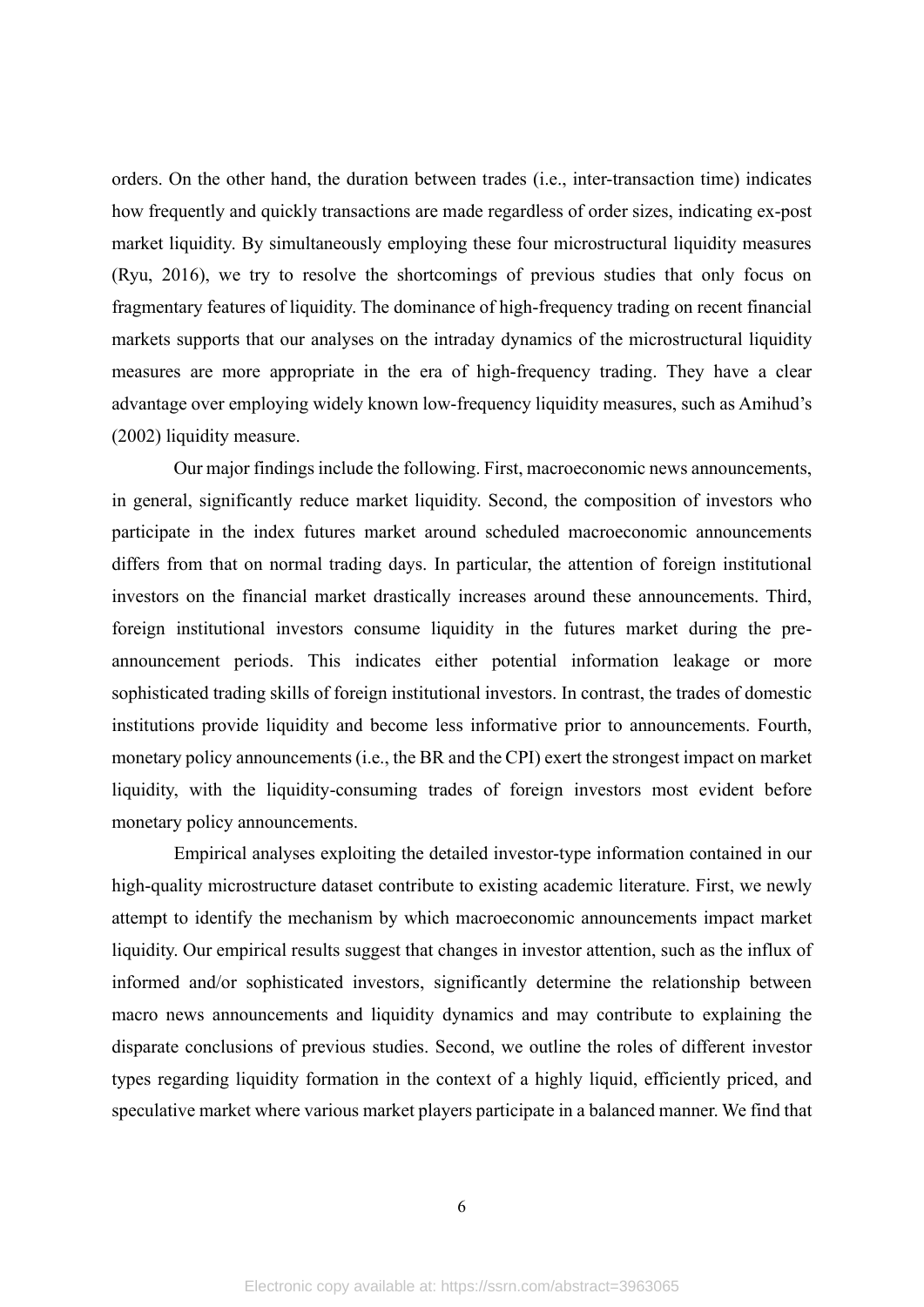foreign investors increase their aggregate trading volumes and consume liquidity around macroeconomic news announcements. Domestic institutions' trades also increase around announcements but, conversely, improve market liquidity by decreasing the bid-ask spread and increasing the market depth. Domestic individual investors' attention on the index futures market is not significantly affected by the news announcements. Finally, our findings from separately investigating the trading patterns of domestic and foreign institutions support the adverse selection cost theory to explain the illiquidity premium on the bid-ask spread (Brennan, Huh, and Subrahmanyam, 2016; Brennan and Subrahmanyam, 1996; Easley, Hvidkjaer, and O'Hara, 2002). While some studies emphasize other determinants, such as the inventory holding or order-processing cost (Gârleanu and Pedersen, 2004; Lee and Chung, 2018), our findings imply that, in the order-driven financial market in which order-processing and inventory-holding costs are minimal, the adverse selection cost due to information asymmetry among investors significantly determines the spread around macroeconomic news releases (Krinsky and Lee, 1996; Levi and Zhang, 2015).

The remainder of this paper is organized as follows. Section 2 describes the sample data composition regarding macroeconomic announcements, microstructural liquidity components, and investor attention proxies. Section 3 discusses the methodology. Section 4 shows the empirical findings and interprets their implications. Section 5 concludes.

#### **2. Sample Data**

This study uses tick-by-tick trade-and-quote data from the Korea Composite Stock Price Index (KOSPI) 200 futures market from January 2010 to June 2014. Employing this dataset provides some crucial advantages in studying this topic. First, the index futures market is characterized by abundant liquidity and efficient price discovery owing to the highly speculative trading of its participants. These market conditions provide an adequate and stable environment to observe the reactions of market liquidity in response to macroeconomic announcements. Second, this market is a representative emerging (but fully matured) market with participation by diverse groups of investors (i.e., domestic retail, domestic institutional, and foreign institutional investors). Along with abundant liquidity, such diversity allows us to assess the role of each investor type's attention around the news announcements. Third, our market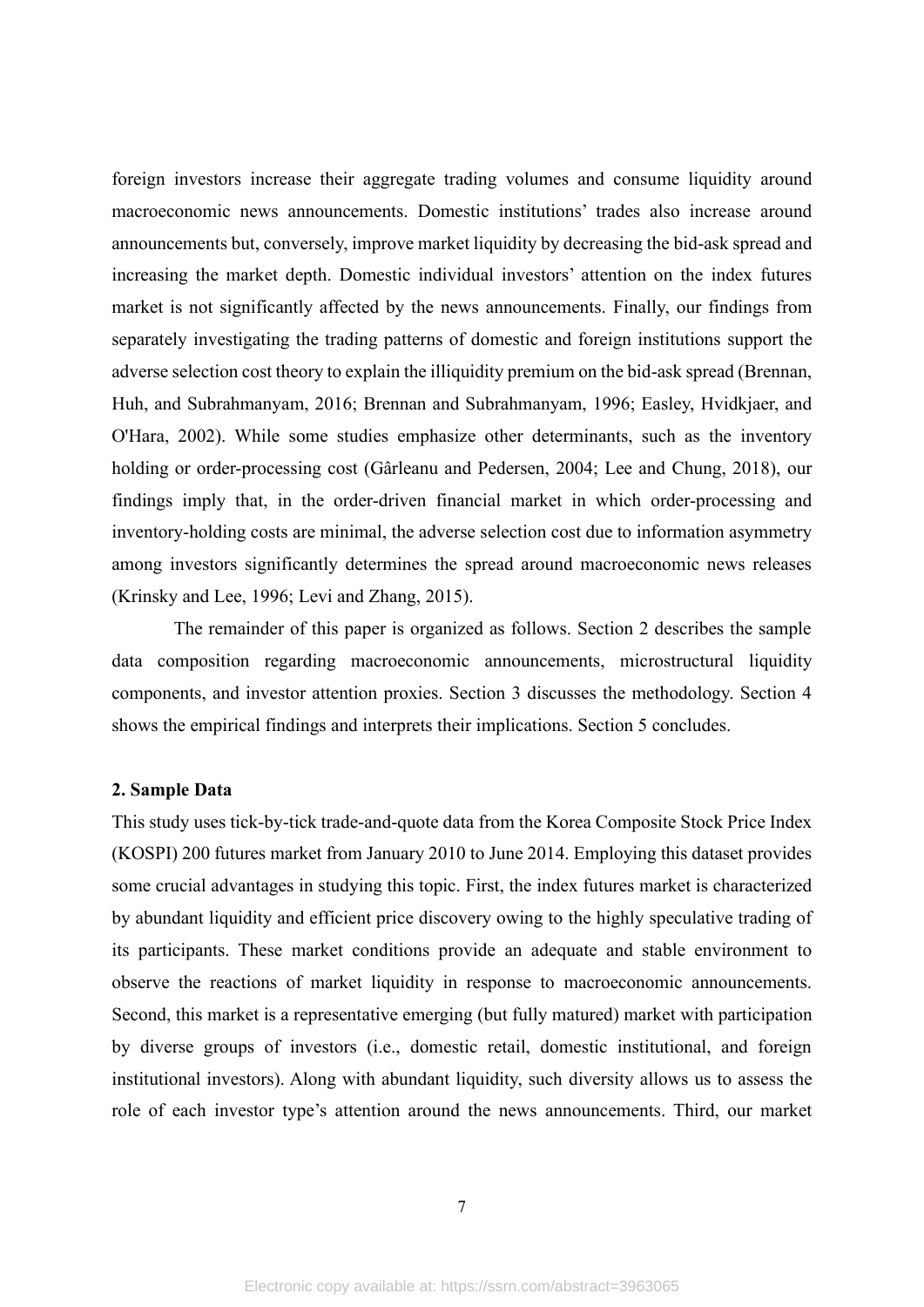microstructure dataset from the index futures market comprises rich and accurate information about the exact transaction time, buy-sell indicator, and which party initiated each transaction. The microstructure analyses on the high-quality dataset provide further insights into the exact role of each particular investor type when macro news is announced. We collect and construct other major variables, including the data on macroeconomic announcements, microstructural liquidity, and investor attention, as follows.

# **2.1. Macroeconomic news announcements**

Macroeconomic indices are released on a regular basis and on pre-scheduled dates and times in the Korean market. We manually identify the press release documents reported by government departments and collect announcement data for six major macroeconomic reports. Our dataset contains the exact minute-by-minute information on when each specific macroeconomic report is released.<sup>2</sup> It comprises 285 announcements in aggregate. We confirm that none of the announcements overlaps on the same date. Table I summarizes the distribution of the announcements by the time of day.

#### [Table I here]

#### **2.1.1. Business cycle indices**

We employ the announcement data of macroeconomic indices belonging to three different categories (i.e., business cycle, monetary policy, and trade indicators), as shown in Panel A of Table I. The business cycle indices are publicly provided by Statistics Korea and include the GDP growth rate, the index of all industry production (IAIP) growth rate, and the UR. The GDP denotes the aggregate value of all end products within an economy. Korea's GDP is

 $2\degree$  The macroeconomic reports are released by governmental authorities (i.e., the Bank of Korea, the Ministry of Trade, Industry and Energy, and Statistics Korea) to the press before the announcements with an embargo until the scheduled time. Because the press companies have an incentive to report the information as soon as possible, the macroeconomic news is, in general, released on time. For example, the first news article on the GDP growth rate report is always released exactly at 8:00 a.m. during our sample period.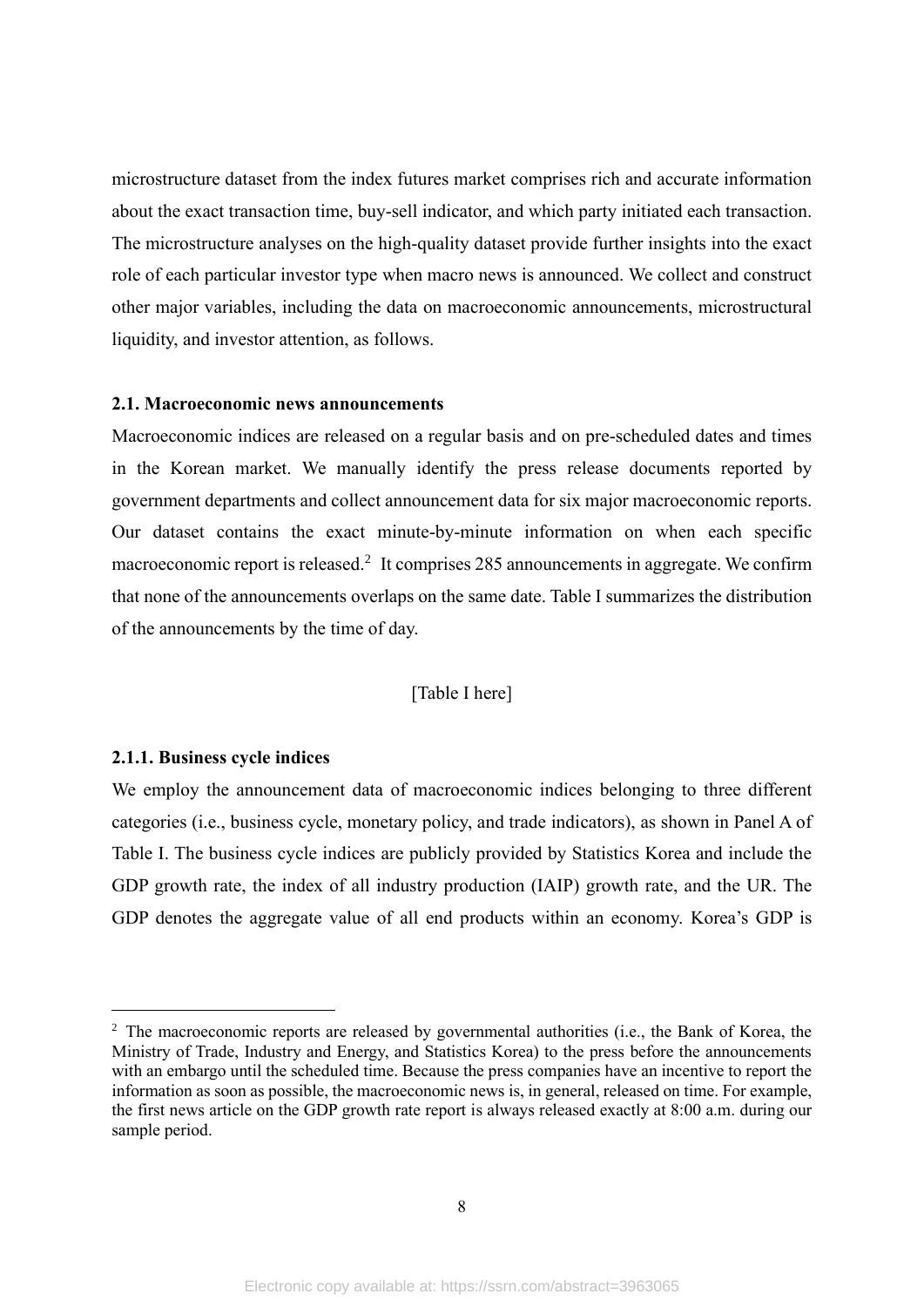announced quarterly and released during nontrading hours (i.e., at  $8:00$  a.m.).<sup>3</sup> We use the GDP growth rate; thus, its mean value of 0.86 indicates that the economy's average quarterly growth rate is about 0.86%. The IAIP represents the production of goods and services in all industrial sectors, which is released monthly. We use its growth rate. The UR reflects the proportion of the jobless population within the labor force in percentage terms. The mean value of UR indicates that the average unemployment rate is 3.39%. Both the IAIP and the UR were announced during trading hours (i.e., at 1:30 p.m.) before April 2010, but they have been announced at 8:00 a.m. since then.

# **2.1.2. Trade index**

The trade index includes the balance of trade (BoT), which denotes a country's net export value. The Ministry of Trade, Industry and Energy announces the BoT on the first business day of every month at 11:00 a.m. We use the level data for this macroeconomic index in our analysis; thus, its mean value of 3,436 indicates that the Korean economy has experienced trade surpluses on average, during the sample period.

#### **2.1.3. Monetary policy indices**

The monetary policy indices are set and released by the Bank of Korea and include the BR and the growth rate in the CPI. The BR is the reference interest rate set by the central bank as a standard for banks' activities, such as opening deposits and offering loans. The BR is announced around the tenth of the month at 10:00 a.m. The CPI represents the price level of the major goods and services that are generally purchased by consumers. We use the growth rate of the CPI, which implies the inflation rate, in percentage terms, and, thus, the mean value of the CPI indicates that the average monthly inflation rate is 0.22%. The CPI is announced at the beginning of each month and was released at 1:30 p.m. before May 2010. Since then, the Bank of Korea has released CPI reports at 8:00 a.m., before the market opens.

#### **2.2. Microstructural liquidity components**

 $3$  All major financial markets (e.g., the spot, index futures, index options, single stock futures, single stock options, and even the U.S. dollar derivatives markets) in Korea open at 9:00 a.m.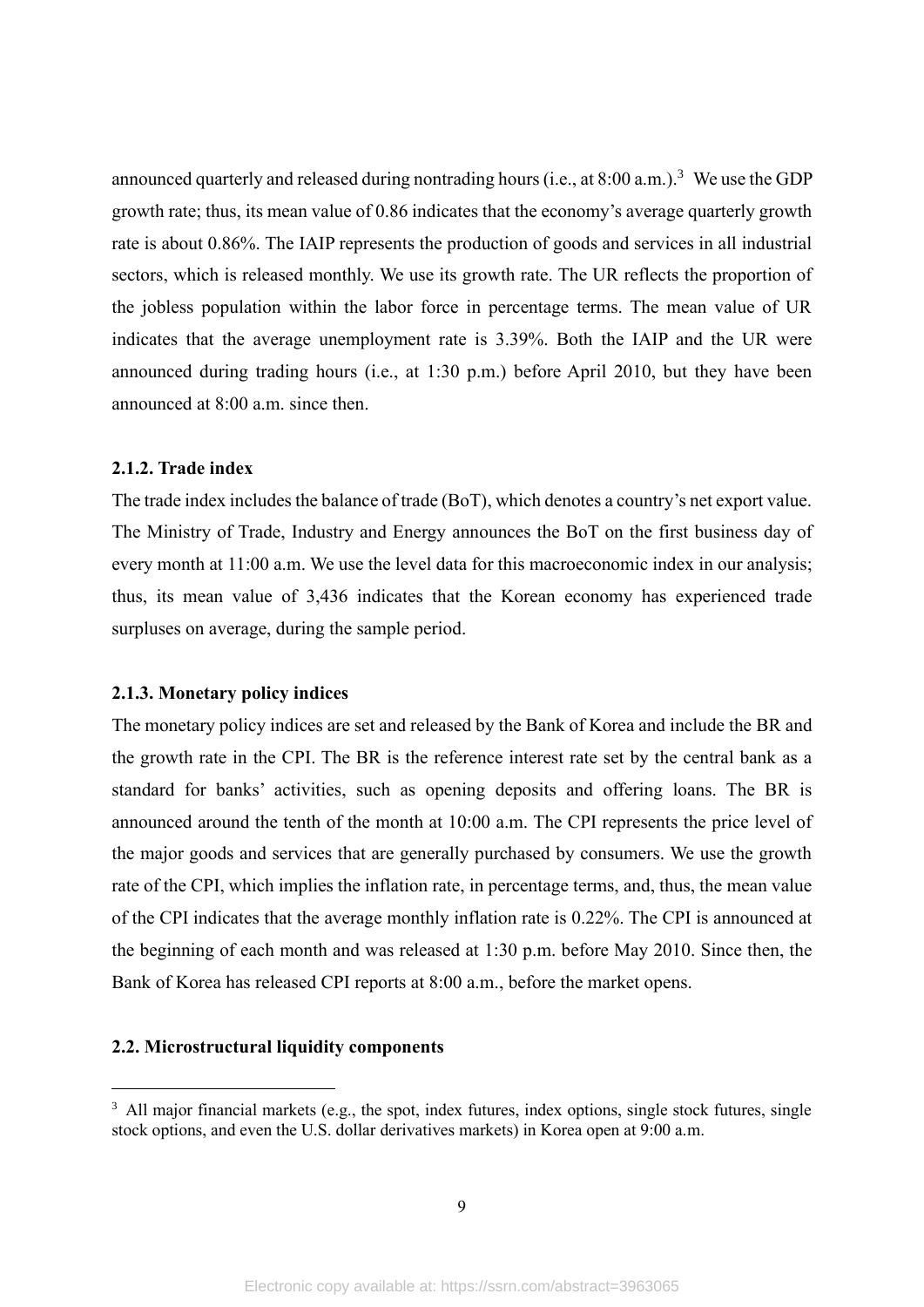The concept of *liquidity* depends on the context and field of study, classified as *i*) market liquidity, *ii*) funding liquidity, and *iii*) monetary liquidity (Foucault, Pagano, and Röell, 2013). Market liquidity is often used in financial economics and indicates where transactions demanded by participants can be executed without explicit or implicit costs or delay. Funding liquidity concerns the ability of financial firms to absorb potential shocks arising from liquidity shortages, for example, during bank runs. Monetary liquidity indicates the abundance of money within an economy. This concept is closely related to governmental monetary policies regarding the money supply. In our study, liquidity refers to the concept of market liquidity.

The current literature does not provide a universal measurement of liquidity but rather suggests using various measures because each of them illuminates a different aspect of market liquidity (Black, 1971; Kyle, 1985). In addition, financial markets, especially many emerging markets that adopt electronic and automated exchanges, are predominantly driven by highfrequency trading in recent years (Kirilenko, Kyle, Samadi, and Tuzun, 2017; Menkveld, 2013). These changes in markets raise questions about the validity of traditional liquidity proxies, which are measured using low-frequency data (Holden and Jacobsen, 2014). Furthermore, high-frequency data are important when investigating the effects of intraday macroeconomic announcements because they help to precisely estimate the announcement impacts and resolve potential endogeneity (Almeida, Goodhart, and Payne, 1998; Chaboud, Chernenko, and Wright, 2008; Hussain, 2011). This study employs a market microstructural approach in order to overcome these challenges.

We use a highly informative intraday dataset that includes all transacted orders and quotes in the index futures market and construct four microstructural liquidity measures in 15 minute intervals (Ederington and Lee, 1993). The liquidity measures are the bid-ask spread, market depth, and duration between trades, and each can be categorized as either an ex-ante or an ex-post measure. The ex-ante liquidity measures include the bid-ask spread and market depth. These proxies are measured immediately before transactions and represent the actual market liquidity encountered by the investor who submitted the last order. The bid-ask spread, calculated as the difference between the best ask price and best bid price, explicitly measures a type of transaction cost paid by investors (Hagströmer, Henricsson, and Nordén, 2016). The market depth, calculated as the sum of all standing bid- and ask-order volumes up to the fifth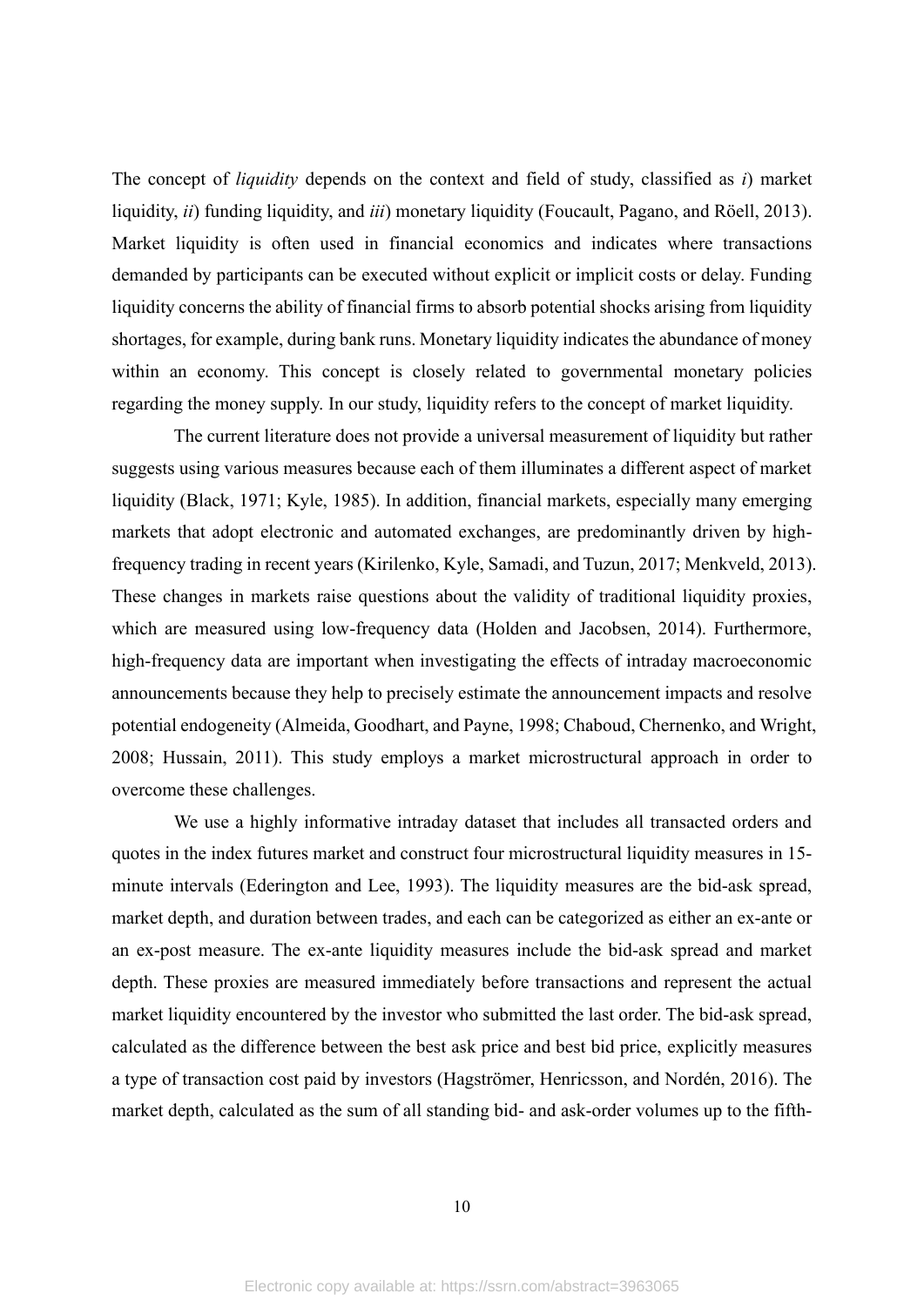best bid and ask quotes, measures the market's ability to absorb shocks from large-volume trades (Dionne and Zhou, 2020; Riordan, Storkenmaier, Wagener, and Zhang, 2013). The bidask spread and the market depth at time *t* are constructed as shown in Equations (1) and (2), respectively.

$$
Bid-ask\ spread_t = (Best\ ask\ quote)_t - (Best\ bid\ quote)_t.
$$
 (1)

$$
Market\ depth_t = \sum_{i=1}^{i=5} (i^{th} best\ bid\ orders)_t + \sum_{i=1}^{i=5} (i^{th} best\ ask\ orders)_t.
$$
 (2)

The ex-post liquidity proxy, which measures the state of liquidity at the precise moment that a transaction is made, includes the duration between trades. The duration between trades indicates the inter-transaction time between the two consecutive traded orders made at *t* and *t*-1 (Brogaard, Hagströmer, Nordén, and Riordan, 2015; Furfine, 2007). It is calculated, as shown in Equation (3). Table II shows the descriptive statistics for these microstructural liquidity proxies.

= ( ) − ( )−1. (3)

# [Table II here]

#### **2.3. Investor attention proxies**

*Investor attention*, in the financial market, refers to the degree to which the market is watched by attentive investors. Some studies proxy investors' attention or behavior using search frequencies provided by major search engines (e.g., Google and Baidu) (Andrei and Hasler, 2015; Aouadi, Arouri, and Teulon, 2013; Da, Engelberg, and Gao, 2011). Although this measure effectively gauges investors' attention on individual stocks or sentimental behavior (Da, Engelberg, and Gao, 2015; Kostopoulos, Meyer, and Uhr, 2020), it is less appropriate for estimating attention on the stock index market because of the difficulty in determining representative keywords. Furthermore, investor attention proxies based on search information primarily focus on retail investors' attention because these investors are the dominant users of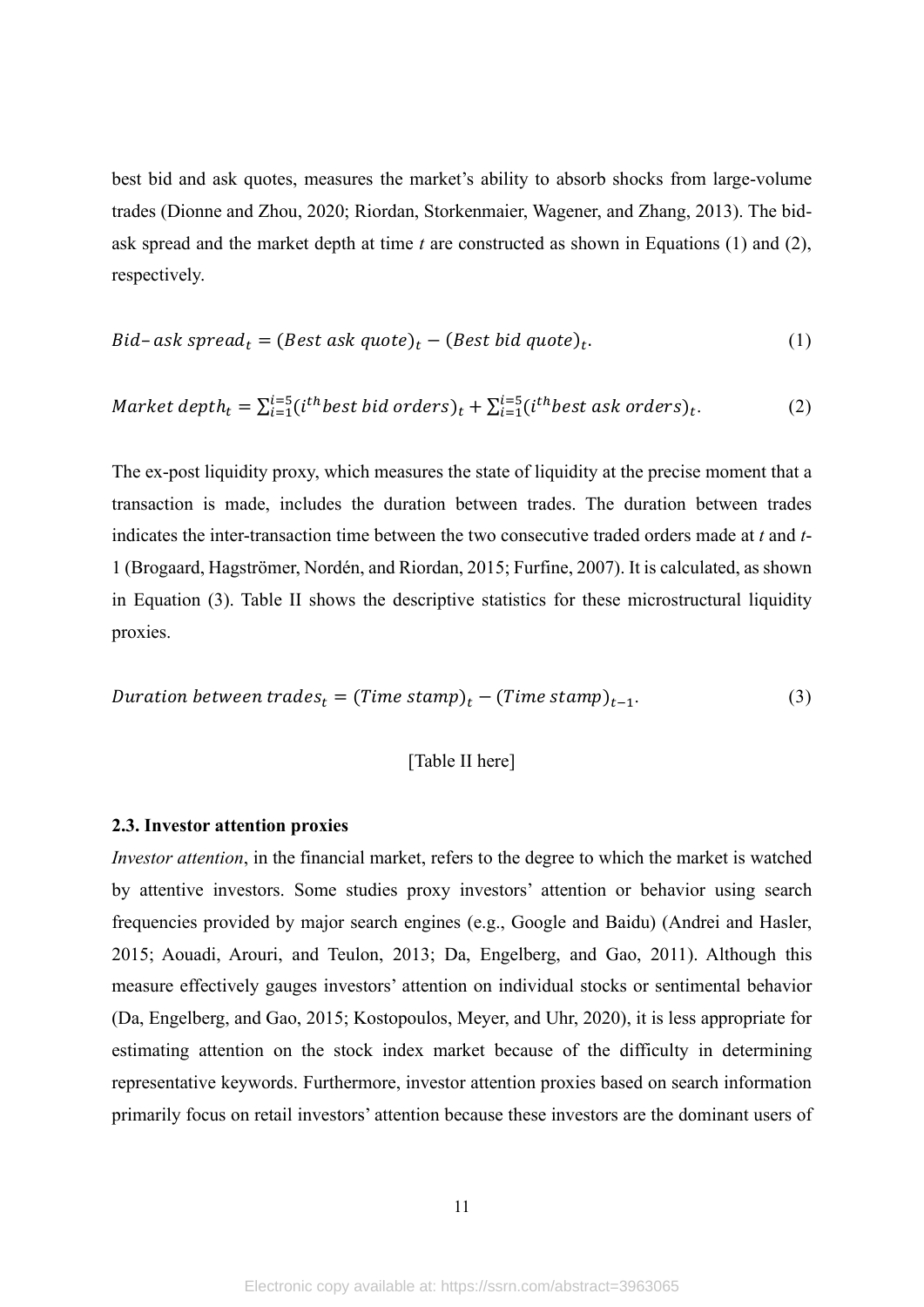search engines. As an alternative, another strand of the literature suggests using trading volumes to proxy investor attention (Barber and Odean, 2008; Peress and Schmidt, 2020; Yuan, 2015). This measure accounts for the intensity of general investors' participation but does not consider the different trading patterns of various investor types.

We consider such shortcomings of previous measures and employ the participation rate of each investor group to proxy for their attention on the market. In addition, using highquality transaction data, we identify the investors who initiate each transaction as being either domestic individual, domestic institutional, or foreign institutional investors. These measures are calculated as shown in Equation (4).

$$
Inv_m = \frac{(\text{Trading volume})_m^{\text{Inv}}}{(\text{Total trading volume})_m}, \text{ where } \text{Inv} \in \{\text{Ind}, \text{Ins}, \text{For}\}. \tag{4}
$$

Here,  $Inv<sub>m</sub>$  is the investor attention proxy for the given investor type during 15-minute interval *m*. *Ind*, *Ins*, and *For* denote the participation rates of domestic individual, domestic institutional, and foreign institutional investors, respectively. (*Trading volume*) $_{m}^{lnv}$  denotes the trading volume of investor type *Inv* during interval *m*. We consider that investors of a certain type pay more attention to the market when their participation rate is higher. Each of these measures is standardized to have mean zero and standard deviation one, as shown in Panel B of Table II.

#### **3. Methodology**

We investigate the impacts of macroeconomic news announcements on market liquidity and examine whether a certain investor type's attention explains liquidity reactions in the following order. First, we estimate the impact of macroeconomic announcements on the microstructural liquidity proxies during the post- and pre-announcement periods using the regression models given by Equations (5) and (6), respectively.

$$
Liq_m = \alpha + \sum_{i=0}^{i=3} \beta_{Liq,i} \cdot Ann_{m+i} + \gamma' \cdot MacroCon_m + \varepsilon_m,
$$
\n(5)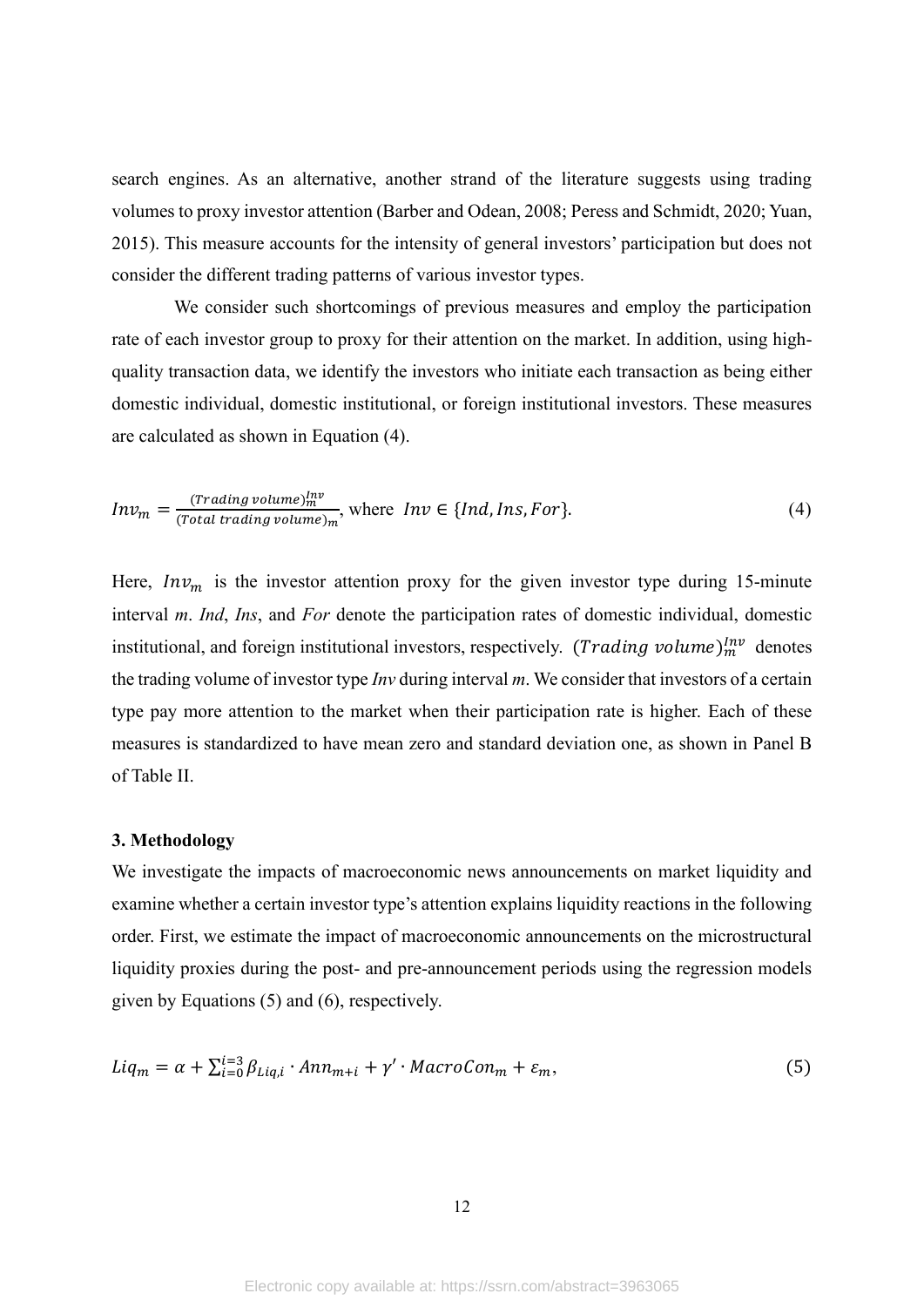$$
Liq_m = \alpha + \sum_{i=-1}^{i=0} \beta_{Liq,i} \cdot Ann_{m+i} + \gamma' \cdot MacroCon_m + \varepsilon_m,
$$
\n(6)

where  $Liq_m$  indicates the microstructural liquidity proxy, which includes the bid-ask spread, the market depth, and the duration between trades, during interval  $m$ .  $Ann_{m+i}$  is the announcement indicator variable that equals one during interval  $m+i$  when macroeconomic news is released at the beginning of interval *m*. <sup>4</sup> The significantly positive (negative) value of  $\beta_{Liq,i}$  indicates the increase (decrease) in market liquidity in response to macroeconomic announcements. MacroCon<sub>m</sub> denotes the set of macroeconomic variables that serve as control variables. They include lagged futures returns, daily KOSPI 200 index returns (Goncalves-Pinto, Grundy, Hameed, van der Heijden, and Zhu, 2020), daily implied volatility (i.e., the VKOSPI) returns (Song, Ryu, and Webb, 2018), the daily credit spread, the daily term spread, the daily USD/KRW exchange rate, and the daily risk-free rate (Ryu, Ryu, and Yang, 2021).  $\gamma'$  is the vector of coefficients for the control variables.  $\alpha$  is the intercept, and  $\varepsilon_m$  is the error term.

Second, using the same frameworks, we investigate the impacts of macroeconomic news announcements on attention from different types of market participants. The regression models in Equations (7) and (8) measure the post- and pre-announcement dynamics of investor attention, respectively. Here, the significantly positive (negative) value of  $\beta_{Inv,i}$  indicates the increased (decreased) attention from the given investor type around macroeconomic announcements.

$$
Inv_m = \alpha + \sum_{i=0}^{i=3} \beta_{Inv,i} \cdot Ann_{m+i} + \gamma' \cdot MacroCon_m + \varepsilon_m. \tag{7}
$$

$$
Inv_m = \alpha + \sum_{i=-1}^{i=0} \beta_{Inv,i} \cdot Ann_{m+i} + \gamma' \cdot MacroCon_m + \varepsilon_m. \tag{8}
$$

Finally, we examine the role of investor attention in market liquidity formation around macroeconomic announcements by employing a difference-in-differences approach. The

<sup>&</sup>lt;sup>4</sup> We assume that the macroeconomic announcements released during nontrading hours are reflected when the market opens at 9:00 a.m.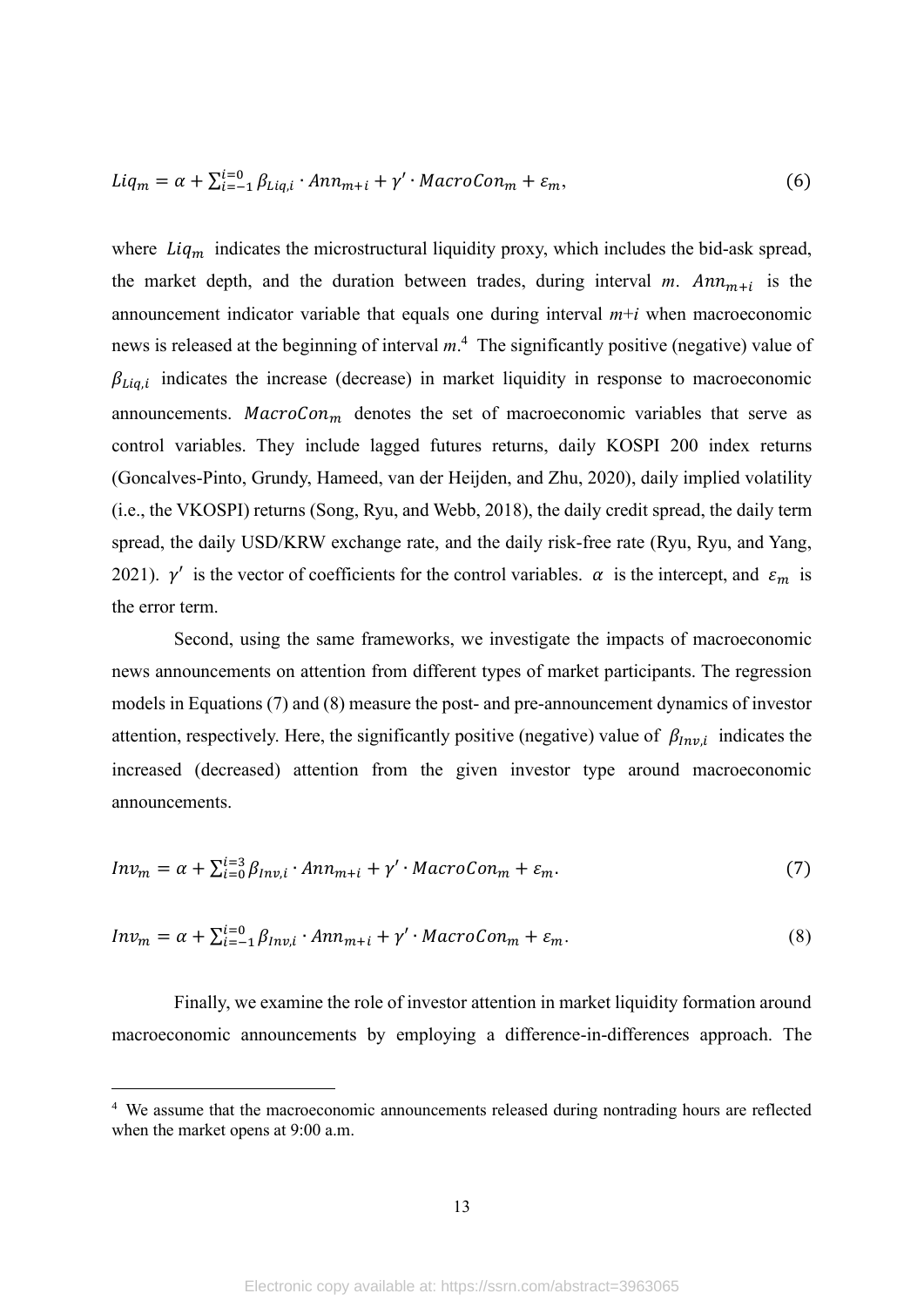trading days with (without) macroeconomic announcements are classified as the treatment (control) group observations. Equations (9) and (10) show the resulting regression models for the post- and pre-announcement periods, respectively. The estimation window is from the announcement to 60 minutes after announcements (i.e., [*m*, *m*+3]) for the model in Equation (9) and from 15 minutes before announcements to 15 minutes after (i.e., [*m*-1, *m*]) for the model in Equation (10).

$$
Liq_{j,m} = \alpha + \sum_{i=0}^{i=3} \beta_{INT,i} \cdot (Inv_{j,m} \times Ann_{j,m+i}) + \sum_{i=0}^{i=3} \beta_{Liq,i} \cdot Ann_{j,m+i} + \gamma' \cdot
$$
  
\n
$$
MacroCon_{j,m} + v_m + \varepsilon_{j,m}.
$$
\n(9)

$$
Liq_{j,m} = \alpha + \sum_{i=-1}^{i=0} \beta_{INT,i} \cdot \left( Inv_{j,m} \times Ann_{j,m+i} \right) + \sum_{i=-1}^{i=0} \beta_{Liq,i} \cdot Ann_{j,m+i} + \gamma' \cdot
$$
  
 
$$
MacroCon_{j,m} + v_m + \varepsilon_{j,m}. \tag{10}
$$

Here, the interaction terms (i.e.,  $Inv_{j,m} \times Ann_{j,m+i}$ ) between the investor attention proxies and the announcement indicators capture the effect of investor attention on microstructural liquidity components around macroeconomic news releases after controlling for the intraday seasonality across time intervals (i.e.,  $v_m$ ) and the announcement effects (i.e.,  $Ann_{j,m+i}$ ). The significant deviation of the coefficient of an interaction term  $(\beta_{INT,i})$  from zero implies that the given investor type's attention drives liquidity dynamics during the event window.

#### **4. Empirical Results**

#### **4.1. Market liquidity dynamics around macroeconomic announcements**

In this section, we examine the impacts of macroeconomic announcements on the microstructural liquidity components in the KOSPI 200 futures market. We proxy for market liquidity using four different liquidity measures, as aforementioned. Figure 1 roughly illustrates the dynamics of the liquidity components over the period from 15 minutes before to an hour after announcements. We measure these dynamics in 15-minute intervals and compare them to the dynamics on days without announcements. Panels A, B, C, and D show the fluctuations of the bid-ask spread, market depth, and duration between trades, respectively. The solid (dashed)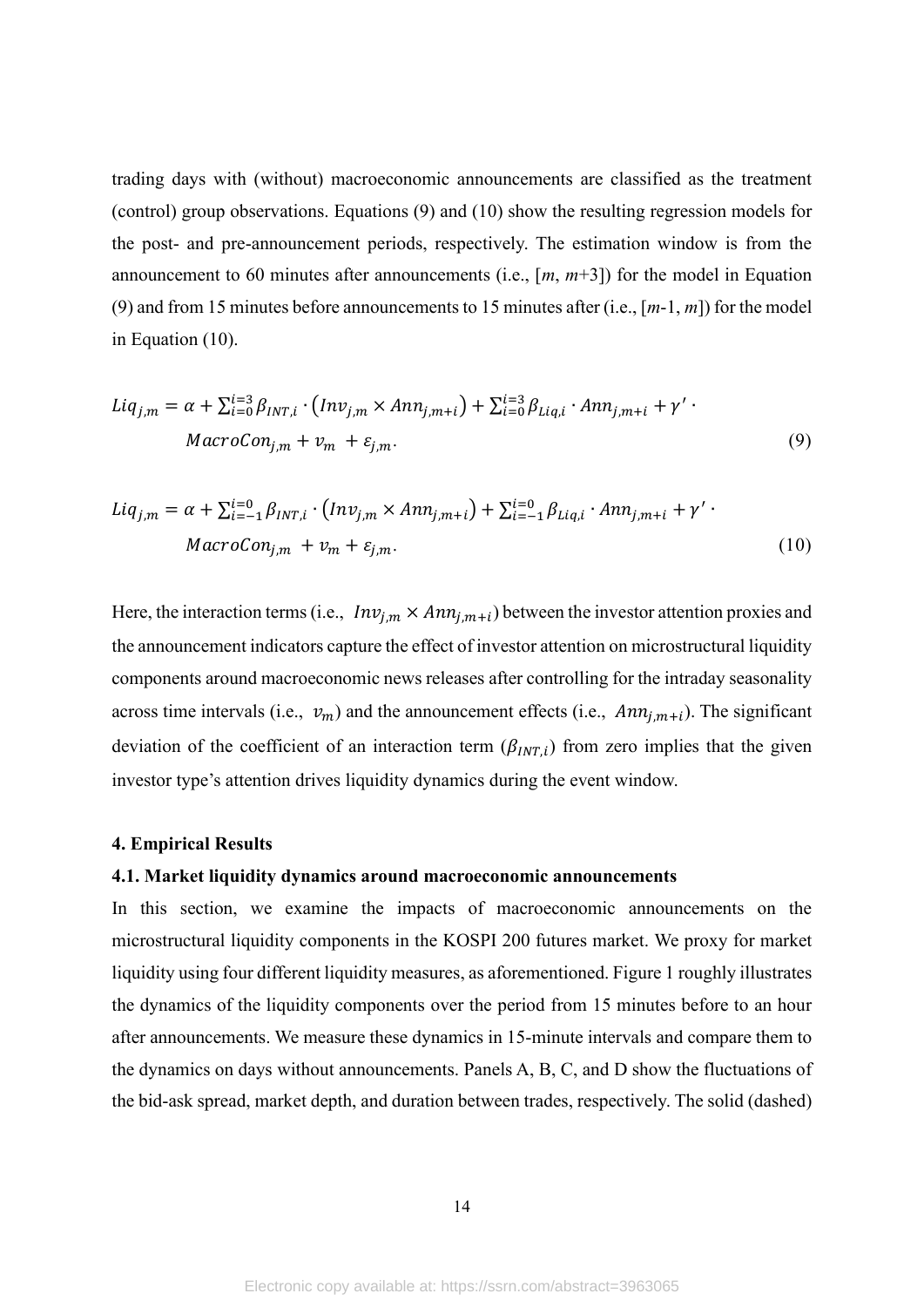line in each panel indicates the fluctuations of the given liquidity measure on announcement (non-announcement) days. The vertical dotted line in each panel represents the time of macroeconomic announcements (*t*=0).

# [Figure 1 here]

Figure 1 shows that the market liquidity dynamics exhibit different patterns on macroeconomic announcement days from those on typical non-announcement trading days. In Panel A, the bid-ask spread appears to increase before macroeconomic announcements and decrease back to its normal level during the last interval (i.e., 45 to 60 minutes after an announcement). Panel B indicates that the market depth also drops at the time of announcements and remains shallower than normal trading days for up to 45 minutes after news releases. Panel C showsthat the duration between trades increases around announcements but falls back to its typical level approximately 45 minutes later. These findings collectively imply pre-announcement decreases in market liquidity. This relative illiquidity persists up to around 45 minutes after announcements before converging back to the normal state, which is a meaningfully long time horizon in current financial markets.

Table III shows the results of statistical analysis on the microstructural liquidity dynamics in response to scheduled macroeconomic announcements. Panel A investigates the post-announcement movements of the liquidity components. We confirm that, in general, macroeconomic announcements reduce market liquidity (Chung, Elder, and Kim, 2013). The bid-ask spread is significantly wider (0.0014) on announcement dates than on nonannouncement dates. The spread remains wider up to 45 minutes after announcements. The duration between trades also decreases during the first 15-minute interval after an announcement, indicating that the trade speed slows down immediately after macroeconomic indices are announced. The market depth does not significantly react to news announcements; instead, based on the relatively high adjusted *R*-squared value (0.6155), we can conclude that it is largely explained by longer-term macroeconomic control variables. This result may arise because the market depth is defined as the stack of limit orders, which accumulates over a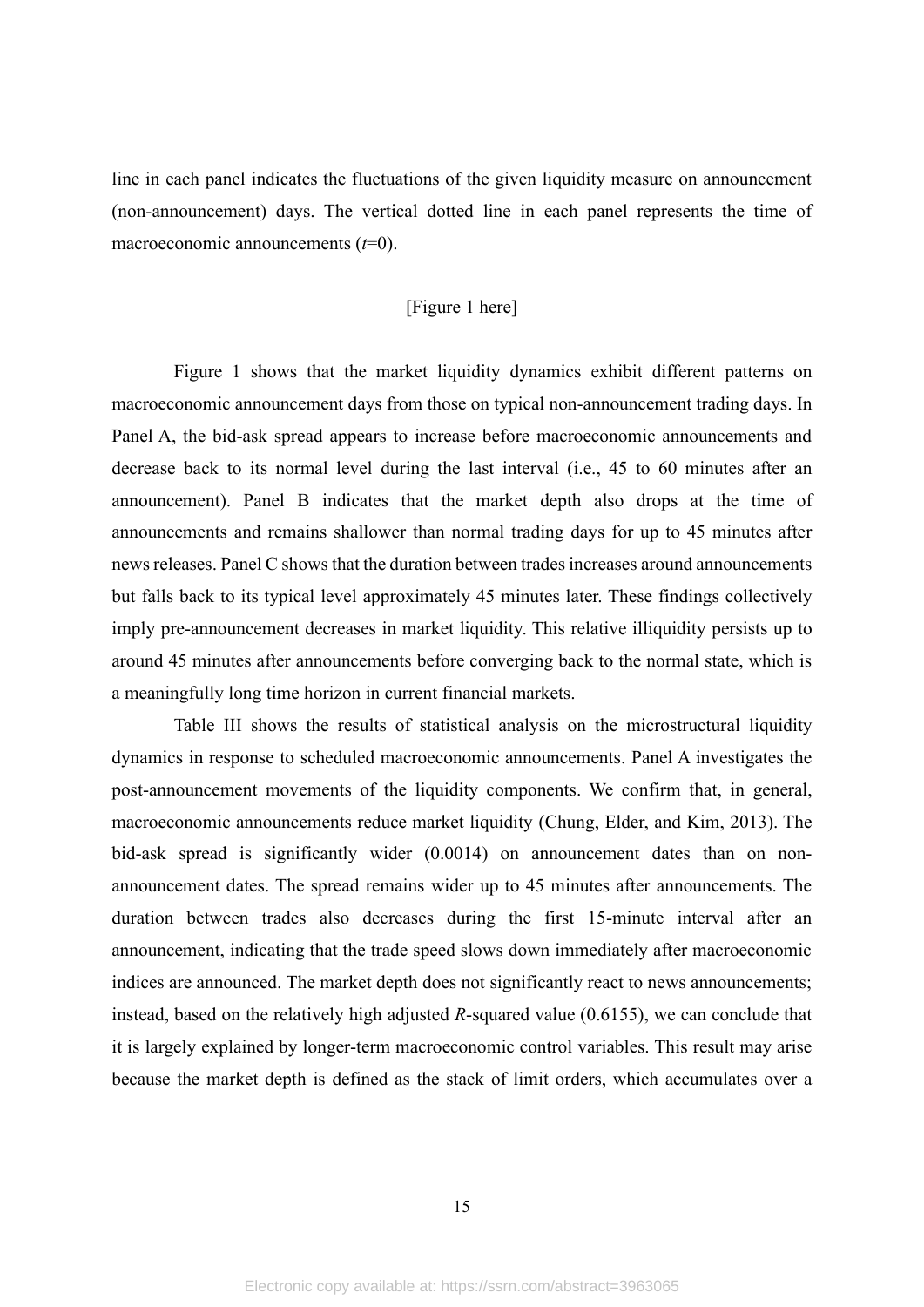longer time horizon. These results statistically confirm the findings in Figure 1 that market liquidity is impaired during the post-announcement periods.

# [Table III here]

Panel B of Table III presents the pre-announcement drifts of market liquidity proxies. We find that the bid-ask spread significantly increases 15 minutes before macroeconomic announcements. Moreover, its pre-announcement increase (0.0008) is greater than increases in any other post-announcement periods apart from the instantaneous reaction during the first 15 minutes (0.0014). Likewise, the market depth decreases (-0.0083), and the duration between trades increases (0.1554) before announcements. The overall results consistently suggest that liquidity is impaired prior to macroeconomic news releases.

#### **4.2. Investor attention around macroeconomic announcements**

Using a similar framework, we investigate the changes in investor attention before and after macroeconomic announcements. Figure 2 shows the dynamics of the investor attention proxies for different types of investors. Panels A, B, and C (D, E, and F) show trends in the trading volume (participation rate) on days with and without announcements for domestic individual, domestic institutional, and foreign institutional investors, respectively. In each panel, the solid and dashed lines indicate trends on the announcement and non-announcement days, respectively.

## [Figure 2 here]

Domestic retail investors' participation falls shortly after announcements, implying that these investors do not play the role of liquidity providers in this emerging market. This contradicts the convention suggested by existing studies (Bloomfield, O'Hara, and Saar, 2009; Peress and Schmidt, 2020). Whereas retail investors do not appear to alter their trading intensity during the first 15-minute period after an announcement, both domestic and foreign institutions trade more actively near macro news announcements. Domestic institutions' trading behavior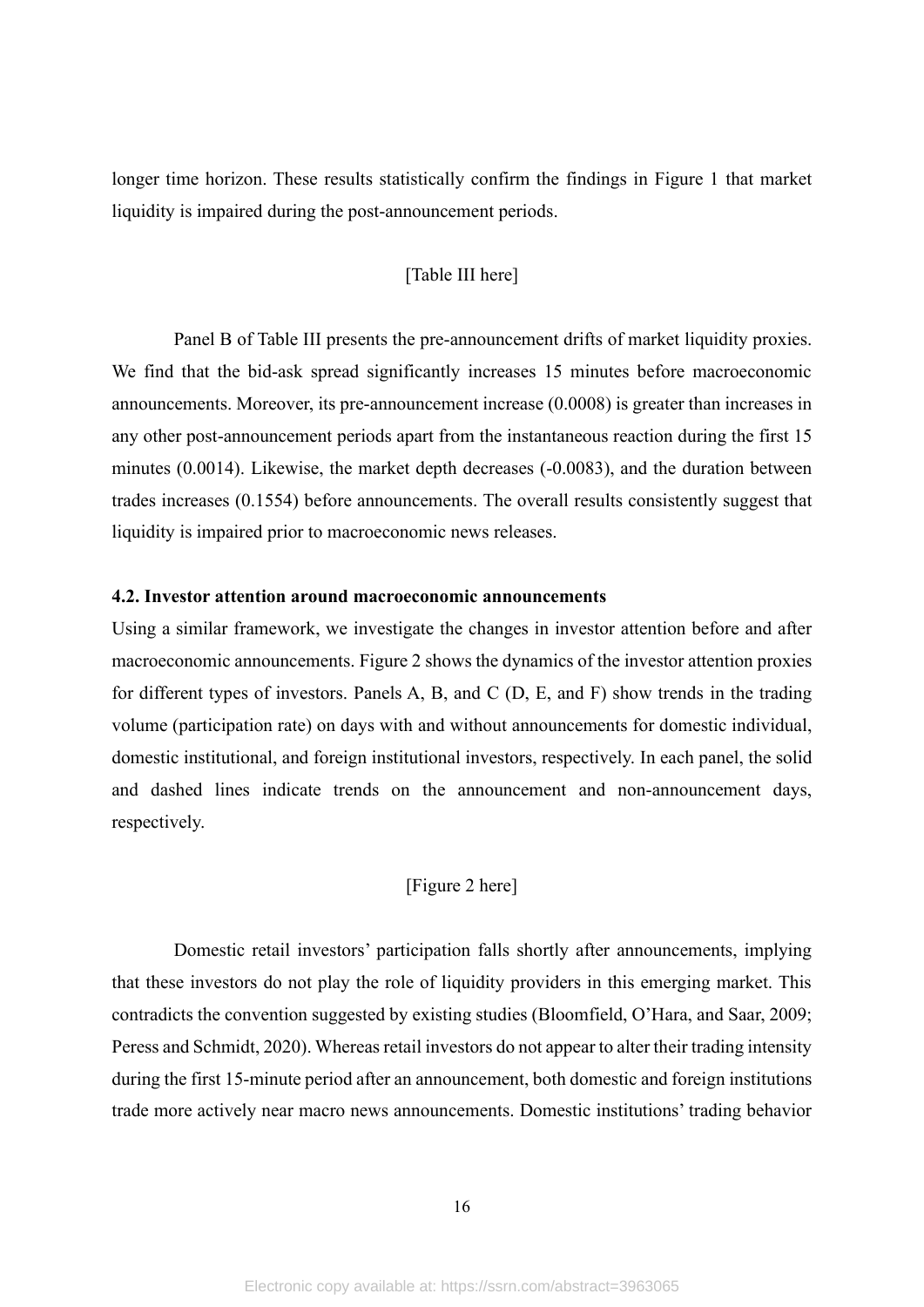does not change much before announcements, but their trading volume jumps instantly after announcements. Foreign institutional investors' trading volume and participation rate both increase sharply prior to announcements. These changes in foreign investors' trading behavior somewhat explain the substantial drop in domestic institutions' participation rate on announcement days, as shown in Panel E, despite the increase in their trading volume, as shown in Panel B. We observe that all of the abnormal trading patterns revert back to usual patterns 45 to 60 minutes after an announcement.

Table IV confirms some characteristic changes in trading patterns of different investor types shown in Figure 2. First, individual investors' trading patterns are not significantly affected by macroeconomic announcements. Although their participation rate significantly decreases, their trading volume is not clearly affected. This finding implies that the decrease in retail investors' relative participation is mainly driven by the increase in foreign investors' participation rather than by a decrease in their trading volume. The adjusted *R*-squared values (0.0621 and 0.0611) for the columns labeled *Ind* in Panels A and B are relatively low compared to those in columns labeled *Ins* (0.4170 and 0.4172) and *For* (0.3244 and 0.3243), indicating that announcements of major macroeconomic indices and macroeconomic control variables (e.g., the VKOSPI, credit spread, and term spread) only marginally explain individual investors' activity in the index futures market. These findings altogether suggest that retail investors trade irrespective of these announcement events and are noise traders. Second, domestic institutional investors behave somewhat similarly to individual investors, but their attention significantly increases during the first 15 minutes after news releases. Third, foreign institutional investors' attention dominates this market both before and after announcements, indicating that these investors pay significantly greater attention to the market. Because foreign investors in emerging markets are often acknowledged to possess superior information and orderprocessing skills, their sudden influx may induce greater bid-ask spreads or general illiquidity in the market (Du, Fung, and Loveland, 2018).

#### [Table IV here]

## **4.3. Roles of investor attention**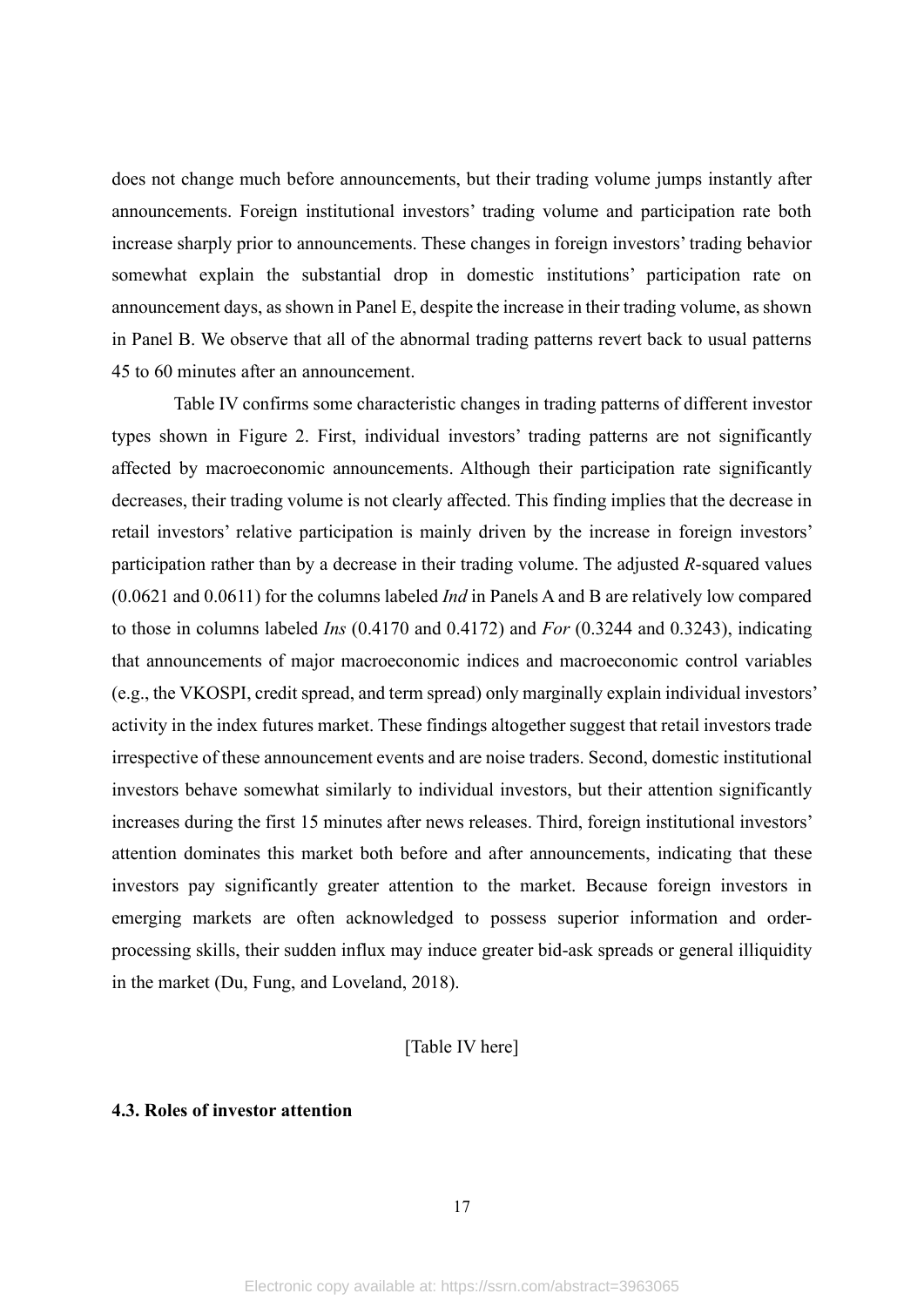Thus far, our results suggest that market liquidity significantly drops before and after announcements and that different types of investors react differently to these announcements. Next, we examine whether investor attention explains liquidity formation around macro news releases after controlling for the announcement and time effects. Table V reports the differencein-differences regression results for post-announcement impacts of the domestic individual (Panel A), domestic institutional (Panel B), and foreign institutional investors' attention (Panel C) on market liquidity proxies. Panel B suggests that domestic institutional investors generally provide liquidity as all of the microstructural liquidity measures improve following the increase in attention from domestic institutions. As the participation of domestic institutional investors increases, the bid-ask spread starts to shrink immediately after the announcement, implying that these investors' trades convey less information around macro news announcements. In contrast, Panel C indicates that the participation of foreign institutional investors consumes liquidity, indicating that these investors likely have information superiority owing to information leakages or based on their trading or information-processing skills. These results potentially imply that liquidity, particularly the spread measure, reacts to the macroeconomic news owing to its adverse selection component. In addition, the overall announcement effects (i.e.,  $Ann_{(i)}$ ) are weaker shortly after the announcement, indicating that investor attention significantly explains the reaction of market microstructural liquidity to the macro news.

# [Table V here]

We can draw similar implications for the pre-announcement period from the results in Table VI. In Panels A and B, both domestic individual and institutional traders provide liquidity, as their attention narrows the bid-ask spread, and shortens the duration between trades. The tendency is especially more evident for institutional investors since they improve all liquidity proxies besides the time between trades at the moment of announcements. This finding suggests that domestic investors improve market liquidity and participate more actively around macroeconomic announcements. The liquidity improvement may be driven by either information inferiority or domestic institutions intentionally providing liquidity to offset the liquidity-consuming pressure from foreign investors' trades (Hendershott and Riordan, 2013).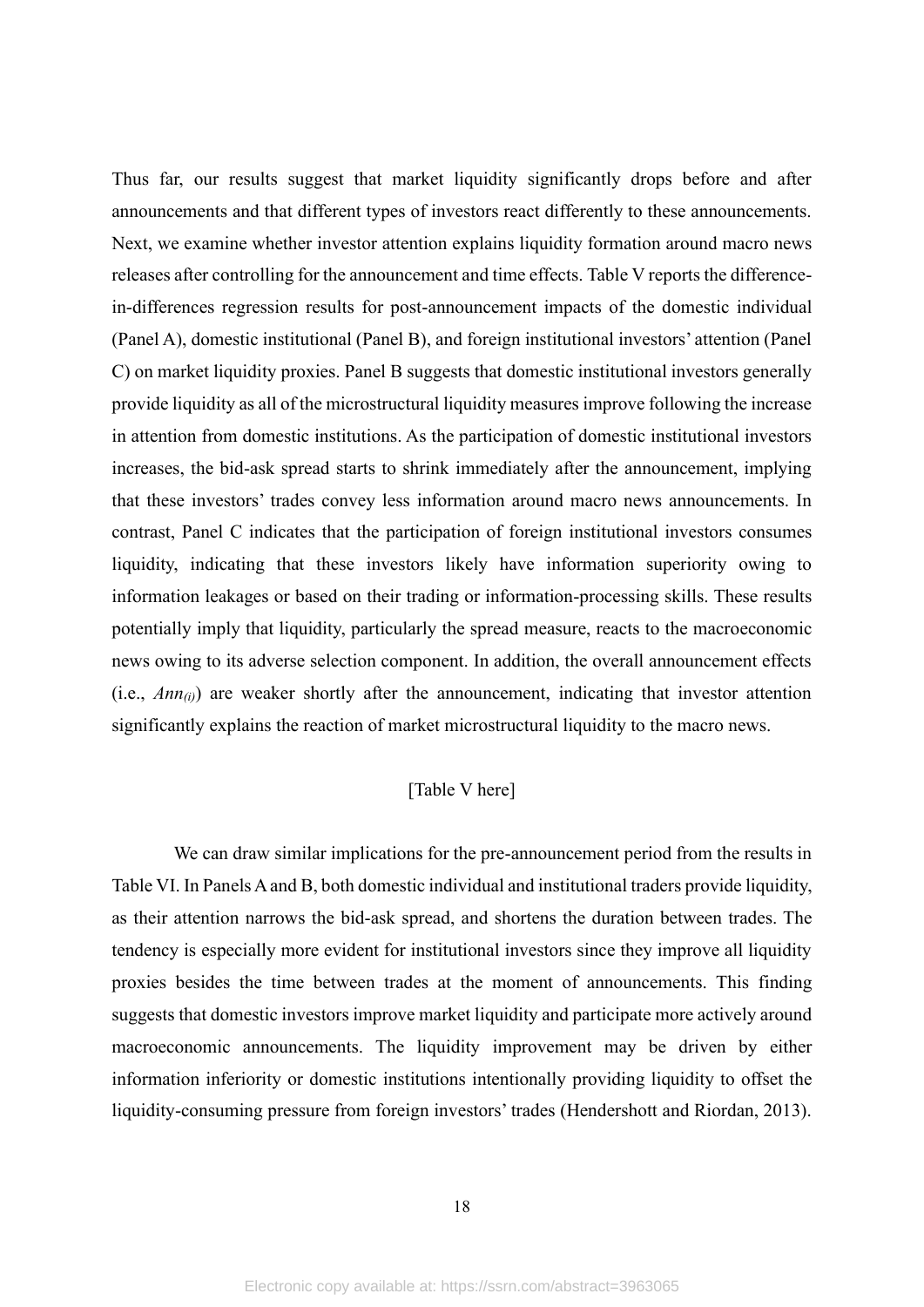On the other hand, in Panel C, foreign institutions expand the bid-ask spread even before announcements by consuming liquidity (Glosten and Milgrom, 1985). We suggest two explanations for these pre-announcement drifts. *i*) Foreign investors may have access to information about announcements owing to leakages during embargoes (Bernile, Hu, and Tang, 2016; Cieslak, Morse, and Vissing‐Jorgensen, 2019). *ii*) Foreign investors are more experienced and skilled in processing market-wide information and, thus, can be better at predicting macroeconomic indices in advance (Gu and Kurov, 2018; Kurov, Sancetta, Strasser, and Wolfe, 2019). In sum, Tables 5 and 6 consistently confirm that investor attention from various types of investors serves as distinct channels that macroeconomic announcements affect liquidity in the index futures market. Furthermore, they show that foreign investors' potentially informed trading consumes market liquidity, supporting the evidence of adverse selection costs as an important determinant of the bid-ask spread in a purely order-driven market.

#### [Table VI here]

#### **4.4. Informed trading dynamics before announcements**

To check the robustness of the findings and further investigate the driving forces of the preannouncement dynamics, we analyze the patterns of informed trading before macroeconomic announcements. In this section, we utilize order imbalances data for each investor type to examine the informativeness of their transactions prior to macroeconomic news releases (Lee, Ryu, and Yang, 2021; Schlag and Stoll, 2005). The regression model is given by Equation (11).

$$
Ret_m = \alpha + \beta_{0I,Inv} \cdot Inv_{m-1}^{0I} + \beta_{Ann,inv} \cdot (Inv_{m-1}^{0I} \times Ann_{m-1}) + \gamma' MacroCon_m + e_m, (11)
$$

where  $Ret_m$  is the spot index return during interval m.  $Inv_{m-1}^{O_l}$  indicates the order imbalance, calculated as the net buying volume divided by the total trading volume, of investor type *Inv* during interval  $m-1$ .  $Ann_{m-1}$  is the lagged announcement indicator variable that equals one for interval *m*-1 when an announcement is made at the beginning of interval *m*. The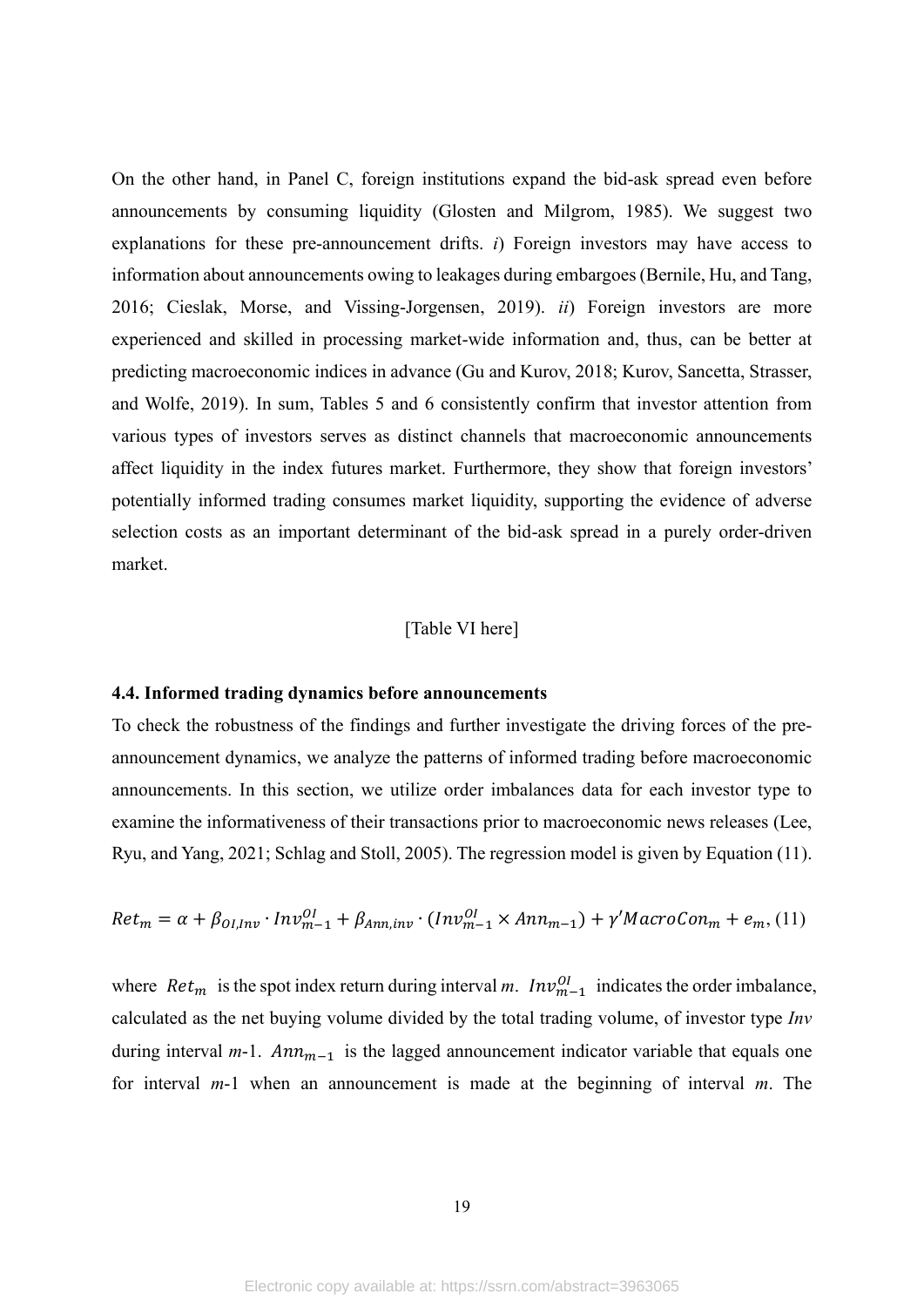significantly positive (negative) coefficient of the interaction term  $(\text{Inv}_{m-1}^{01} \times \text{Ann}_{m-1})$ indicates the increase (decrease) in the informativeness of the given investor type's trades.

Table VII reports the estimation results of Equation (11) as follows. First, the table shows that foreign institutions are the most informed traders in this market (Chen, Johnson, Lin, and Liu, 2009). Their trades significantly predict future spot returns and have the greatest coefficient (0.1611 with a heteroskedasticity-consistent *t*-statistics of 6.46). This finding confirms our conjecture that foreign investors tend to consume liquidity and is in line with the conventional wisdom regarding the adverse selection cost theory. Second, because foreign institutions' informativeness does not significantly change in response to macroeconomic announcements, we may conclude that these investors are more informed owing to their trading skills rather than information leakages regarding the macroeconomic reports before their announcements. Overall, foreign investors participate more in the futures market around macroeconomic announcements; however, they are not better informed about the macroeconomic news. Third, information asymmetry is intensified prior to macroeconomic announcements (Crego, 2020), by the decrease in the informativeness of domestic institutions' transactions, implied by the significantly negative coefficient of *InsOI*×*Ann* (-0.2671), rather than the increased informativeness of foreign institutions' trading. This finding suggests that domestic institutions trade for different purposes around announcements and that their trading reduces the bid/ask spread by providing liquidity and mitigating adverse selection costs. Along with the increased trading of foreign institutions (see Tables 5 and 6), this result implies that domestic institutions alter their trading purposes during this period in response to the influx of informed foreign traders.

# [Table VII here]

#### **4.5. Analysis by macroeconomic news announcement type**

In this section, we dissect macroeconomic news in order to gauge the impacts of each type of announcement. For brevity, we only report the reactions of the bid-ask spread, which is the liquidity proxy that is most directly related to the adverse selection cost theory.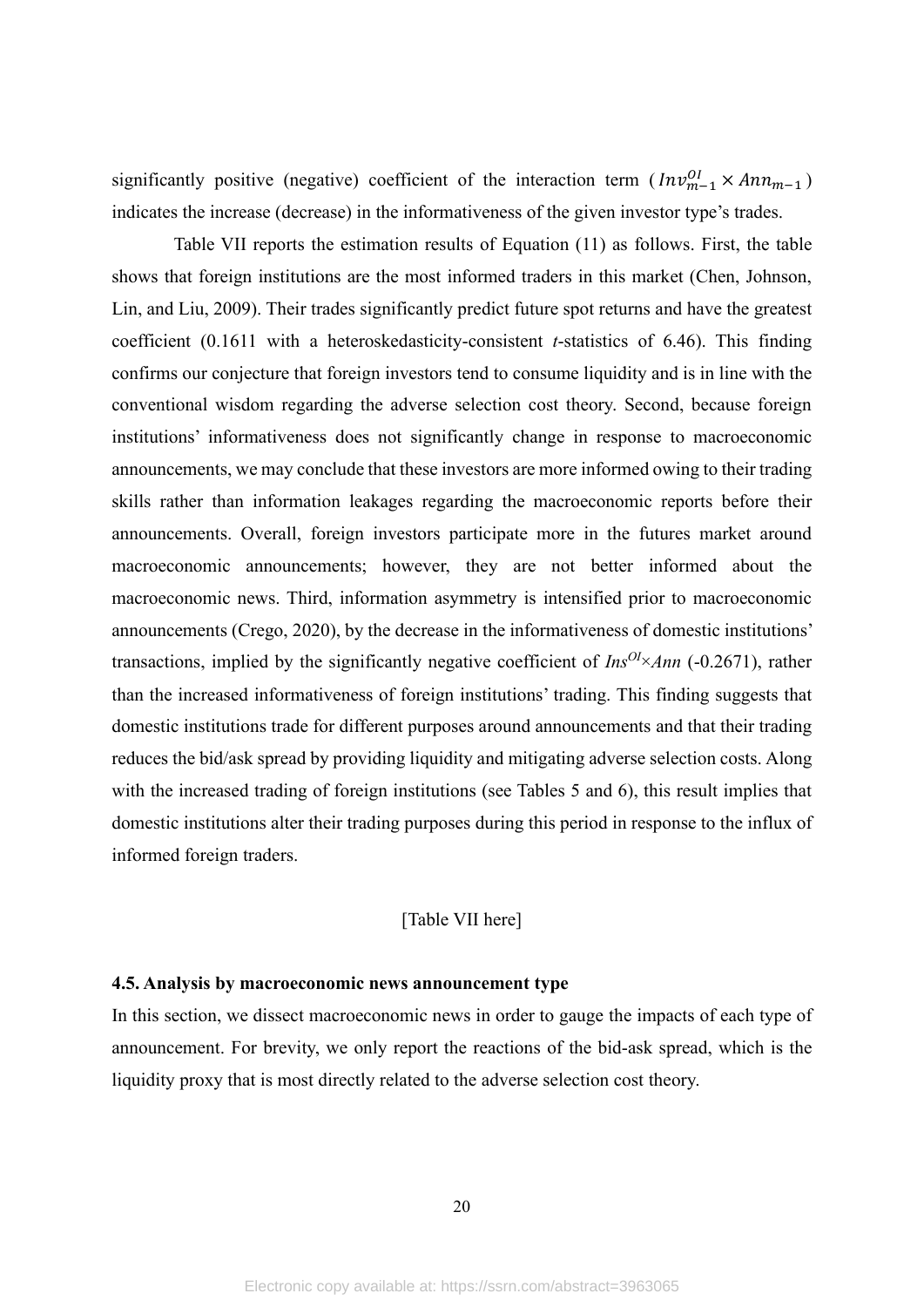In Table VIII, we separately examine the announcement effects of six macroeconomic reports that are released periodically during our sample period. We find that announcements of macroeconomic news generally impair market liquidity, with the exception of BoT announcements. Notably, we observe that these phenomena, indicating decreases in liquidity, are most evident around monetary policy (i.e., BR and CPI) announcements. Our finding is consistent with the liquidity impairment after monetary policy announcements observed in advanced financial markets (Chung, Elder, and Kim, 2013; Lucca and Moench, 2015; Smales and Lucey, 2019); it also supports previous studies' conclusions that central banks' decisions to supply or reduce monetary liquidity significantly determine market liquidity in the context of emerging markets (Chaboud, Chernenko, and Wright, 2008; Foucault, Pagano, and Röell, 2013).

#### [Table VIII here]

We further analyze the sources of liquidity changes around each type of macroeconomic announcement and the role of investor attention, as shown in Table IX.<sup>5</sup> The important findings of this analysis are as follows. First, the effect of investor attention is primarily concentrated around monetary policy announcements. Foreign institutional investors significantly consume market liquidity, and potentially carry out informed trading, prior to the BR and CPI news. Second, the significantly negative coefficients of *Ind*×*Ann*(-15) (-0.0009 and -0.0010) indicate that domestic institutions' attention negatively impacts market liquidity, particularly before BR and CPI announcements, for which foreign investors' liquidity consumption is pronounced. This finding supports our conjecture that domestic institutions may provide liquidity in response to the increase in informed trades by foreign institutions. Third, we confirm that retail investors are mostly noisy and uninformed traders. Prior to all types of news announcements, aside from IAIP announcements, domestic individual investors

<sup>&</sup>lt;sup>5</sup> We also investigate the effects of macroeconomic index announcements while accounting for the directions of the revisions (i.e., upward or downward revisions). An announcement is considered an upward (downward) revision when the index is greater (smaller) than its expected value. The results confirm our previous findings regarding the roles of domestic and foreign institutions around monetary policy announcements.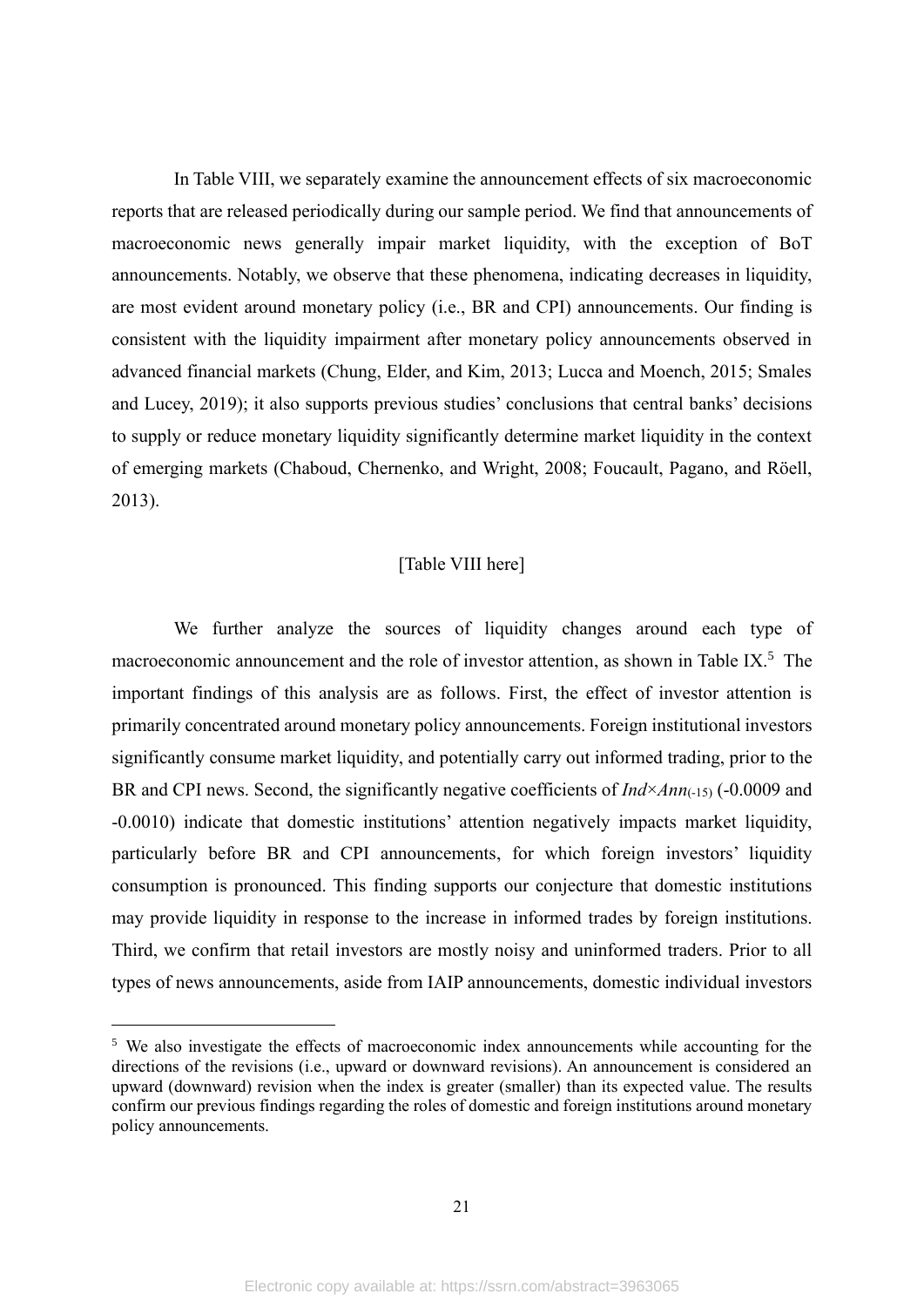exhibit no liquidity-consuming behavior. Instead, they either provide liquidity or remain indifferent to announcements, indicating that they do not have any advantage regarding preannouncement information leakages and lack sophisticated trading techniques.

# [Table IX here]

#### **5. Conclusion**

This study shows that market microstructural liquidity is significantly impaired by macroeconomic news announcements and that such dynamics can be attributed to changes in investor attention. Specifically, we find that foreign institutional investors pay more attention to the index futures market during the pre-announcement period, and our analyses reveal that they consume market liquidity owing to experienced trading and information-processing skills rather than information leakages before announcements. Conversely, domestic institutions provide liquidity, potentially in response to foreign investors' increased liquidity consumption. We also analyze each type of macroeconomic announcement separately and show that our main findings are pronounced for monetary policy announcements.

Our contributions to the financial economics literature include the following. First, we use investor attention to investigate the sources of market liquidity reactions to macroeconomic news, which is a novel approach in the literature. Abrupt increases in foreign investors' attention significantly explain the drop in liquidity prior to announcements. Second, we address the roles of different investor types in an emerging market and identify whether certain investor types consume or provide liquidity. Third, our results provide supporting evidence for the adverse selection cost theory in an order-driven financial market.

#### **Acknowledgments**

We thank David Chapman, Patrick J. Dennis, Robert Parham, Zhaohui Chen, and seminar participants at the Brown Bag Workshop held at McIntire School of Commerce, University of Virginia, for many useful comments and suggestions.

#### **References**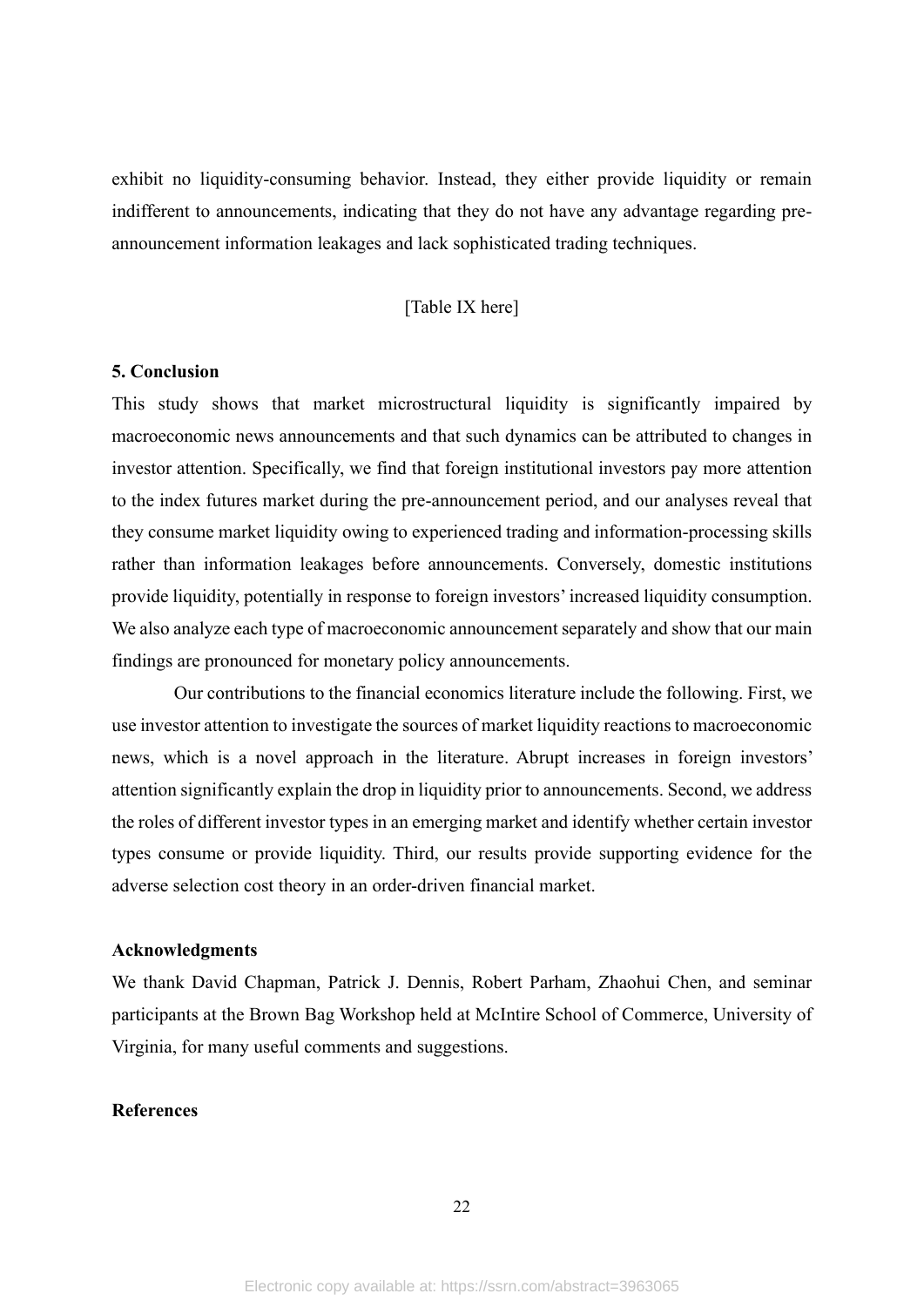- Ai, H., & Bansal, R. (2018). Risk preferences and the macroeconomic announcement premium. *Econometrica* 86(4): 1383-1430.
- Almeida, A., Goodhart, C., & Payne, R. (1998). The effects of macroeconomic news on high frequency exchange rate behavior. *Journal of Financial and Quantitative Analysis* 33(3): 383-408.
- Amihud, Y. (2002). Illiquidity and stock returns: Cross-section and time-series effects. *Journal of Financial Markets* 5(1): 31-56.
- Andersen, T.G., Bollerslev, T., Diebold, F.X., & Vega, C. (2003). Micro effects of macro announcements: Real-time price discovery in foreign exchange. *American Economic Review* 93(1): 38-62.
- Andrei, D., & Hasler, M. (2015). Investor attention and stock market volatility. *Review of Financial Studies* 28(1): 33-72.
- Aouadi, A., Arouri, M., & Teulon, F. (2013). Investor attention and stock market activity: Evidence from France. *Economic Modelling* 35: 674-681.
- Barber, B.M., & Odean, T. (2008). All that glitters: The effect of attention and news on the buying behavior of individual and institutional investors. *Review of Financial Studies* 21(2): 785-818.
- Bernile, G., Hu, J., & Tang, Y. (2016). Can information be locked up? Informed trading ahead of macro-news announcements. *Journal of Financial Economics* 121(3): 496-520.
- Birz, G., & Lott Jr., J.R. (2011). The effect of macroeconomic news on stock returns: New evidence from newspaper coverage. *Journal of Banking & Finance* 35(11): 2791-2800.
- Black, F. (1971). Toward a fully automated stock exchange, part I. *Financial Analysts Journal* 27(4): 28-35.
- Black, F. (1986). Noise. *Journal of Finance* 41(3): 528-543.
- Bloomfield, R., O'Hara, M., & Saar, G. (2009). How noise trading affects markets: An experimental analysis. *Review of Financial Studies* 22(6): 2275-2302.
- Bollen, N.P.B., Smith, T., & Whaley, R.E. (2004). Modeling the bid/ask spread: Measuring the inventory-holding premium. *Journal of Financial Economics* 72(1): 97-141.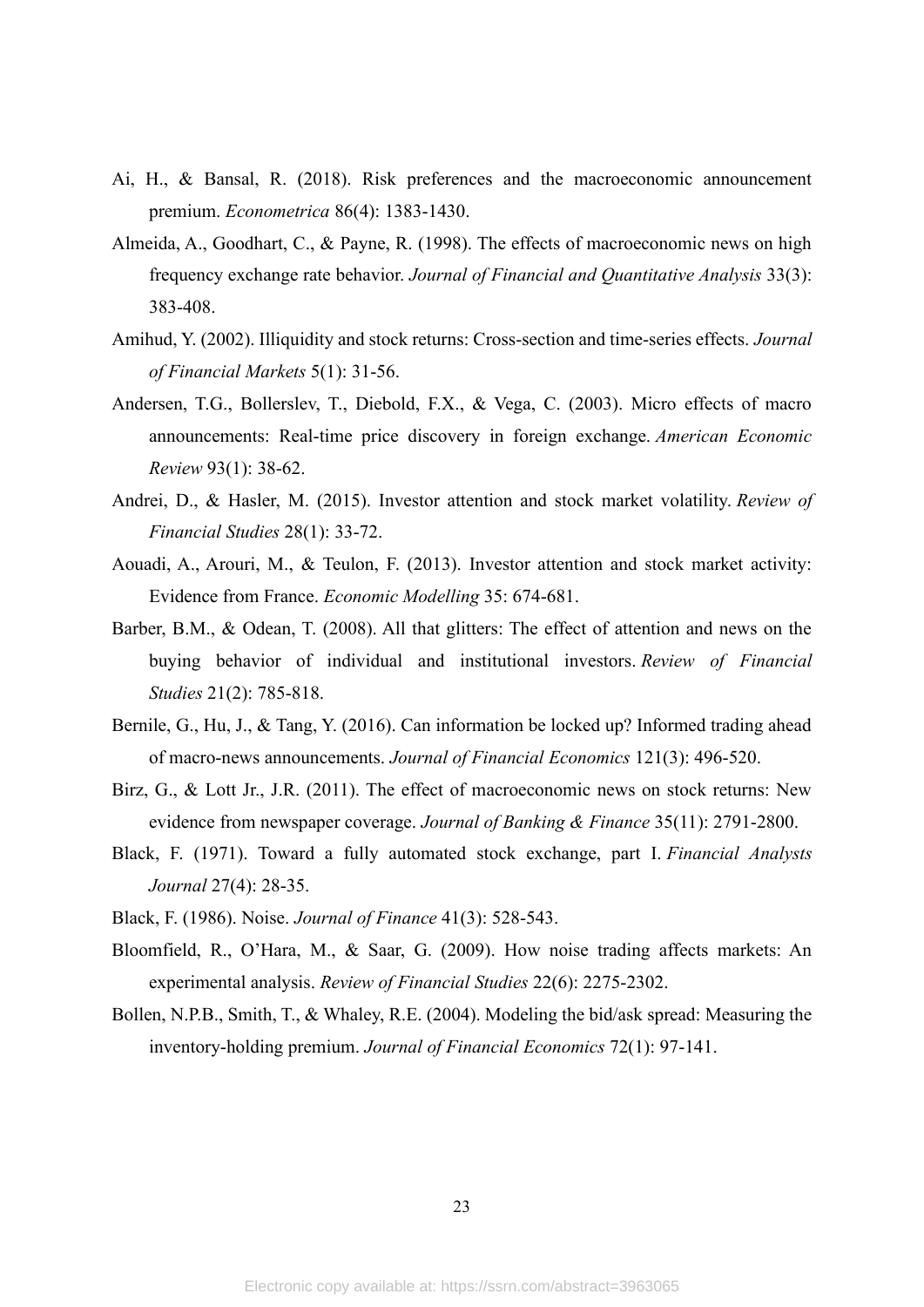- Bollerslev, T., Cai, J., & Song, F.M. (2000). Intraday periodicity, long memory volatility, and macroeconomic announcement effects in the US Treasury bond market. *Journal of Empirical Finance* 7(1): 37-55.
- Brennan, M.J., Huh, S.W., & Subrahmanyam, A. (2016). Asymmetric effects of informed trading on the cost of equity capital. *Management Science* 62(9): 2460-2480.
- Brennan, M.J., & Subrahmanyam, A. (1996). Market microstructure and asset pricing: On the compensation for illiquidity in stock returns. *Journal of Financial Economics* 41(3): 441- 464.
- Brogaard, J., Hagströmer, B., Nordén, L., & Riordan, R. (2015). Trading fast and slow: Colocation and liquidity. *Review of Financial Studies* 28(12): 3407-3443.
- Chaboud, A. P., Chernenko, S.V., & Wright, J. H. (2008). Trading activity and macroeconomic announcements in high-frequency exchange rate data. *Journal of the European Economic Association* 6(2-3): 589-596.
- Chang, S.S., & Wang, F.A. (2015). Adverse selection and the presence of informed trading. *Journal of Empirical Finance* 33: 19-33.
- Chen, E.-T., & Clements, A. (2007). S&P 500 implied volatility and monetary policy announcements. *Finance Research Letters* 4(4): 227-232.
- Chen, J., Liu, Y.-J., Lu, L., & Tang, Y. (2016). Investor attention and macroeconomic news announcements: Evidence from stock index futures. *Journal of Futures Markets* 36(3): 240-266.
- Chen, L.-W., Johnson, S.A., Lin, J.-C., & Liu, Y.-J. (2009). Information, sophistication, and foreign versus domestic investors' performance. *Journal of Banking & Finance* 33(9): 1636-1651.
- Chung, K.H., Elder, J., & Kim, J.-C. (2013). Liquidity and information flow around monetary policy announcement. *Journal of Money, Credit and Banking* 45(5): 781-820.
- Cieslak, A., Morse, A., & Vissing‐Jorgensen, A. (2019). Stock returns over the FOMC cycle. *Journal of Finance* 74(5): 2201-2248.
- Crego, J.A. (2020). Why does public news augment information asymmetries? *Journal of Financial Economics* 137(1): 72-89.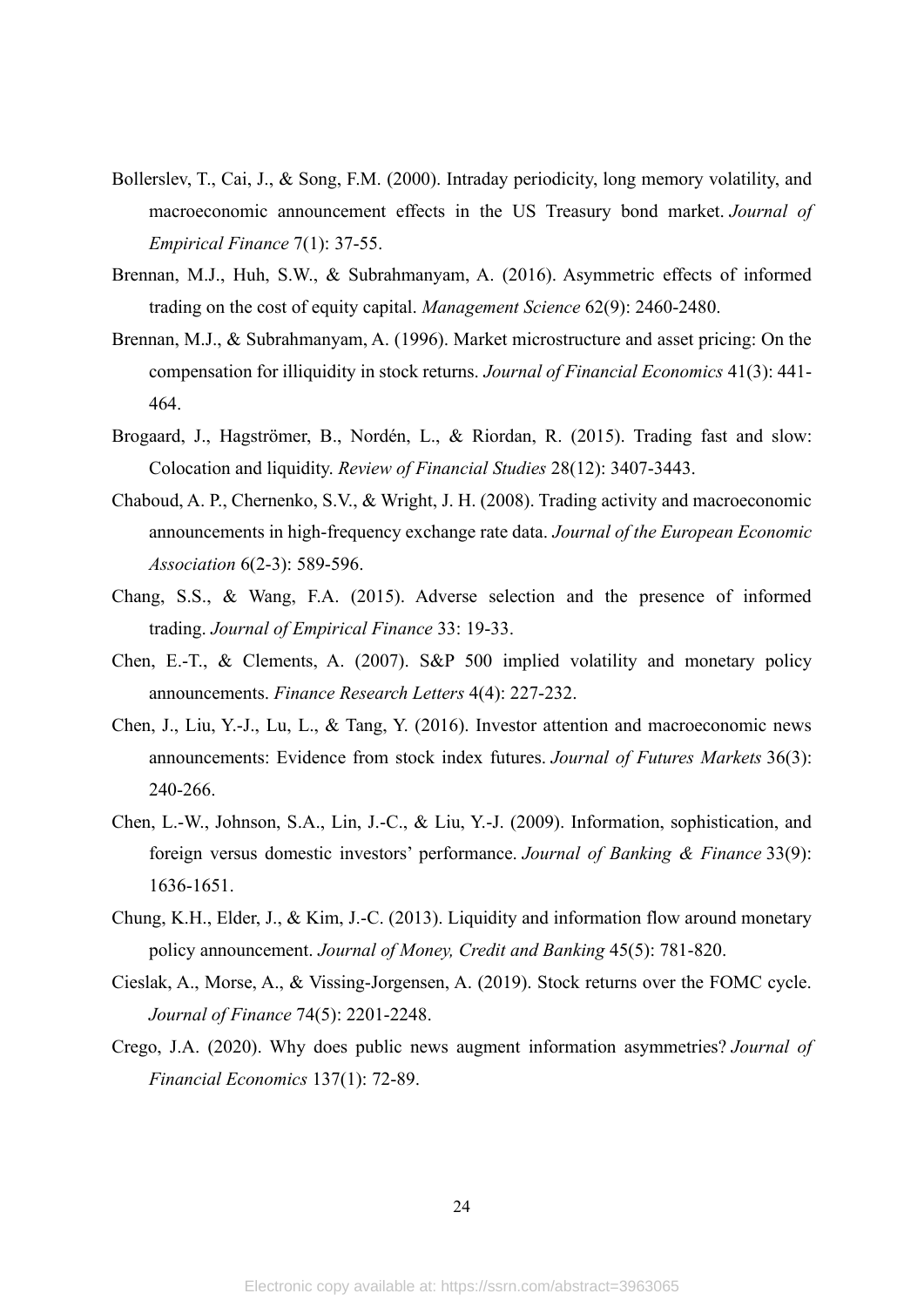- Da, Z., Engelberg, J., & Gao, P. (2011). In search of attention. *Journal of Finance* 66(5): 1461- 1499.
- Da, Z., Engelberg, J., & Gao, P. (2015). The sum of all FEARS investor sentiment and asset prices. *Review of Financial Studies*, 28(1): 1-32.
- de Jong, F., Nijman, T., & Röell, A. (1996). Price effects of trading and components of the bidask spread on the Paris Bourse. *Journal of Empirical Finance* 3(2): 193-213.
- Dionne, G., & Zhou, X. (2020). The dynamics of ex-ante weighted spread: An empirical analysis. *Quantitative Finance* 20(4): 593-617.
- Du, B., Fung, S., & Loveland, R. (2018). The informational role of options markets: Evidence from FOMC announcements. *Journal of Banking & Finance* 92: 237-256.
- Easley, D., Hvidkjaer, S., & O'Hara, M. (2002). Is information risk a determinant of asset returns? *Journal of Finance* 57(5): 2185-2221.
- Ederington, L.H., & Lee, J.H. (1993). How markets process information: News releases and volatility. *Journal of Finance* 48(4): 1161-1191.
- Ehrmann, M., Gaballo, G., Hoffmann, P., & Strasser, G. (2019). Can more public information raise uncertainty? The international evidence on forward guidance. *Journal of Monetary Economics* 108: 93-112.
- Fleming, M.J., & Remolona, E.M. (1999). Price formation and liquidity in the US Treasury market: The response to public information. *Journal of Finance* 54(5): 1901-1915.
- Foucault, T., Pagano, M., & Röell, A. (2013). *Market liquidity: Theory, evidence, and policy*. Oxford University Press.
- Furfine, C. (2007). When is inter-transaction time informative? *Journal of Empirical Finance* 14(3): 310-332.
- Gârleanu, N., & Pedersen, L.H. (2004). Adverse selection and the required return. *Review of Financial Studies* 17(3): 643-665.
- Gilbert, T. (2011). Information aggregation around macroeconomic announcements: Revisions matter. *Journal of Financial Economics* 101(1): 114-131.
- Glosten, L.R., & Milgrom, P.R. (1985). Bid, ask and transaction prices in a specialist market with heterogeneously informed traders. *Journal of Financial Economics* 14(1): 71-100.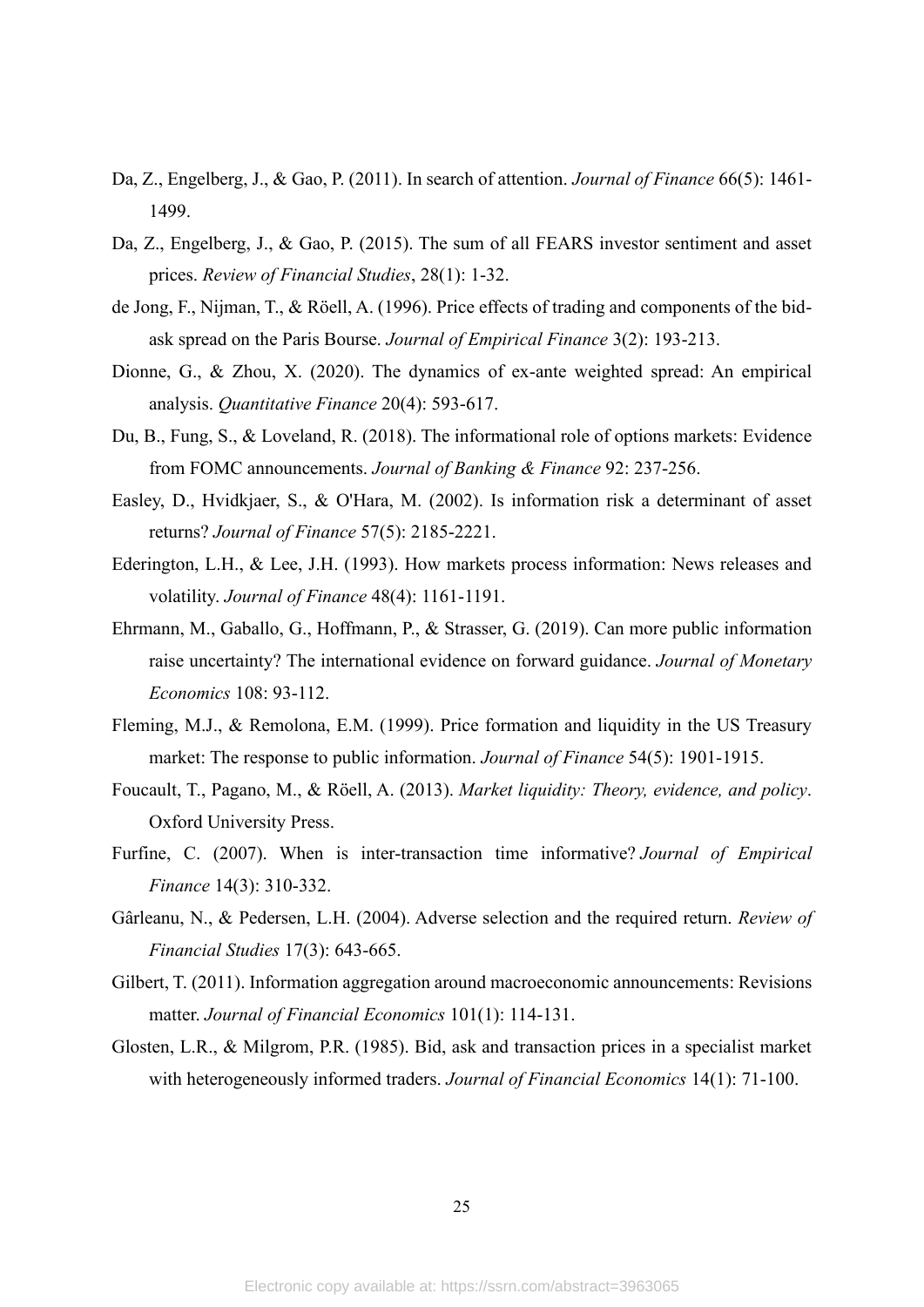- Goncalves-Pinto, L., Grundy, B.D., Hameed, A., van der Heijden, T., & Zhu, Y. (2020). Why do option prices predict stock returns? The role of price pressure in the stock market. *Management Science* 66(9): 3903-3926.
- Goyenko, R.Y., Holden, C.W., & Trzcinka, C.A. (2009). Do liquidity measures measure liquidity? *Journal of Financial Economics* 92(2): 153-181.
- Gu, C., & Kurov, A. (2018). What drives informed trading before public releases? Evidence from natural gas inventory announcements. *Journal of Futures Markets* 38(9): 1079-1096.
- Hagströmer, B., Henricsson, R., & Nordén, L.L. (2016). Components of the bid–ask spread and variance: A unified approach. *Journal of Futures Markets* 36(6): 545-563.
- Hendershott, T., & Riordan, R. (2013). Algorithmic trading and the market for liquidity. *Journal of Financial and Quantitative Analysis* 48(4): 1001-1024.
- Ho, T.S., & Stoll, H.R. (1983). The dynamics of dealer markets under competition. *Journal of Finance* 38(4): 1053-1074.
- Holden, C.W., & Jacobsen, S. (2014). Liquidity measurement problems in fast, competitive markets: Expensive and cheap solutions. *Journal of Finance* 69(4): 1747-1785.
- Hu, G.X., Pan, J., & Wang, J. (2017). Early peek advantage? Efficient price discovery with tiered information disclosure. *Journal of Financial Economics* 126(2): 399-421.
- Hussain, S.M. (2011). Simultaneous monetary policy announcements and international stock markets response: An intraday analysis. *Journal of Banking & Finance* 35(3): 752-764.
- Hussain, S.M., & Omrane, W.B. (2021). The effect of US macroeconomic news announcements on the Canadian stock market: Evidence using high-frequency data. *Finance Research Letters* 38: 101450.
- Kim, O., & Verrecchia, R.E. (1994). Market liquidity and volume around earnings announcements. *Journal of Accounting and Economics* 17(1-2): 41-67.
- Kirilenko, A., Kyle, A.S., Samadi, M., & Tuzun, T. (2017). The flash crash: High-frequency trading in an electronic market. *Journal of Finance* 72(3): 967-998.
- Kostopoulos, D., Meyer, S., & Uhr, C. (2020). Google search volume and individual investor trading. *Journal of Financial Markets* 49: 100544.
- Krinsky, I., & Lee, J. (1996). Earnings announcements and the components of the bid-ask spread. *Journal of Finance* 51(4): 1523-1535.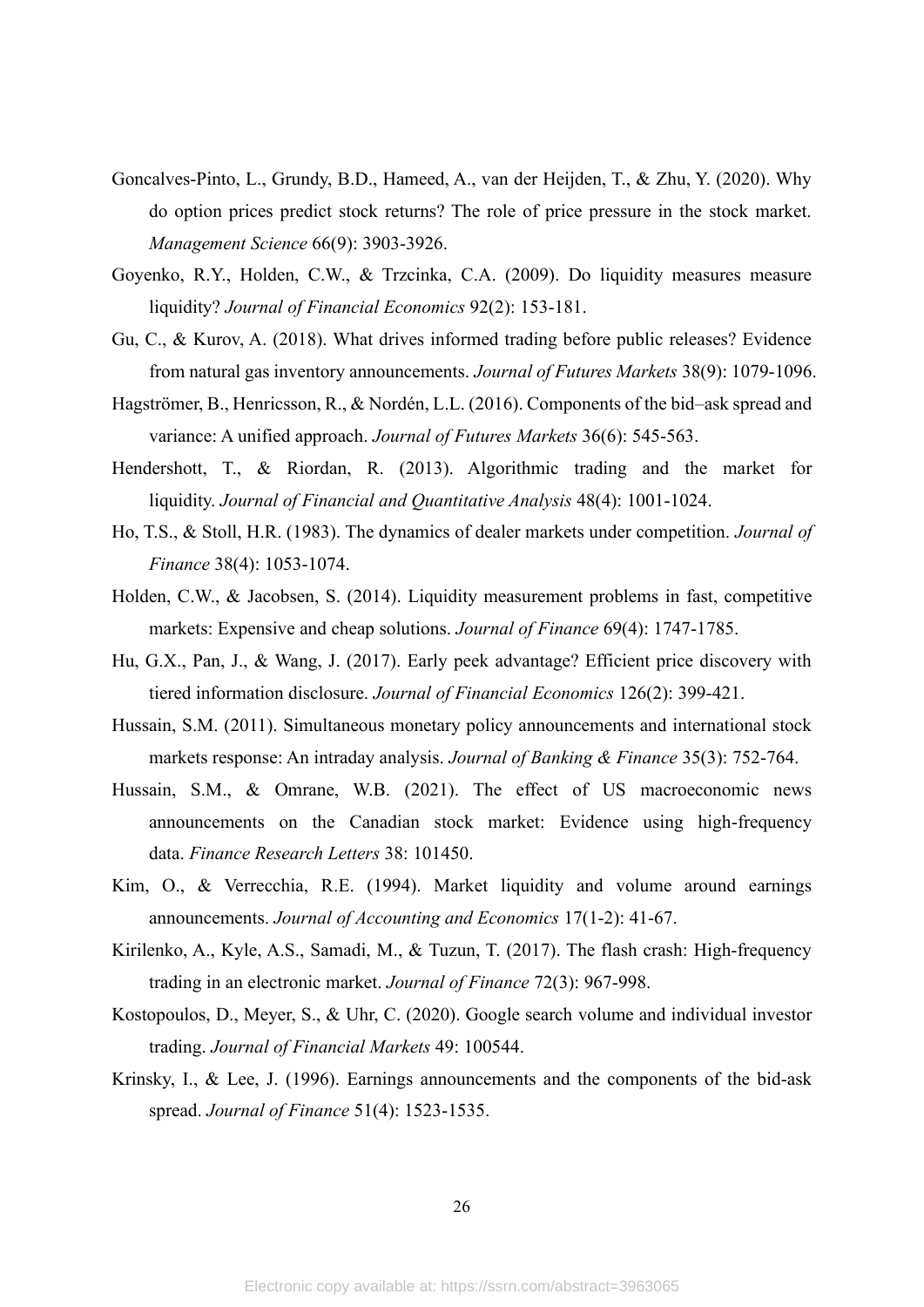- Kurov, A., Sancetta, A., Strasser, G., & Wolfe, M.H. (2019). Price drift before US macroeconomic news: Private information about public announcements? *Journal of Financial and Quantitative Analysis* 54(1): 449-479.
- Kyle, A.S. (1985). Continuous auctions and insider trading. *Econometrica* 53(6): 1315-1335.
- Lee, J., & Chung, K.H. (2018). Foreign ownership and stock market liquidity. *International Review of Economics & Finance* 54: 311-325.
- Lee, J., & Ryu, D. (2019). The impacts of public news announcements on intraday implied volatility dynamics. *Journal of Futures Markets* 39(6): 656-685.
- Lee, J., Ryu, D., & Yang, H. (2021). Does vega-neutral options trading contain information? *Journal of Empirical Finance*, Forthcoming.
- Levi, S., & Zhang, X.J. (2015). Do temporary increases in information asymmetry affect the cost of equity? *Management Science* 61(2): 354-371.
- Lucca, D.O., & Moench, E. (2015). The pre‐FOMC announcement drift. *Journal of Finance* 70(1): 329-371.
- Madhavan, A., & Smidt, S. (1991). A Bayesian model of intraday specialist pricing. *Journal of Financial Economics* 30(1): 99-134.
- Malkiel, B.G. (2003). The efficient market hypothesis and its critics. *Journal of Economic Perspectives* 17(1): 59-82.
- Menkveld, A.J. (2013). High frequency trading and the new market makers. *Journal of Financial Markets* 16(4): 712-740.
- Mitchell, M.L., & Mulherin, J.H. (1994). The impact of public information on the stock market. *Journal of Finance* 49(3): 923-950.
- Nofsinger, J.R. (2001). The impact of public information on investors. *Journal of Banking & Finance* 25(7): 1339-1366.
- Peress, J., & Schmidt, D. (2020). Glued to the TV: Distracted noise traders and stock market liquidity. *Journal of Finance* 75(2): 1083-1133.
- Rhee, S.G., & Wang, J. (2009). Foreign institutional ownership and stock market liquidity: Evidence from Indonesia. *Journal of Banking & Finance* 33(7): 1312-1324.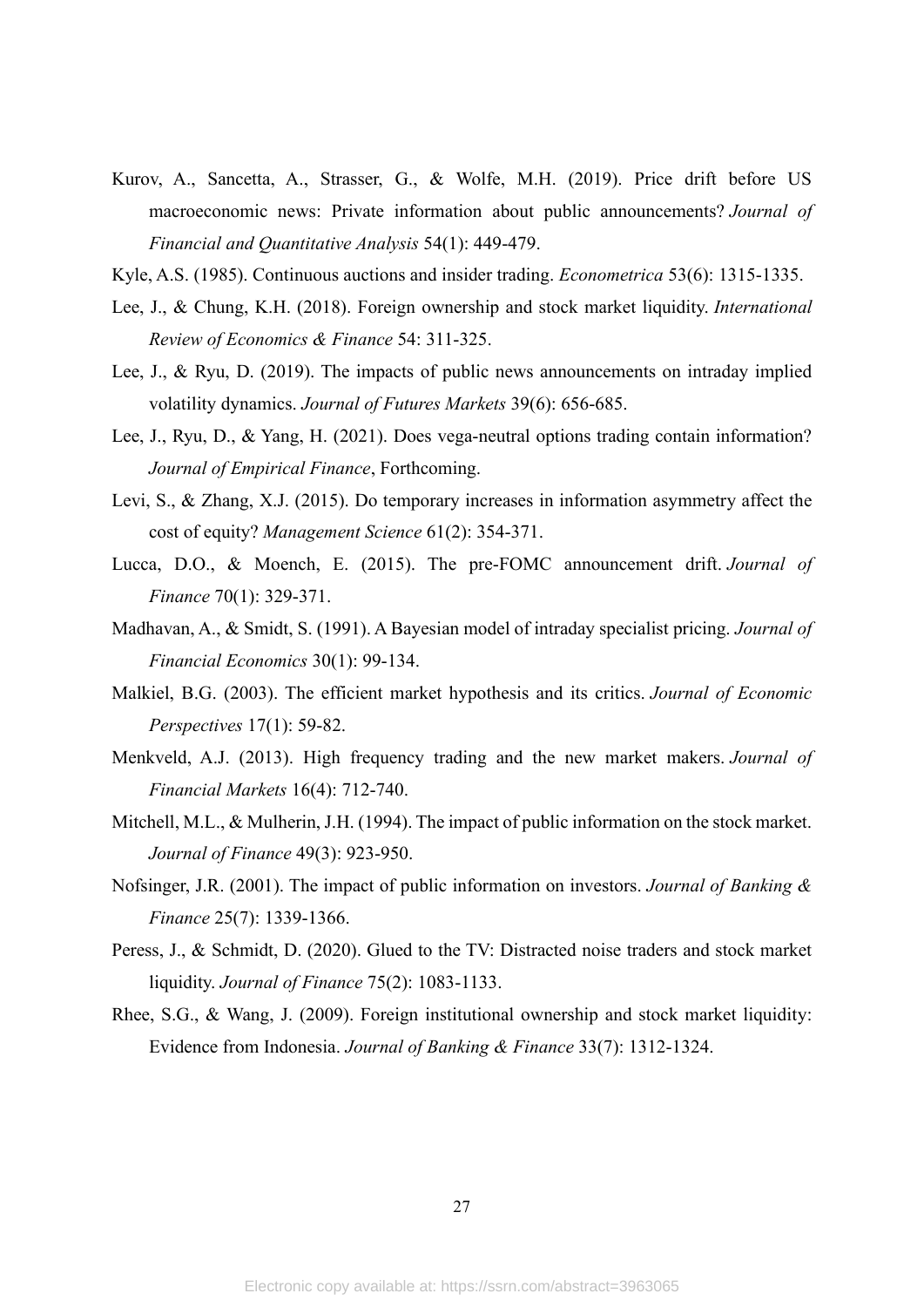- Riordan, R., Storkenmaier, A., Wagener, M., & Zhang, S.S. (2013). Public information arrival: Price discovery and liquidity in electronic limit order markets. *Journal of Banking & Finance* 37(4): 1148-1159.
- Rühl, T.R., & Stein, M. (2015). The impact of ECB macro-announcements on bid–ask spreads of European blue chips. *Journal of Empirical Finance* 31: 54-71.
- Ryu, D. (2011). Intraday price formation and bid–ask spread components: A new approach using a cross‐market model. *Journal of Futures Markets* 31(12): 1142-1169.
- Ryu, D. (2016). Considering all microstructure effects: The extension of a trade indicator model. *Economics Letters* 146: 107-110.
- Ryu, D., Ryu, D., & Yang, H. (2021). The impact of net buying pressure on index options prices. *Journal of Futures Markets* 41(1): 27-45.
- Savor, P., & Wilson, M. (2013). How much do investors care about macroeconomic risk? Evidence from scheduled economic announcements. *Journal of Financial and Quantitative Analysis* 48(2): 343-375.
- Schlag, C., & Stoll, H. (2005). Price impacts of options volume. *Journal of Financial Markets* 8(1): 69-87.
- Smales, L.A., & Lucey, B.M. (2019). The influence of investor sentiment on the monetary policy announcement liquidity response in precious metal markets. *Journal of International Financial Markets, Institutions and Money* 60: 19-38.
- Song, W., Ryu, D., & Webb, R.I. (2018). Volatility dynamics under an endogenous Markovswitching framework: A cross-market approach. *Quantitative Finance* 18(9): 1559-1571.
- Stoll, H.R. (1989). Inferring the components of the bid‐ask spread: Theory and empirical tests. *Journal of Finance* 44(1): 115-134.
- Yuan, Y. (2015). Market-wide attention, trading, and stock returns. *Journal of Financial Economics* 116(3): 548-564.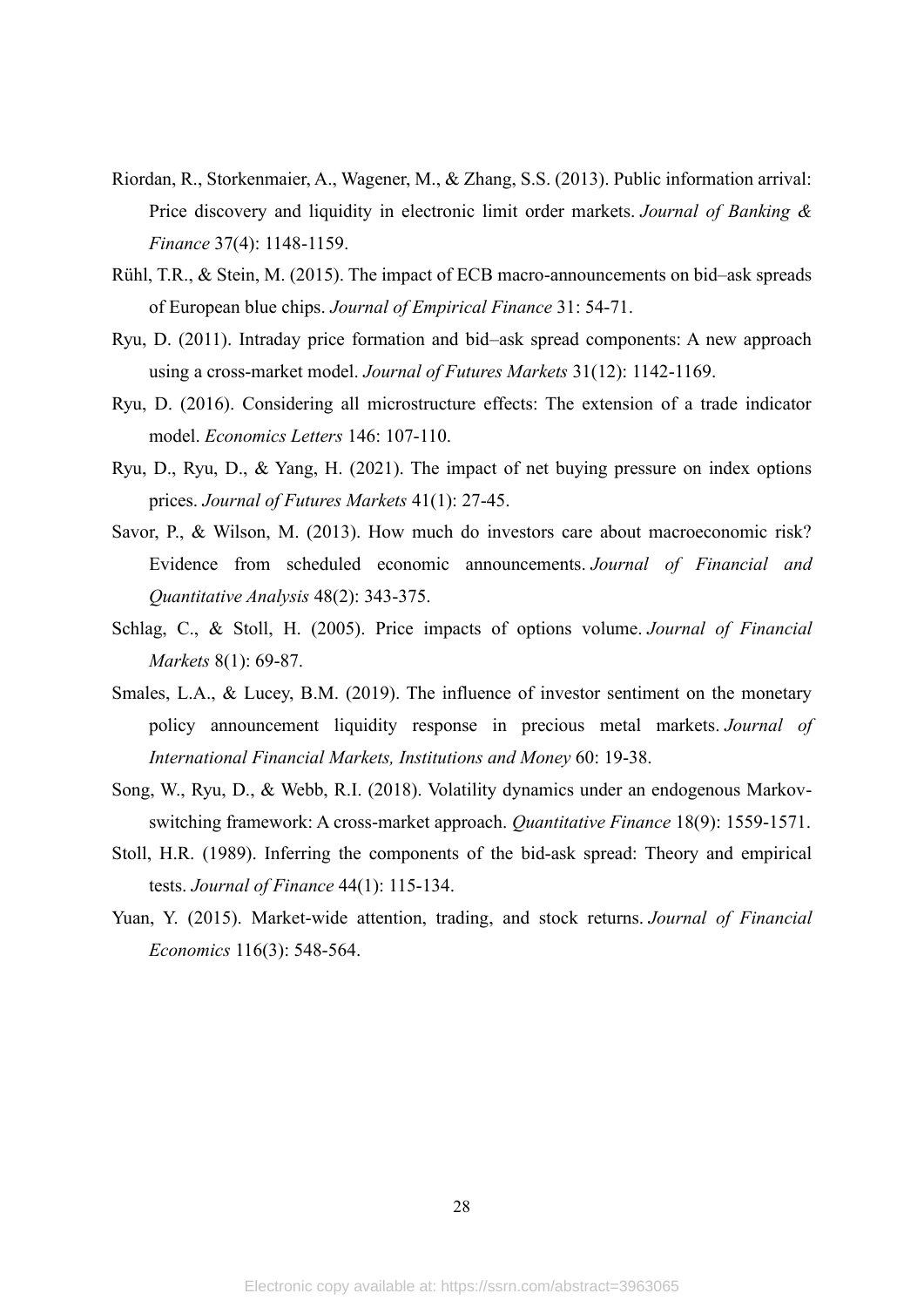

Figure 1. Dynamics of market liquidity proxies around macroeconomic announcements. This figure illustrates the market microstructural liquidity dynamics around macroeconomic announcements. Panels A, B, and C report the fluctuations of the bid-ask spread, market depth, and time btw trades, respectively. The solid (*Ann*) and dashed (*Non-ann*) lines indicate the dynamics of a given liquidity proxy on the announcement and non-announcement days, respectively. The vertical dotted line denotes the time of announcement. The *y*-axis represents the level of the given liquidity proxy, and the *x*-axis represents the time frame around macro announcements.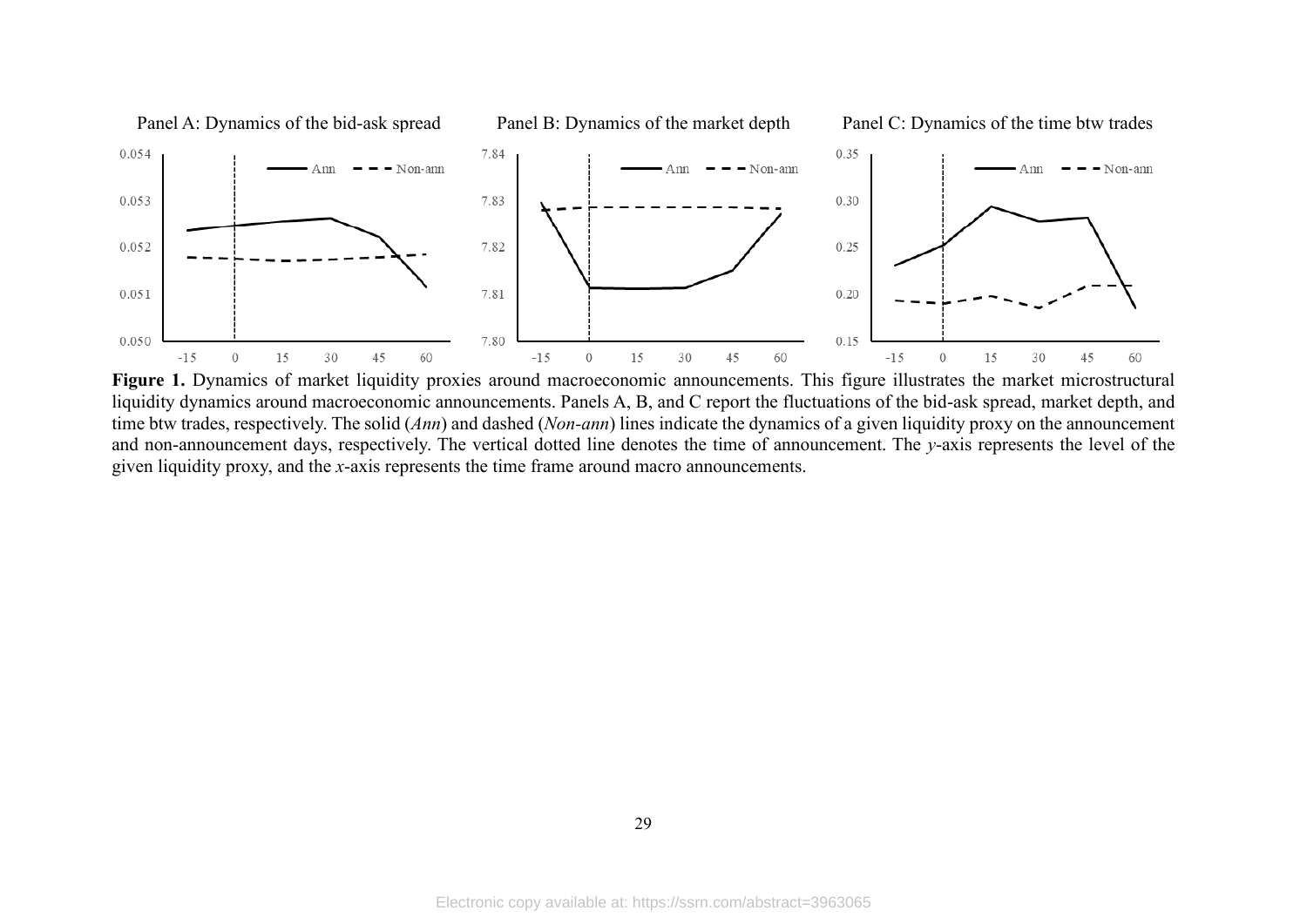

Panel A: Individual investors' trading volume Panel B: Domestic institutions' trading volume Panel C: Foreign institutions' trading volume

Figure 2. Dynamics of investor attention proxies around macroeconomic announcements. This figure illustrates the dynamics of investor attention proxies around macroeconomic announcements. Panels A, B, and C (D, E, and F) report the fluctuations of the trading volume (participation rate) for domestic individual, domestic institutional, foreign institutional investors, respectively. The solid (*Ann*) and dashed (*Nonann*) lines indicate the dynamics of a given liquidity proxy on the announcement and non-announcement days, respectively. The vertical dotted line denotes the time of announcement. The *y*-axis represents the level of the given investor attention proxy, and the *x*-axis represents the time frame around macro announcements.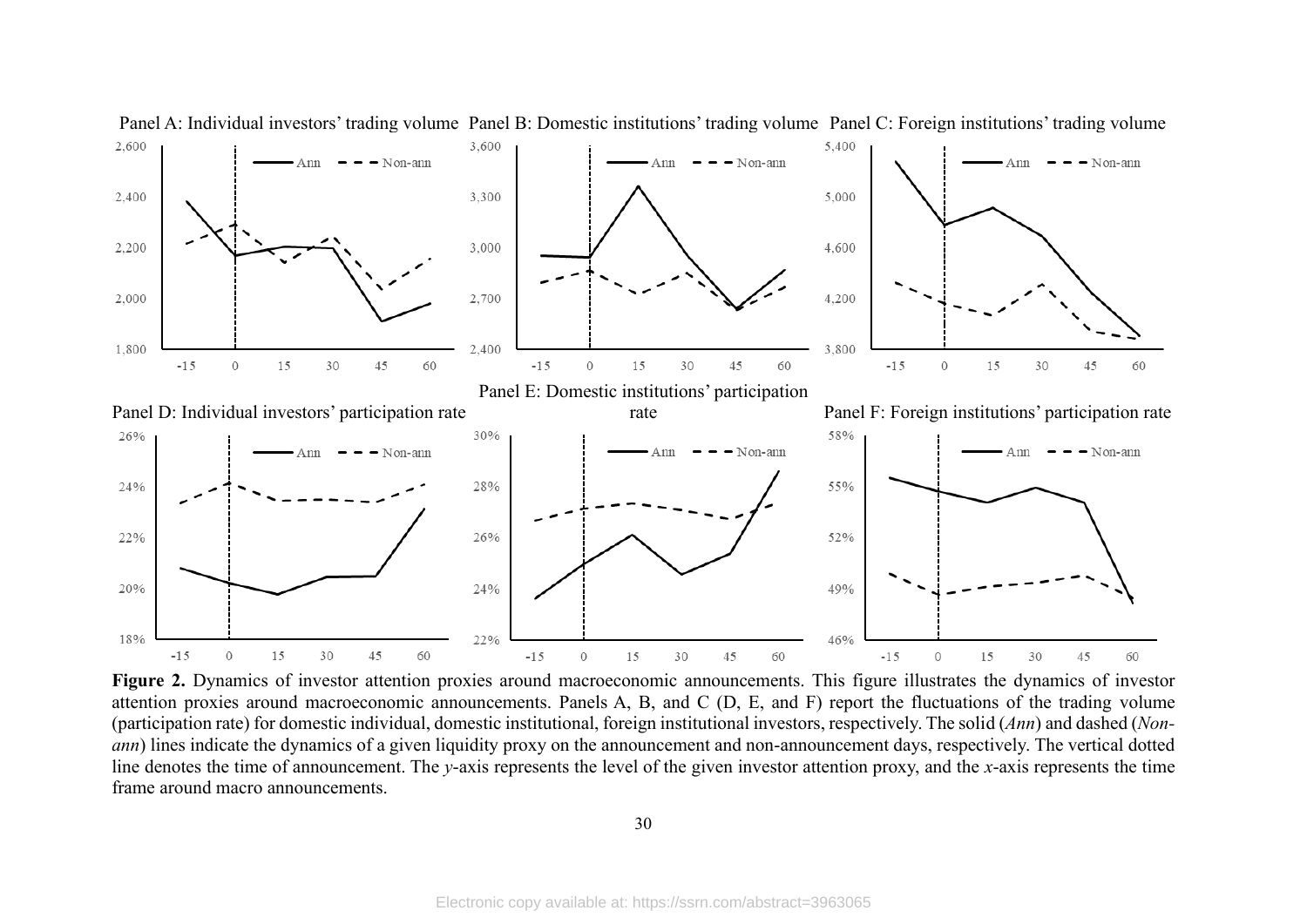#### **Table I.** Descriptive statistics for macroeconomic announcements

*Notes*. This table reports the time-based distribution (Panel A) and summary statistics (Panel B) of the macroeconomic announcements. The columns labeled *Business cycle* show macroeconomic indices related to business fluctuations, including the gross domestic product growth rate (*GDP*), index of all industry production growth rate (*IAIP*), and unemployment rate (*UR*). The column labeled *Trade* shows the balance of trade (*BoT*). The columns labeled *Monetary policy* show the central bank's monetary policy rates, including the base rate (*BR*) and consumer price index growth rate (*CPI*). *Mean* and *Std. Dev.* denote the mean and standard deviation for each announcement, respectively. *Min.*, *Q1*, *Med.*, *Q3*, and *Max.* denote the minimum, first quartile, median, third quartile, and maximum values, respectively. Sources: Bank of Korea; Ministry of Trade, Industry and Energy; Statistics Korea.

|              |     | Business cycle |    |     | Monetary policy |                         |
|--------------|-----|----------------|----|-----|-----------------|-------------------------|
|              | GDP | IAIP           | UR | BoT |                 | $\mathbb{C}\mathrm{Pl}$ |
| $08:00$ a.m. |     |                |    |     |                 | 50                      |
| $10:00$ a.m. |     |                |    |     | 54              |                         |
| $11:00$ a.m. |     |                |    | 53  |                 |                         |
| $01:30$ p.m. |     |                |    |     |                 |                         |
| Total        |     | 54             | 54 |     |                 |                         |

Panel A: Time-based distribution of macroeconomic news releases

|  |  | Panel B: Summary statistics of macroeconomic reports |  |
|--|--|------------------------------------------------------|--|
|  |  |                                                      |  |

|             | Mean  | Std. Dev. | Min.     |         | Med.  | O3    | Max.  |
|-------------|-------|-----------|----------|---------|-------|-------|-------|
| <b>GDP</b>  | 0.86  | 0.43      | 0.20     | 0.50    | 0.90  | 1.10  | 1.80  |
| <b>IAIP</b> | 0.30  | 1.84      | $-4.20$  | $-0.80$ | 0.30  | 1.40  | 4.60  |
| <b>UR</b>   | 3.39  | 0.37      | 2.90     | 3.10    | 3.20  | 3.60  | 4.80  |
| BoT         | 3,436 | 2,172     | $-1,957$ | 2,193   | 3,357 | 4,899 | 7,472 |
| <b>BR</b>   | 2.69  | 0.42      | 2.00     | 2.50    | 2.75  | 3.00  | 3.25  |
| <b>CPI</b>  | 0.22  | 0.37      | $-0.60$  | $-0.10$ | 0.20  | 0.40  | 1.10  |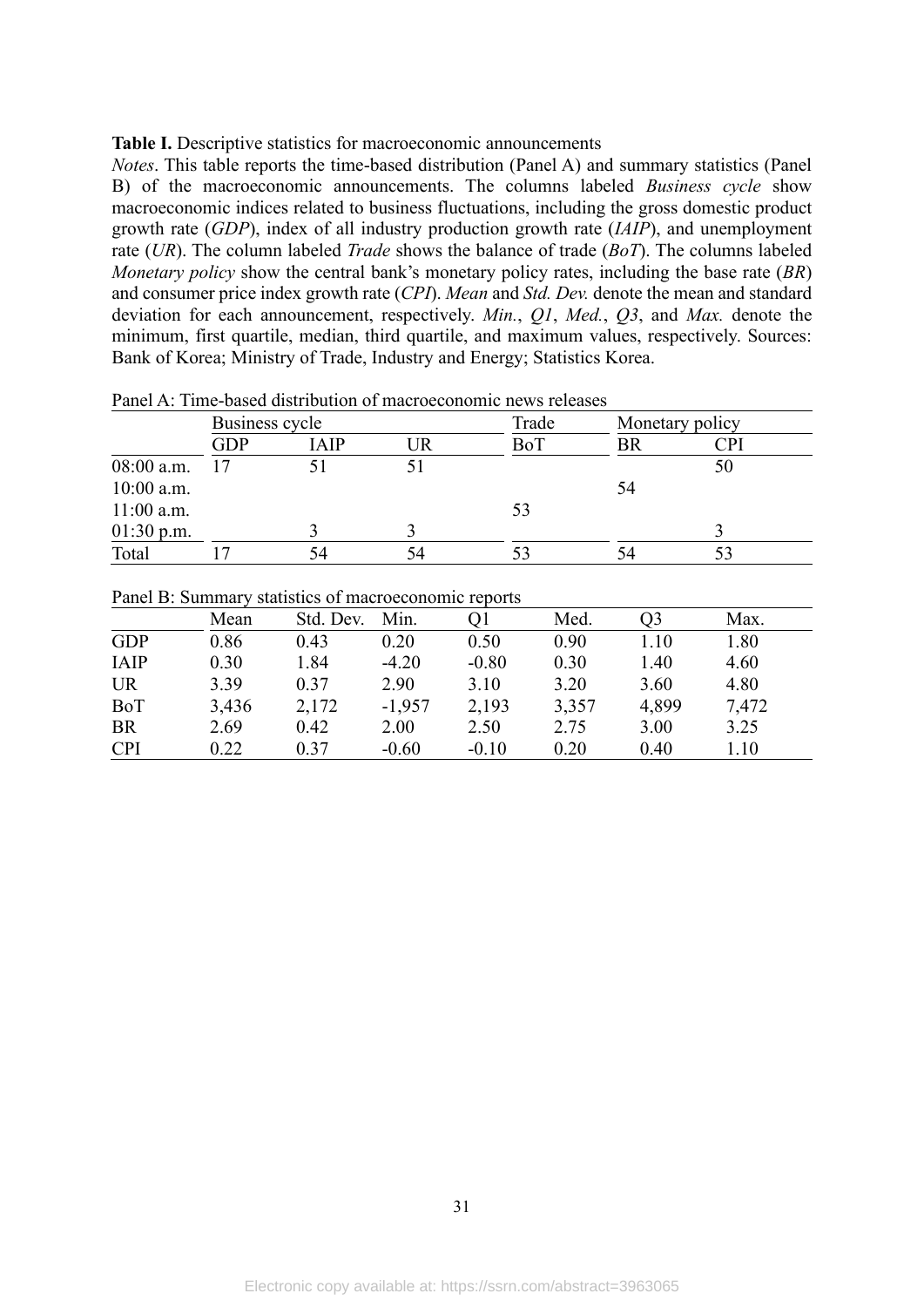Table II. Descriptive statistics for microstructural liquidity components and investor attention proxies

*Notes*. This table reports the summary statistics of the market microstructural liquidity (Panel A) and investor attention (Panel B) proxies. *Bid-ask spread*, *Market depth*, and *Time btw trades* denote the quoted bid-ask spread, logarithm of the market depth, and duration between trades, respectively. *Ind*, *Ins*, and *For* are the investor attention proxies for domestic individual, domestic institutional, and foreign institutional investors, respectively. *Mean* and *Std. Dev.* denote the mean and standard deviation, respectively. *Min*., *Q1*, *Med*. *Q3*, and *Max*. denote the minimum, first quartile, median, third quartile, and maximum values, respectively.

|                 | Mean   | Std. Dev. Min. |        |        | Med    | O <sub>3</sub> | Max.   |
|-----------------|--------|----------------|--------|--------|--------|----------------|--------|
| Bid-ask spread  | 0.0518 | 0.0019         | 0.0500 | 0.0507 | 0.0514 | 0.0525         | 0.1057 |
| Market depth    | 7.8283 | 0.0727         | 7.6127 | 7.7864 | 7.8419 | 7 8775         | 7 9954 |
| Time btw trades | 0.2002 | 0.1878         | 0.0265 | 0.0991 | 0.1461 | 0.2308         | 3.2319 |

Panel A: Summary statistics of microstructural liquidity components

|     | Mean   | Std. Dev. Min. | ( )                                             | Med | 03 | Max.   |
|-----|--------|----------------|-------------------------------------------------|-----|----|--------|
| Ind | 0.0000 | 1.0000         | $-3.2408$ $-0.6933$ $-0.0387$ $0.6529$          |     |    | 6.2127 |
| Ins | 0.0000 | 1.0000         | $-2.4762$ $-0.7528$ $-0.0781$ $0.7085$ $4.1587$ |     |    |        |
| For | 0.0000 | 1.0000         | $-2.9511$ $-0.7177$ $-0.0502$ $0.6628$          |     |    | 3.7718 |

Panel B: Summary statistics of investor attention proxies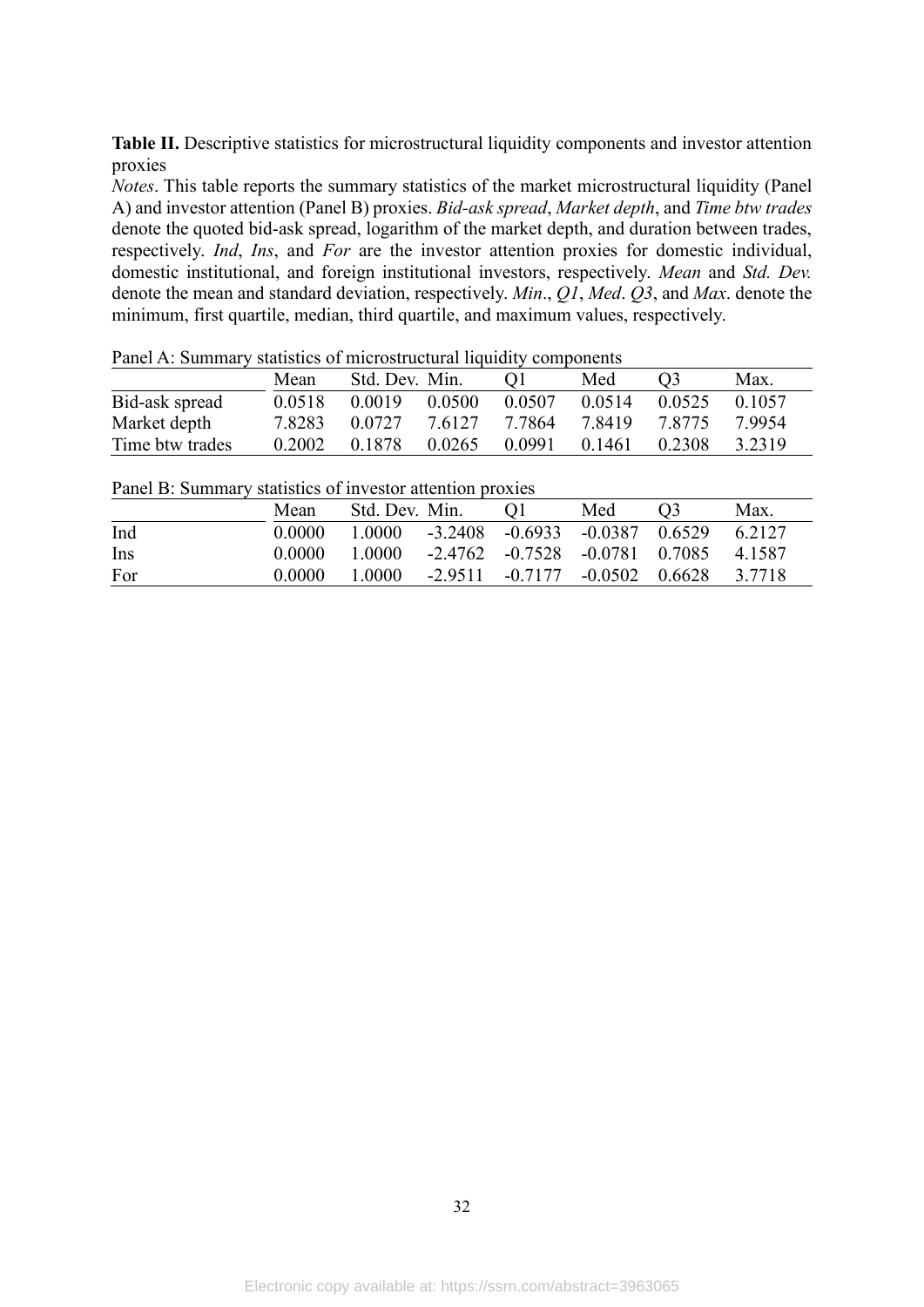**Table III.** Impacts of macroeconomic announcements on microstructural liquidity components *Notes*. This table reports the regression results for market liquidity dynamics after (Panel A) and before (Panel B) macroeconomic announcements, and the columns labeled *Bid-ask spread*, *Market depth*, and *Time btw trades* show the results using the quoted bid-ask spread, logarithm of the market depth, and duration between trades, respectively, as dependent variables. *Intercept* is the intercept term. *Ann(0)* indicates the dummy variable that equals one when a macroeconomic index is announced.  $Ann_{(-i)}(Ann_{(+i)})$  denotes the dummy variable that equals one if it is *i* minute before (after) an announcement. The control variables include lagged futures return (*Fu\_Ret*), daily KOSPI 200 index return (*Spot\_Ret*), daily VKOSPI return (*Vkospi*), daily credit spread (*Credit*), daily term spread (*Term*), USD/KRW exchange rate (*Exch*), and daily risk-free rate (*Rf*). The columns labeled *Coef*. and *t-stat*. show the fitted coefficients and the corresponding *t*-statistics, respectively. Heteroskedasticity-consistent standard errors are considered. Adj.  $R^2$  denotes the adjusted R-squared value. \*\*\*, \*\*, and \* indicate statistical significance at the 1%, 5%, and 10% levels, respectively.

Panel A: Post-announcement reactions of market liquidity components

|            | Bid-ask spread |            | Market depth  |            | Time btw trades        |           |
|------------|----------------|------------|---------------|------------|------------------------|-----------|
|            | Coef.          | t-stat.    | Coef.         | t-stat.    | Coef.                  | t-stat.   |
| Intercept  | $0.0408***$    | (71.26)    | $8.5107***$   | (539.20)   | $1.6474$ ***           | (7.94)    |
| Ann(0)     | $0.0014***$    | (7.74)     | 0.0002        | (0.09)     | $-0.6792***$           | $(-7.23)$ |
| $Ann(+15)$ | $0.0005***$    | (4.05)     | 0.0002        | (0.09)     | 0.0131                 | (0.79)    |
| $Ann(+30)$ | $0.0004***$    | (3.01)     | 0.0003        | (0.11)     | $0.0251$ <sup>*</sup>  | (1.74)    |
| $Ann(+45)$ | $0.0003***$    | (2.42)     | 0.0002        | (0.09)     | $0.0448***$            | (2.73)    |
| Fu Ret     | $0.0068***$    | (0.43)     | $-0.2480$     | $(-0.98)$  | $-0.8050$              | $(-0.46)$ |
| Spot Ret   | $-0.0002***$   | $(-9.37)$  | $0.0038***$   | (10.27)    | $0.0102***$            | (4.16)    |
| Vkospi     | $-0.0094***$   | $(-22.24)$ | $-0.9066$ *** | $(-92.19)$ | $0.4206***$            | (3.09)    |
| Credit     | $0.0018***$    | (17.70)    | $-0.0703***$  | $(-24.96)$ | $-0.0653$ <sup>*</sup> | $(-1.74)$ |
| Term       | $-0.0011***$   | $(-35.81)$ | $-0.0127***$  | $(-13.12)$ | $-0.0107$              | $(-0.89)$ |
| Exch       | $0.0000^{***}$ | (6.63)     | $-0.0004***$  | $(-52.35)$ | $-0.0007***$           | $(-6.70)$ |
| Rf         | $0.0072***$    | (2.89)     | $4.5121***$   | (79.52)    | $-4.7189***$           | $(-5.41)$ |
| Adj. $R^2$ | 0.1434         |            | 0.6155        |            | 0.0208                 |           |

Panel B: Pre-announcement movements of market liquidity components

|            | Bid-ask spread |            | Market depth           |            | Time btw trades |           |
|------------|----------------|------------|------------------------|------------|-----------------|-----------|
|            | Coef.          | $t$ -stat. | Coef.                  | t-stat.    | Coef.           | t-stat.   |
| Intercept  | $0.0408$ ***   | (71.11)    | $8.5108$ ***           | (539.31)   | $1.6445***$     | (7.93)    |
| $Ann(-15)$ | $0.0008***$    | (3.13)     | $-0.0083$ <sup>*</sup> | $(-1.81)$  | $0.1554***$     | (3.47)    |
| Ann(0)     | $0.0014***$    | (7.69)     | 0.0002                 | (0.08)     | $-0.6794***$    | $(-7.23)$ |
| Fu Ret     | 0.0073         | (0.46)     | $-0.2494$              | $(-0.98)$  | $-0.7567$       | $(-0.43)$ |
| Spot Ret   | $-0.0002***$   | $(-9.32)$  | $0.0038***$            | (10.29)    | $0.0102***$     | (4.17)    |
| Vkospi     | $-0.0094***$   | $(-22.24)$ | $-0.9065***$           | $(-92.17)$ | $0.4191***$     | (3.08)    |
| Credit     | $0.0018***$    | (17.72)    | $-0.0703***$           | $(-24.97)$ | $-0.0649*$      | $(-1.73)$ |
| Term       | $-0.0011***$   | $(-35.83)$ | $-0.0127***$           | $(-13.12)$ | $-0.0111$       | $(-0.92)$ |
| Exch       | $0.0000^{***}$ | (6.66)     | $-0.0004***$           | $(-52.37)$ | $-0.0007***$    | $(-6.68)$ |
| Rf         | $0.0071***$    | (2.86)     | $4.5122***$            | (79.53)    | $-4.7249***$    | $(-5.42)$ |
| Adj. $R^2$ | 0.1428         |            | 0.6156                 |            | 0.0210          |           |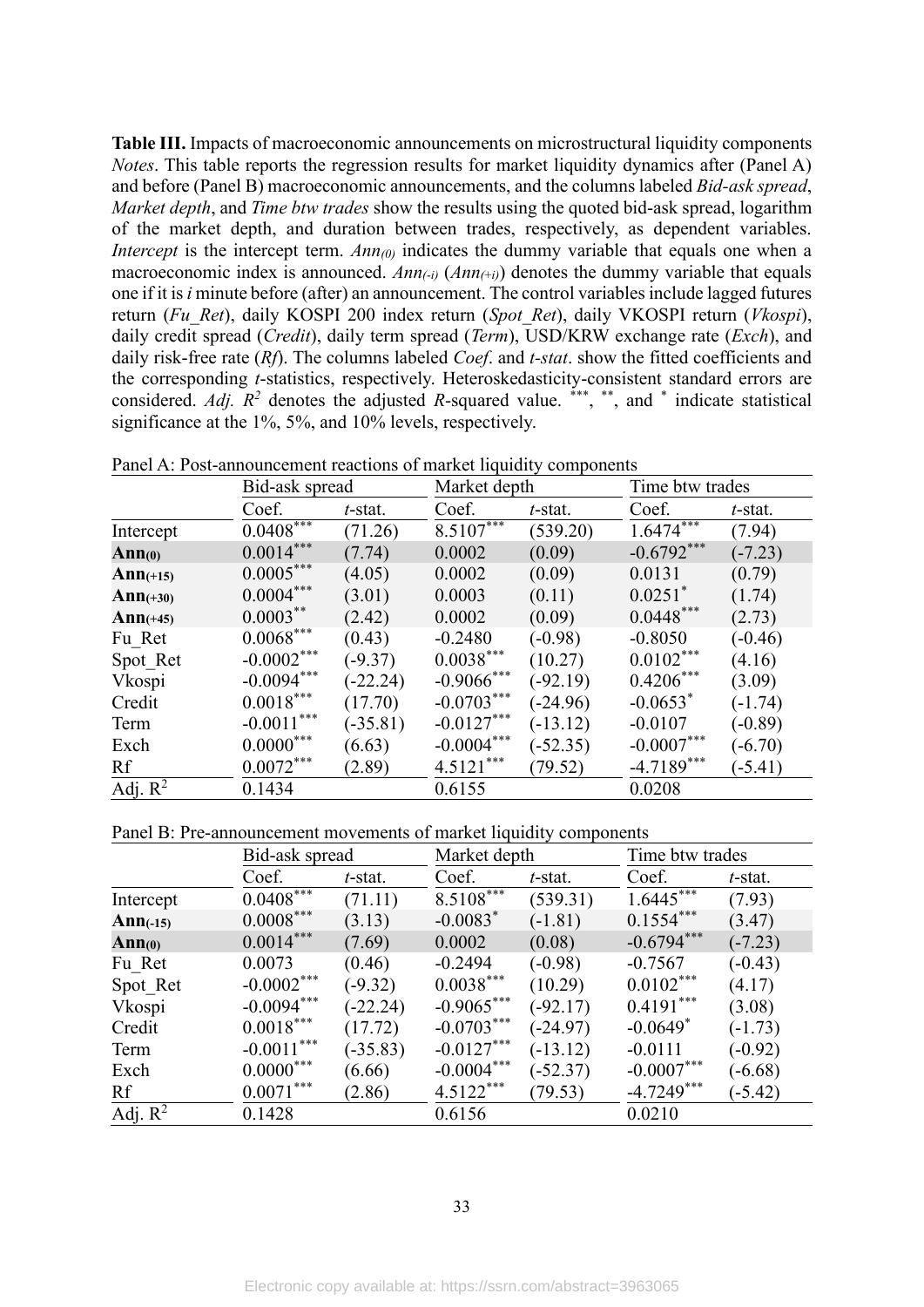#### **Table IV.** Impacts of macroeconomic announcements on investor attention

*Notes*. This table reports the regressions results for investor attention dynamics after (Panel A) and before (Panel B) macroeconomic announcements, and the columns labeled *Ind*, *Ins*, and *For* show the results using the attention from domestic individual, domestic institutional, and foreign institutional investors as dependent variables, respectively. *Intercept* is the intercept term. *Ann(0)* indicates the dummy variable that equals one when a macroeconomic index is announced.  $Ann_{(-i)}(Ann_{(+i)})$  denotes the dummy variable that equals one if it is *i* minute before (after) an announcement. The control variables include lagged futures return (*Fu\_Ret*), daily spot index return (*Spot\_Ret*), daily VKOSPI return (*Vkospi*), daily credit spread (*Credit*), daily term spread (*Term*), USD/KRW exchange rate (*Exch*), and daily risk-free rate (*Rf*). We omit the results for control variables for brevity. The columns labeled *Coef*. and *t-stat*. show the fitted coefficients and the corresponding *t*-statistics, respectively. Heteroskedasticity-consistent standard errors are considered. *Adj.*  $R^2$  denotes the adjusted *R*-squared value. \*\*\* and \*\* indicate statistical significance at the 1% and 5% levels, respectively.

|            | Ind          |            | Ins                     |            | For                     |            |
|------------|--------------|------------|-------------------------|------------|-------------------------|------------|
|            | Coef.        | t-stat.    | Coef.                   | t-stat.    | Coef.                   | t-stat.    |
| Intercept  | $-0.2719$    | $(-11.62)$ | $-0.783\overline{4***}$ | $(-24.37)$ | $2.0468$ <sup>***</sup> | (53.92)    |
| Ann(0)     | 0.0056       | (1.37)     | $0.0139**$              | (2.49)     | $-0.0196$ **            | $(-2.53)$  |
| $Ann(+15)$ | $-0.0198***$ | $(-4.79)$  | $-0.0014$               | $(-0.28)$  | $0.0212***$             | (3.06)     |
| $Ann(+30)$ | $-0.0173***$ | $-4.18$    | $-0.0169***$            | $(-3.28)$  | $0.0341***$             | (4.82)     |
| $Ann(+45)$ | $-0.0243***$ | $(-5.89)$  | $-0.0234***$            | $-4.59$    | $0.0475***$             | (6.72)     |
| Fu Ret     | $-0.1145$    | $(-0.51)$  | 0.0345                  | (0.12)     | 0.0794                  | (0.22)     |
| Spot Ret   | 0.0001       | (0.26)     | $-0.0021***$            | $(-5.01)$  | $0.0020***$             | (4.14)     |
| Vkospi     | $-0.1906***$ | $(-11.28)$ | $-0.0541$ **            | $(-2.54)$  | $0.2469***$             | (9.52)     |
| Credit     | $0.0407***$  | (8.93)     | $0.0624***$             | (10.08)    | $-0.1032***$            | $(-14.22)$ |
| Term       | $-0.0199***$ | $(-13.73)$ | $0.0770***$             | (39.86)    | $-0.0569***$            | $(-25.32)$ |
| Exch       | $0.0002***$  | (16.61)    | $0.0004***$             | (21.65)    | $-0.0006***$            | $(-27.00)$ |
| Rf         | $1.0689***$  | (10.60)    | $2.8632***$             | (21.28)    | $-3.9192***$            | $-24.89$   |
| Adj. $R^2$ | 0.0621       |            | 0.4170                  |            | 0.3244                  |            |

Panel A: Post-announcement reactions by investor type

Panel B: Pre-announcement movements by investor type

|            | Ind                        |            |               |            | For          |            |
|------------|----------------------------|------------|---------------|------------|--------------|------------|
|            | Coef.                      | t-stat.    | Coef.         | t-stat.    | Coef.        | t-stat.    |
| Intercept  | $-0.270\overline{6}^{***}$ | $(-11.56)$ | $-0.7823$ *** | $(-24.33)$ | $2.0443***$  | (53.82)    |
| $Ann(-15)$ | $-0.0451$ ***              | $(-6.05)$  | $-0.0545***$  | $(-5.65)$  | $0.0997***$  | (6.75)     |
| Ann(0)     | 0.0061                     | (1.47)     | $0.0141***$   | (2.53)     | $-0.0203***$ | $(-2.61)$  |
| Fu Ret     | $-0.1382$                  | $(-0.61)$  | 0.0156        | (0.05)     | 0.1220       | (0.34)     |
| Spot Ret   | 0.0000                     | (0.11)     | $-0.0021***$  | $(-5.06)$  | $0.0020***$  | (4.28)     |
| Vkospi     | $-0.1903***$               | $(-11.25)$ | $-0.0536$ **  | $(-2.52)$  | $0.2461***$  | (9.49)     |
| Credit     | $0.0404***$                | (8.86)     | $0.0623***$   | (10.05)    | $-0.1027***$ | $(-14.15)$ |
| Term       | $-0.0197***$               | $(-13.63)$ | $0.0772***$   | (39.92)    | $-0.0572***$ | $(-25.42)$ |
| Exch       | $0.0002***$                | (16.57)    | $0.0004***$   | (21.62)    | $-0.0006***$ | $(-26.94)$ |
| Rf         | $1.0723***$                | (10.62)    | $2.8658***$   | (21.30)    | $-3.9252***$ | $(-24.92)$ |
| Adj. $R^2$ | 0.0611                     |            | 0.4172        |            | 0.3243       |            |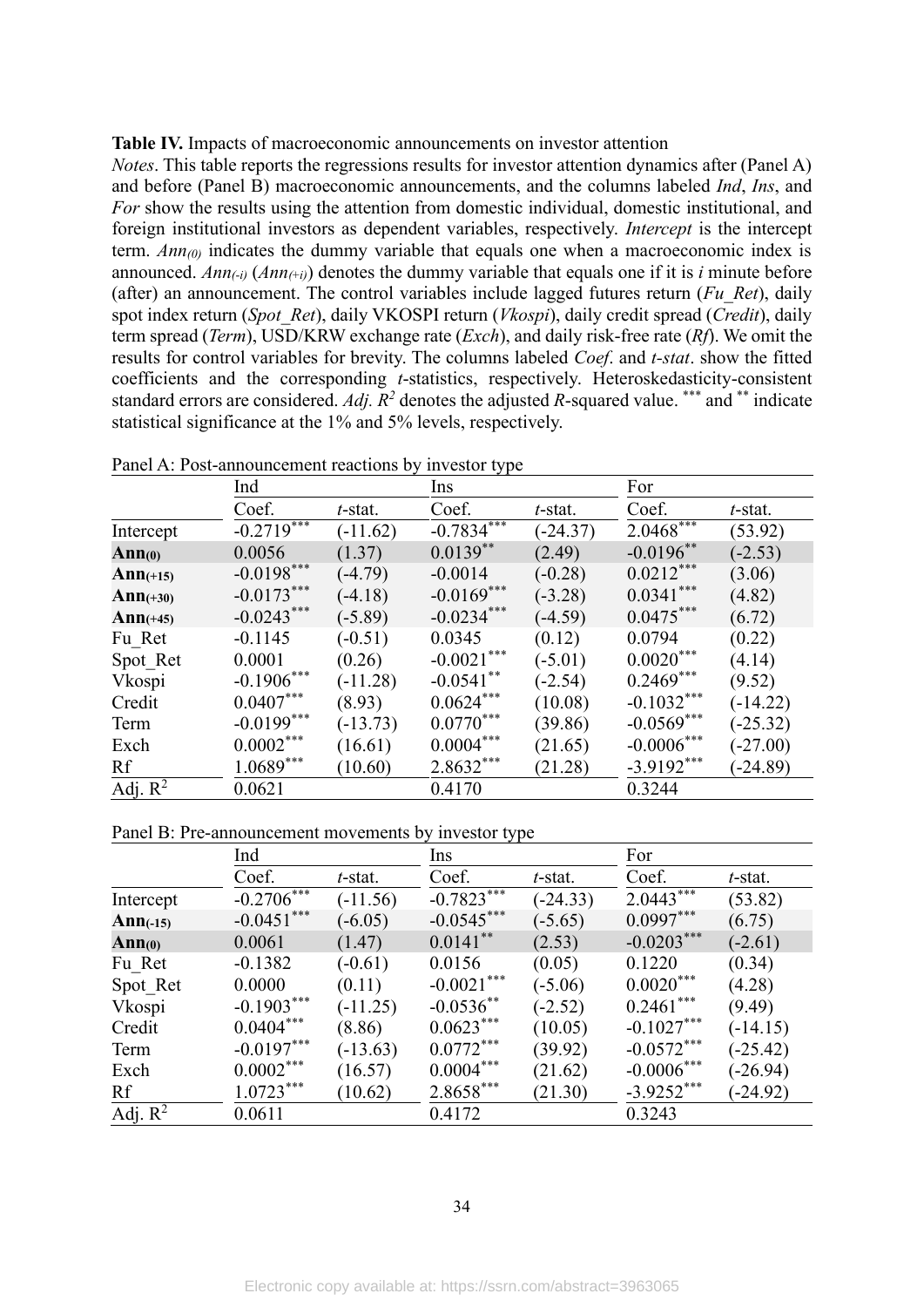#### Table V. Post-announcement impacts of investor attention on market liquidity

*Notes*. This table reports the difference-in-differences regressions results examining the impacts of the attention from domestic individual (Panel A), domestic institutional (Panel B), and foreign institutional investors (Panel C) on market liquidity dynamics after macroeconomic announcements. The columns labeled *Bid-ask spread*, *Market depth*, and *Time btw trades* show the results using the bid-ask spread, logarithm of the market depth, and duration between trades, respectively, as dependent variables. *Intercept* is the intercept term. *Ind*, *Ins*, and *For* denote the investor attention proxies for domestic individual, domestic institutional, and foreign institutional investors, respectively. *Ann(0)* indicates the dummy variable that equals one when a macroeconomic report is released. *Ann(*+*i)* denotes the dummy variable that equals one if it is *i* minute after an announcement. *Ind×Ann(i)*, *Ins×Ann(i)*, and *For×Ann(i)* denote the corresponding interaction terms. The control variables include lagged futures return, daily spot index return, daily VKOSPI return, daily credit spread, daily term spread, USD/KRW exchange rate, and daily risk-free rate. *Coef*. and *t-stat*. denote the fitted coefficients and the corresponding *t*-statistics, respectively. Heteroskedasticity-consistent standard errors are considered. Adj.  $R^2$  denotes the adjusted R-squared value. \*\*\*, \*\*, and \* indicate statistical significance at the 1%, 5%, and 10% levels, respectively.

|                          | Bid-ask spread |           | Market depth |           | Time btw trades |           |
|--------------------------|----------------|-----------|--------------|-----------|-----------------|-----------|
|                          | Coef.          | t-stat    | Coef.        | t-stat    | Coef.           | t-stat    |
| $Ind \times Ann(0)$      | $-0.0005***$   | $(-2.45)$ | 0.0005       | (0.19)    | 0.0528          | (0.83)    |
| $Ind \times Ann_{(+15)}$ | $-0.0004***$   | $(-2.79)$ | $-0.0058$ ** | $(-2.17)$ | $-0.1093***$    | $(-3.88)$ |
| $Ind \times Ann_{(+30)}$ | $-0.0003$      | $(-1.55)$ | $-0.0065***$ | $(-2.23)$ | $-0.0890***$    | $(-3.62)$ |
| $Ind \times Ann_{(+45)}$ | $-0.0003$      | $(-1.48)$ | $-0.0064**$  | $(-2.14)$ | $-0.0868***$    | $(-3.20)$ |
| Ann $(0)$                | 0.0003         | (1.37)    | 0.0003       | (0.09)    | $0.2295***$     | (2.38)    |
| Ann $(+15)$              | $0.0003***$    | (2.11)    | $-0.0014$    | $(-0.46)$ | 0.0017          | (0.17)    |
| Ann $(+30)$              | $0.0002*$      | (1.91)    | $-0.0013$    | $(-0.43)$ | 0.0059          | (0.59)    |
| Ann $(+45)$              | $0.0004***$    | (3.59)    | $-0.0020$    | $(-0.66)$ | $-0.0267$ **    | $(-2.42)$ |
| Adj. $R^2$               | 0.1813         |           | 0.6154       |           | 0.2581          |           |

Panel A: Post-announcement impact of domestic individual investor attention

Panel B: Post-announcement impact of domestic institutional investor attention

|                         | Bid-ask spread |           | Market depth |           | Time btw trades |           |
|-------------------------|----------------|-----------|--------------|-----------|-----------------|-----------|
|                         | Coef.          | $t$ -stat | Coef.        | t-stat    | Coef.           | t-stat    |
| $Ins\times Ann(0)$      | $-0.0006***$   | $(-2.65)$ | $0.0069***$  | (2.68)    | $-0.0018$       | $(-0.02)$ |
| $Ins\times Ann_{(+15)}$ | $-0.0006***$   | $(-3.29)$ | $0.0053***$  | (1.98)    | $-0.1127***$    | $(-3.80)$ |
| $Ins\times Ann_{(+30)}$ | $-0.0009***$   | $(-4.97)$ | $0.0050*$    | (1.82)    | $-0.0951***$    | $(-4.12)$ |
| $Ins\times Ann(+45)$    | $-0.0006$ ***  | $(-3.76)$ | $0.0056$ **  | (2.05)    | $-0.1035***$    | $(-3.77)$ |
| Ann <sub>(0)</sub>      | $0.0003*$      | (1.71)    | $-0.0006$    | $(-0.21)$ | $0.2331***$     | (2.37)    |
| $Ann(+15)$              | $0.0004***$    | (2.99)    | 0.0003       | (0.12)    | $0.0341***$     | (2.23)    |
| Ann $(+30)$             | $0.0002*$      | (1.81)    | 0.0011       | (0.38)    | 0.0150          | (1.39)    |
| Ann $(+45)$             | $0.0003***$    | (3.57)    | 0.0014       | (0.49)    | $-0.0173$       | $(-1.58)$ |
| Adj. $R^2$              | 0.1840         |           | 0.6154       |           | 0.2580          |           |

Panel C: Post-announcement impact of foreign institutional investor attention

|                                      | Bid-ask spread |        | Market depth |           | Time btw trades |           |
|--------------------------------------|----------------|--------|--------------|-----------|-----------------|-----------|
|                                      | Coef.          | t-stat | Coef         | t-stat    | Coef.           | t-stat    |
| $\text{For} \times \text{Ann}_{(0)}$ | $0.0007***$    | (3.29) | $-0.0051$ ** | $(-2.29)$ | $-0.0241$       | $(-0.31)$ |
| $For \times Ann_{(+15)}$             | $0.0007***$    | (4.11) | $-0.0008$    | $(-0.31)$ | $0.1472***$     | (4.72)    |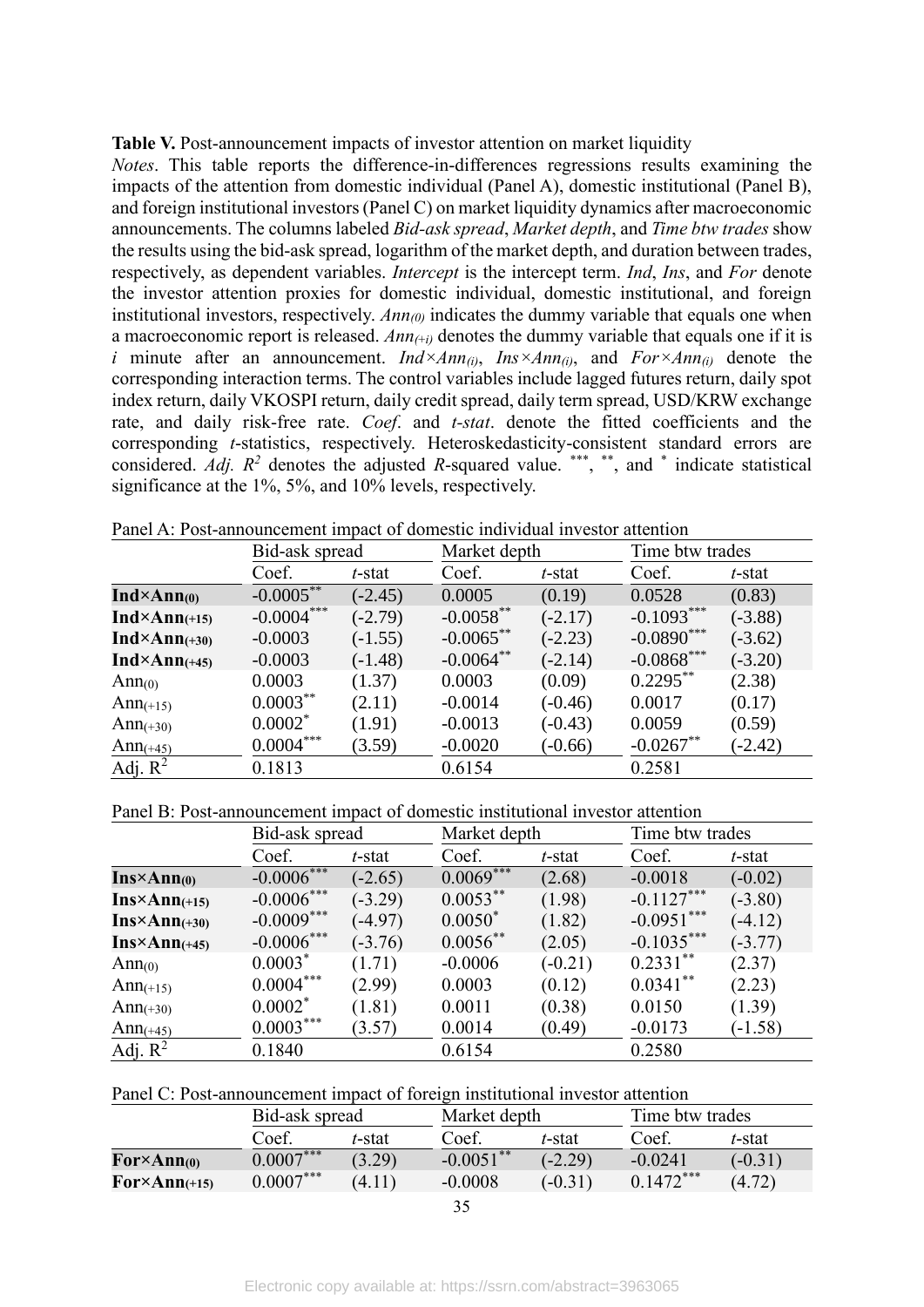| $\text{For} \times \text{Ann}_{(+30)}$ | $0.0008***$ | (4.67) | $-0.0004$ | $(-0.13)$ | $0.1178***$  | (4.66)    |
|----------------------------------------|-------------|--------|-----------|-----------|--------------|-----------|
| $\text{For} \times \text{Ann}_{(+45)}$ | $0.0006***$ | (3.09) | $-0.0010$ | $(-0.39)$ | $0.1230***$  | (4.16)    |
| Ann <sub>(0)</sub>                     | $0.0003*$   | (1.81) | $-0.0005$ | $(-0.16)$ | $0.2294**$   | (2.33)    |
| Ann $(+15)$                            | $0.0003***$ | (2.33) | 0.0004    | (0.15)    | 0.0104       | (1.03)    |
| Ann $(+30)$                            | 0.0001      | (1.01) | 0.0005    | (0.15)    | $-0.0024$    | $(-0.30)$ |
| Ann $(+45)$                            | $0.0002***$ | (2.65) | 0.0006    | (0.20)    | $-0.0411***$ | $-4.56$   |
| Adj. $R^2$                             | 0.1848      |        | 0.6152    |           | 0.2587       |           |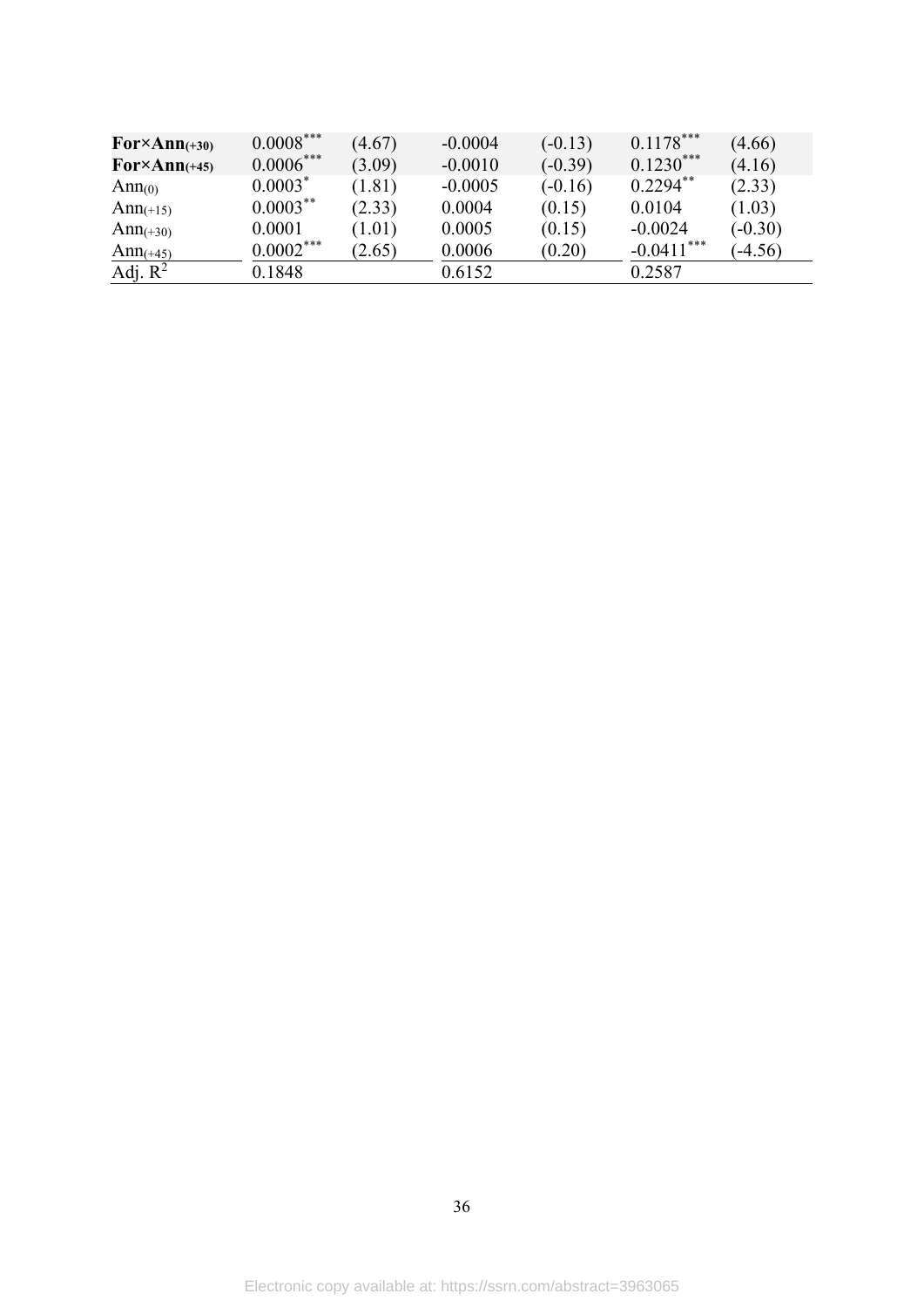| <b>Table VI.</b> Pre-announcement impacts of investor attention on market liquidity |  |  |  |  |  |
|-------------------------------------------------------------------------------------|--|--|--|--|--|
|-------------------------------------------------------------------------------------|--|--|--|--|--|

*Notes*. This table reports the difference-in-differences regressions results examining the impacts of the attention from domestic individual (Panel A), domestic institutional (Panel B), and foreign institutional investors (Panel C) on market liquidity dynamics before macroeconomic announcements. The columns labeled *Bid-ask spread*, *Market depth*, and *Time btw trades* show the results using the bid-ask spread, logarithm of the market depth, and duration between trades, respectively, as dependent variables. *Ind*, *Ins*, and *For* denote the investor attention proxies for domestic individual, domestic institutional, and foreign institutional investors, respectively. *Ann(0)* indicates the dummy variable that equals one when a macroeconomic index is announced. *Ann(*-*i)* denotes the dummy variable that equals one if it is *i* minutes before an announcement. *Ind×Ann(i)*, *Ins×Ann(i)*, and *For×Ann(i)* denote the corresponding interaction terms. The control variables include lagged futures return, daily spot index return, daily VKOSPI return, daily credit spread, daily term spread, USD/KRW exchange rate, and daily risk-free rate. *Coef*. and *t-stat*. denote the fitted coefficients and the corresponding *t*-statistics, respectively. Heteroskedasticity-consistent standard errors are considered. Adj.  $R^2$  denotes the adjusted R-squared value. \*\*\*, \*\*, and \* indicate statistical significance at the 1%, 5%, and 10% levels, respectively.

|                        | Bid-ask spread |           | Market depth |           | Time btw trades |           |
|------------------------|----------------|-----------|--------------|-----------|-----------------|-----------|
|                        | Coef.          | t-stat    | Coef.        | t-stat    | Coef.           | t-stat    |
| $Ind \times Ann(-15)$  | $-0.0008$ **   | $(-2.19)$ | $-0.0063$    | $(-1.30)$ | $-0.2554***$    | $(-5.41)$ |
| $Ind \times Ann_{(0)}$ | $-0.0005***$   | $(-2.45)$ | 0.0005       | (0.19)    | 0.0529          | (0.83)    |
| Ann $(-15)$            | 0.0004         | (1.48)    | $-0.0128$ ** | $(-2.08)$ | $-0.0729***$    | $(-2.81)$ |
| Ann $(0)$              | 0.0003         | (1.37)    | 0.0002       | (0.09)    | $0.2295$ **     | (2.38)    |
| Adj. $R^2$             | 0.1809         |           | 0.6153       |           | 0.2582          |           |

Panel A: Pre-announcement impact of attention from domestic individual investors

Panel B: Pre-announcement impact of attention from domestic institutional investors

|                         | Bid-ask spread  |           | Market depth           |           | Time btw trades |           |
|-------------------------|-----------------|-----------|------------------------|-----------|-----------------|-----------|
|                         | Coef.           | t-stat    | Coef.                  | t-stat    | Coef.           | t-stat    |
| $Ins\times Ann_{(-15)}$ | $-0.0009***$    | $(-3.41)$ | $-0.0041$              | $(-0.99)$ | $-0.1975***$    | $(-4.69)$ |
| $Ins \times Ann(0)$     | $-0.0006$ ***   | $(-2.63)$ | $0.0068***$            | (2.66)    | $-0.0011$       | $(-0.01)$ |
| Ann $(-15)$             | $0.0007***$     | (3.68)    | $-0.0097$ <sup>*</sup> | (-1.95)   | 0.0415          | (1.40)    |
| Ann $(0)$               | $0.0003^{\ast}$ | (1.70)    | $-0.0006$              | (-0.21)   | $0.2331**$      | (2.37)    |
| Adj. $R^2$              | 0.1815          |           | 0.6154                 |           | 0.2579          |           |

Panel C: Pre-announcement impact of attention from foreign institutional investors

|                                        | Bid-ask spread |        | Market depth            |           |                        | Time btw trades |  |  |
|----------------------------------------|----------------|--------|-------------------------|-----------|------------------------|-----------------|--|--|
|                                        | Coef.          | t-stat | Coef.                   | t-stat    | Coef.                  | t-stat          |  |  |
| $\text{For} \times \text{Ann}_{(-15)}$ | $0.0008***$    | (3.28) | 0.0050                  | (1.45)    | $0.2207***$            | (5.72)          |  |  |
| $\text{For} \times \text{Ann}_{(0)}$   | $0.0007***$    | (3.27) | $-0.0051$ **            | $(-2.29)$ | $-0.0245$              | $(-0.32)$       |  |  |
| Ann $(-15)$                            | $0.0004**$     | (2.17) | $-0.0117$ <sup>**</sup> | $(-2.11)$ | $-0.0410$ <sup>*</sup> | $(-1.94)$       |  |  |
| Ann $(0)$                              | $0.0003$ *     | (1.81) | $-0.0005$               | $(-0.16)$ | $0.2293**$             | (2.33)          |  |  |
| Adj. $R^2$                             | 0.1820         |        | 0.6154                  |           | 0.2582                 |                 |  |  |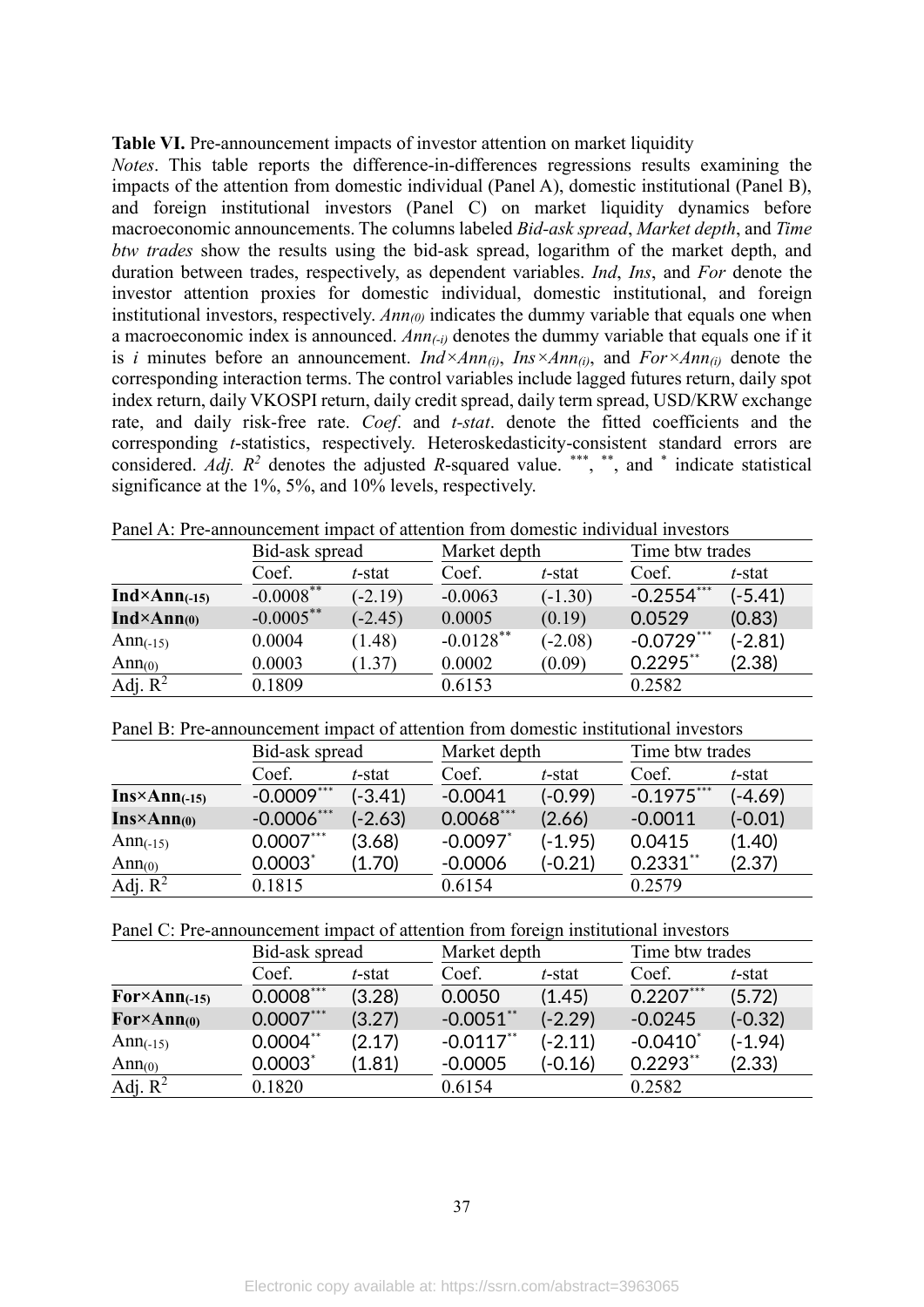#### **Table VII.** Pre-announcement informed trading patterns by investor type

*Notes*. This table reports changes in informed trading by each investor type before macroeconomic announcements, using the spot index return as the dependent variable. The columns labeled *Individual*, *Institutional*, and *Foreign* show the regression results for the order imbalances of domestic individual, domestic institutional, and foreign institutional investors, respectively. The columns labeled *All* show the regression results using a unified framework. *IndOI* , *InsOI*, and *ForOI* denote the lagged order imbalances for domestic individual, domestic institutional, and foreign institutional investors, respectively. *Ann* indicates the dummy variable that equals one when a macroeconomic report is released. *Ind*<sup>*OI</sup>*×*Ann*, *Ins*<sup>*OI*</sup>×*Ann*, and</sup> *ForOI*×*Ann* denote the corresponding interaction terms. The control variables include lagged spot return, daily VKOSPI return, daily credit spread, daily term spread, USD/KRW exchange rate, and daily risk-free rate. The columns labeled *Coef*. and *t-stat*. show the fitted coefficients and the corresponding *t*-statistics, respectively. Heteroskedasticity-consistent standard errors are considered. *Adj.*  $R^2$  denotes the adjusted R-squared value. \*\*\*, \*\*, and \* indicate statistical significance at the 1%, 5%, and 10% levels, respectively.

|                               | Individual  |           | Institutional                     |           | Foreign<br>All |           |                        |           |
|-------------------------------|-------------|-----------|-----------------------------------|-----------|----------------|-----------|------------------------|-----------|
|                               | Coef.       | t-stat    | Coef.                             | $t$ -stat | Coef.          | $t$ -stat | Coef.                  | $t$ -stat |
| <b>Ind<sup>OI</sup></b>       | $0.0904***$ | (6.12)    |                                   |           |                |           | $0.0646***$            | (4.69)    |
| Ind <sup>OI</sup> ×Ann        | $-0.0516$   | $(-0.40)$ |                                   |           |                |           | 0.0909                 | (0.53)    |
| Ins <sup>OI</sup>             |             |           | $0.0941***$ (6.90)                |           |                |           | $0.0503***$            | (4.47)    |
| $Ins^{OI} \times Ann$         |             |           | $-0.2671$ <sup>**</sup> $(-2.13)$ |           |                |           | $-0.3281$ <sup>*</sup> | $(-1.91)$ |
| For <sup>OI</sup>             |             |           |                                   |           | $0.1611***$    | (6.46)    | $0.1246***$            | (5.41)    |
| <b>For</b> <sup>OI</sup> ×Ann |             |           |                                   |           | $-0.3238$      | $(-0.60)$ | $-0.5447$              | $(-0.86)$ |
| Adj. $R^2$                    | 0.0037      |           | 0.0031                            |           | 0.0022         |           | 0.0057                 |           |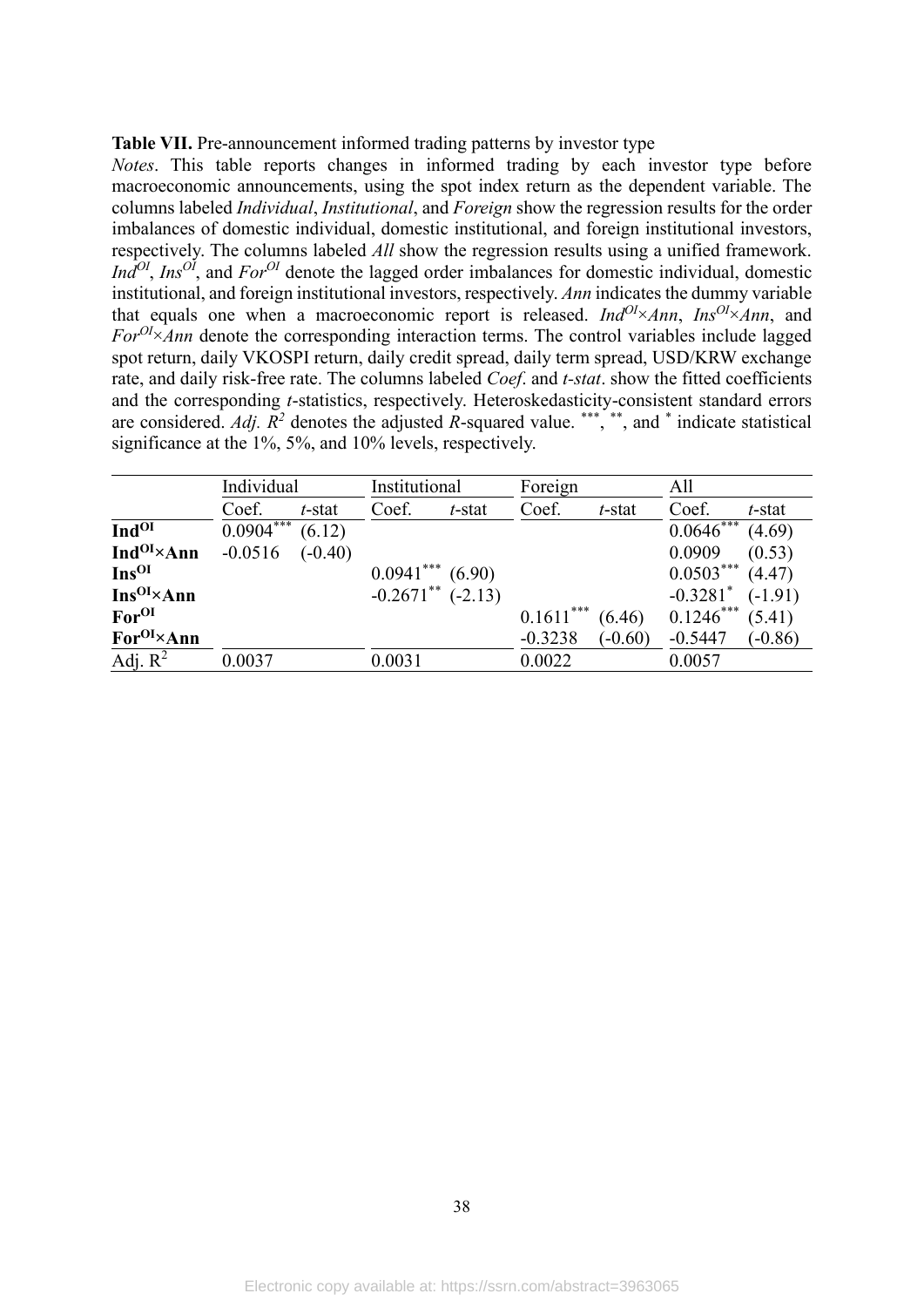**Table VIII.** Impacts of six types of macroeconomic announcements on the bid-ask spread *Notes*. This table reports the regression results examining market liquidity dynamics around the announcements of each macroeconomic index, using the bid-ask spread as the dependent variable. *GDP*, *IAIP*, *UR*, *BoT*, *BR*, and *CPI* indicate the gross domestic product growth rate, index of all industry production growth rate, unemployment rate, balance of trade, base rate, consumer price index growth rate, respectively. *Ann(0)* indicates the dummy variable that equals one when a macroeconomic index is announced. *Ann(*-*i)* (*Ann(*+*i)*) denotes the dummy variable that equals one if it is *i* minute before (after) an announcement. The control variables include lagged futures return, daily spot index return, daily VKOSPI return, daily credit spread, daily term spread, USD/KRW exchange rate, and daily risk-free rate. Figures in parentheses denote *t*-statistics. Heteroskedasticity-consistent standard errors are considered. *Adj. R<sup>2</sup>* denotes the adjusted *R*-squared value. \*\*\* and \* indicate statistical significance at the 1% and 10% levels, respectively.

|                    | <b>GDP</b>  | <b>IAIP</b> | <b>UR</b>   | BoT          | <b>BR</b>                 | <b>CPI</b>  |
|--------------------|-------------|-------------|-------------|--------------|---------------------------|-------------|
| $Ann(-15)$         |             | 0.0003      | $0.0004***$ | $-0.0002$    | $0.001\overline{4^{***}}$ | $0.0008***$ |
|                    |             | (0.84)      | (3.90)      | $(-1.02)$    | (3.52)                    | (4.11)      |
| Ann <sub>(0)</sub> | $0.0011***$ | $0.0020***$ | $0.0015***$ | $-0.0005***$ | $0.0016***$               | $0.0017***$ |
|                    | (3.81)      | (3.46)      | (4.55)      | $(-3.96)$    | (4.36)                    | (5.60)      |
| Ann $(15)$         | 0.0001      | $0.0002*$   | 0.0004      | $-0.0001$    | $0.0015***$               | $0.0005*$   |
|                    | (0.51)      | (1.67)      | (1.37)      | $(-0.45)$    | (4.00)                    | (1.94)      |
| Ann(30)            | 0.0001      | 0.0001      | 0.0001      | $-0.0001$    | $0.0016***$               | 0.0001      |
|                    | (0.27)      | (0.93)      | (0.54)      | $(-0.36)$    | (3.75)                    | (0.59)      |
| Ann(45)            | $-0.0002$   | 0.0000      | 0.0000      | $-0.0003$    | $0.0015***$               | 0.0003      |
|                    | $(-1.21)$   | (0.28)      | (0.22)      | $(-1.57)$    | (3.41)                    | (1.43)      |
| Adj. $R^2$         | 0.1586      | 0.1580      | 0.1618      | 0.1572       | 0.1423                    | 0.1601      |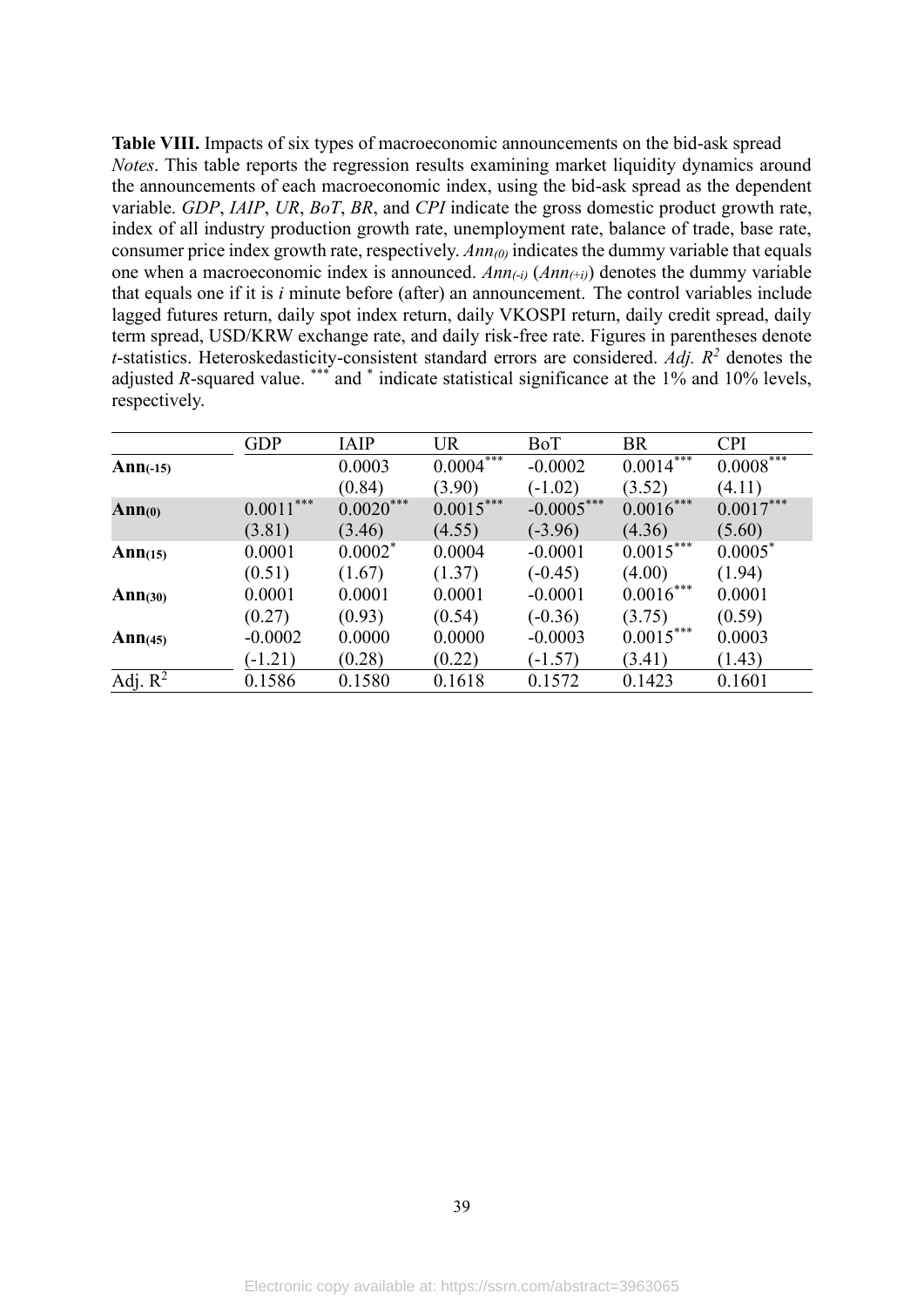Table IX. Impacts of investor attention on the bid-ask spread around each macroeconomic announcement

*Notes*. This table reports the regression results examining the impacts of the attention from domestic individual (Panel A), domestic institutional (Panel B), and foreign institutional investors (Panel C) on market liquidity dynamics, proxied by the bid-ask spread. *GDP*, *IAIP*, *UR*, *BoT*, *BR*, and *CPI* indicate the gross domestic product growth rate, index of all industry production growth rate, unemployment rate, balance of trade, base rate, consumer price index growth rate, respectively. *Ind*, *Ins*, and *For* denote the investor attention proxies for domestic individual, domestic institutional, and foreign institutional investors, respectively. *Ann(0)* indicates the dummy variable that equals one when each macroeconomic index is announced. *Ann* $(i)$  (*Ann* $(i)$ ) denotes the dummy variable that equals one if it is *i* minutes before (after) an announcement. *Ind×Ann(i)*, *Ins×Ann(i)*, and *For×Ann(i)* denote the corresponding interaction terms. The control variables include lagged futures return, daily spot index return, daily VKOSPI return, daily credit spread, daily term spread, USD/KRW exchange rate, and daily risk-free rate. Figures in parentheses denote *t*-statistics. Heteroskedasticity-consistent standard errors are considered. Adj.  $R^2$  denotes the adjusted R-squared value. \*\*\*, \*\*, and \* indicate statistical significance at the 1%, 5%, and 10% levels, respectively.

|                          | <b>GDP</b> | <b>IAIP</b> | UR          | BoT       | BR           | <b>CPI</b> |
|--------------------------|------------|-------------|-------------|-----------|--------------|------------|
| $Ind \times Ann(-15)$    |            | $0.0010***$ | $-0.0007$   | 0.0003    | $-0.0009***$ | $-0.0001$  |
|                          |            | (3.63)      | $(-1.57)$   | (1.42)    | $(-2.21)$    | $(-0.48)$  |
| $Ind \times Ann_{(0)}$   | $-0.0004$  | 0.0002      | $0.0009***$ | 0.0000    | $-0.0006*$   | 0.0007     |
|                          | $(-1.23)$  | (0.23)      | (3.95)      | (0.10)    | $(-1.80)$    | (1.28)     |
| $Ind \times Ann_{(+15)}$ | 0.0001     | 0.0003      | $0.0004*$   | 0.0000    | $-0.0007$ ** | $-0.0005$  |
|                          | (0.58)     | (1.07)      | (1.96)      | $(-0.31)$ | $(-2.07)$    | $(-0.71)$  |
| $Ind \times Ann_{(+30)}$ | $-0.0001$  | 0.0002      | $0.0006***$ | $-0.0001$ | $-0.0006$    | $0.0005^*$ |
|                          | $(-0.36)$  | (1.22)      | (3.29)      | $(-0.36)$ | $(-1.35)$    | (1.70)     |
| $Ind \times Ann_{(+45)}$ | $-0.0002$  | 0.0001      | 0.0001      | $-0.0001$ | $-0.0008$ ** | 0.0001     |
|                          | $(-1.27)$  | (0.40)      | (0.53)      | $(-0.42)$ | $(-2.56)$    | (0.60)     |
| Adj. $R^2$               | 0.1584     | 0.1578      | 0.1620      | 0.1569    | 0.1441       | 0.1602     |

Panel A: Role of domestic individual investors' attention

Panel B: Role of domestic institutional investors' attention

|                         | <b>GDP</b>             | <b>IAIP</b>  | <b>UR</b>              | BoT       | <b>BR</b>                | <b>CPI</b>   |
|-------------------------|------------------------|--------------|------------------------|-----------|--------------------------|--------------|
| $Ins\times Ann_{(-15)}$ |                        | 0.0004       | $0.0003***$            | $-0.0002$ | $-0.0009$ <sup>***</sup> | $-0.0010***$ |
|                         |                        | (0.88)       | (2.99)                 | $(-1.06)$ | $(-2.64)$                | $(-20.75)$   |
| $Ins \times Ann(0)$     | $-0.0005*$             | 0.0005       | $-0.0004$              | 0.0000    | $-0.0010***$             | $-0.0007$    |
|                         | $(-1.66)$              | (0.41)       | $(-1.19)$              | (0.10)    | $(-3.25)$                | $(-1.47)$    |
| $Ins\times Ann_{(+15)}$ | $-0.0005$ <sup>*</sup> | $-0.0005***$ | $-0.0004$ <sup>*</sup> | $-0.0003$ | $-0.0006$ <sup>**</sup>  | 0.0002       |
|                         | $(-1.82)$              | $(-2.77)$    | $(-1.74)$              | $(-1.00)$ | $(-2.18)$                | (0.38)       |
| $Ins\times Ann_{(+30)}$ | 0.0000                 | $-0.0005***$ | $-0.0002$              | $-0.0006$ | $-0.0014***$             | $-0.0004***$ |
|                         | $(-0.19)$              | $(-3.00)$    | $(-1.34)$              | $(-1.10)$ | $(-4.06)$                | $(-2.89)$    |
| $Ins\times Ann(+45)$    | $-0.0001$              | $-0.0006***$ | $-0.0001$              | $-0.0004$ | $-0.0010***$             | $-0.0002$    |
|                         | $(-0.62)$              | $(-2.96)$    | $(-0.47)$              | $(-1.01)$ | $(-3.64)$                | $(-1.28)$    |
| Adj. $R^2$              | 0.1585                 | 0.1582       | 0.1616                 | 0.1571    | 0.1457                   | 0.1602       |

| Panel C: Role of foreign institutional investors' attention |  |  |  |
|-------------------------------------------------------------|--|--|--|
|-------------------------------------------------------------|--|--|--|

|                       | GDP | AIP          | UR           | BoT    | BR          | $\mathbb C\mathrm{PI}$ |
|-----------------------|-----|--------------|--------------|--------|-------------|------------------------|
| $For \times Ann(-15)$ |     | $-0.0010***$ | $-0.0004***$ | 0.0001 | $0.0008***$ | $0.0003*$              |
|                       |     |              | $\Lambda$    |        |             |                        |